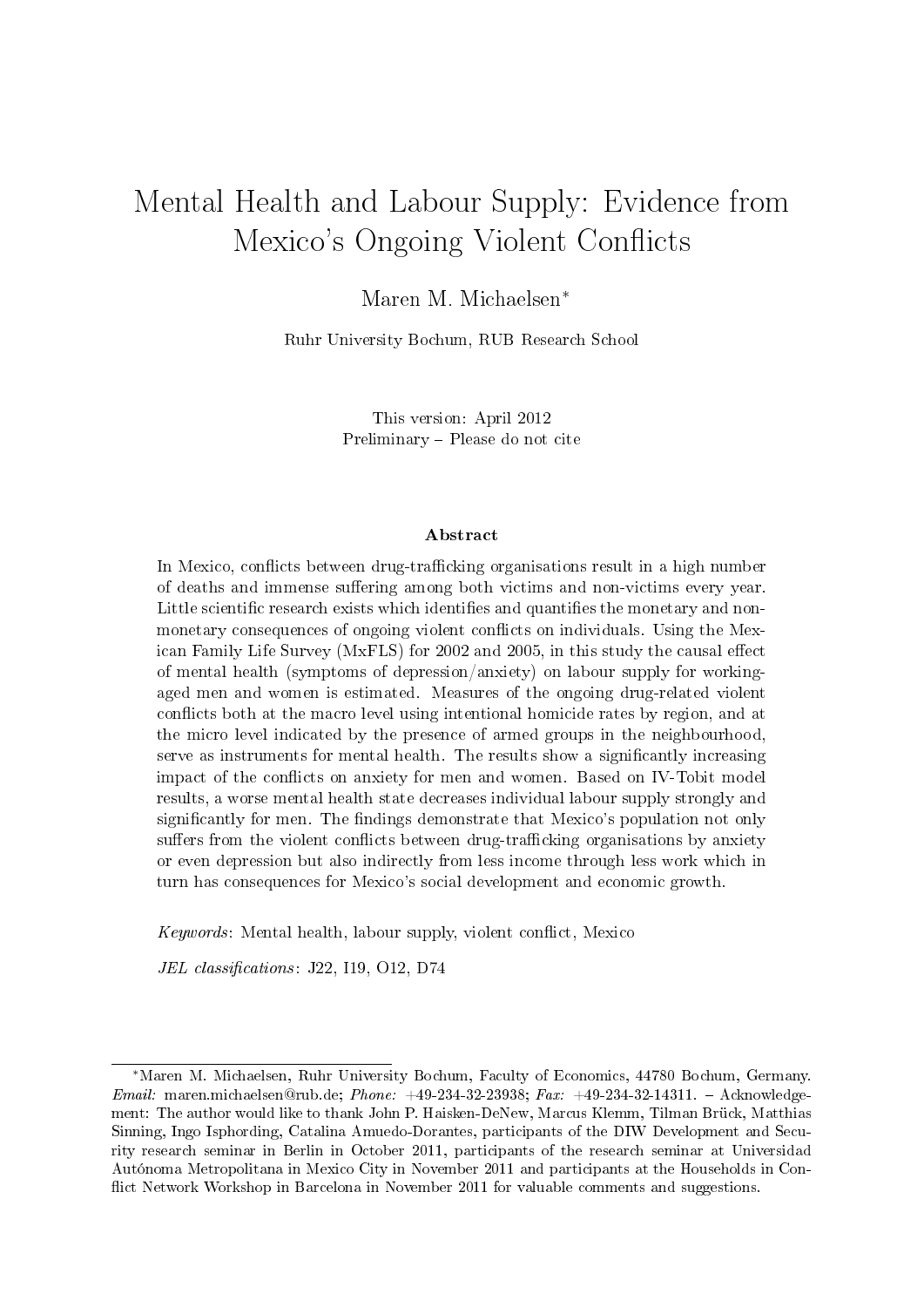## 1 Introduction

In the last two decades, the drug-related conflicts in Mexico, where drug trafficking organisations (DTOs) fight over trafficking routes into the United States has increased dramatically. A high number of crimes, such as corruption, assaults, kidnappings, torture, rapes and homicides, are being committed not only by cartel members but also by national security forces and police members. The extent to which the lack of national security is detrimental to Mexico's social and economic development and consequences of wars and conflicts on individuals in general have received little attention in scientific research [\(Blattman and Miguel, 2010\)](#page-26-0). Only a few studies explicitly focus on the effects of violent conflict on labour market outcomes, such as [Abadie and Gardeazabal](#page-26-1) [\(2003\)](#page-26-1); [Calderón](#page-27-0) [and Ibáñez](#page-27-0) [\(2009\)](#page-27-0); [Menon and van der Meulen Rodgers](#page-28-0) [\(2011\)](#page-28-0); [Miaari and Sauer](#page-28-1) [\(2011\)](#page-28-1) and [Bozzoli et al.](#page-27-1) [\(2011\)](#page-27-1). For a better understanding of the monetary and non-monetary consequences of violent conflict on civil society, in this study the impact of Mexico's  $d\text{rug-related conflicts on mental health measured by symptoms of depression/anxiety}$  $(SDA)$  – a main determinant of mental health – and to which extent deteriorated mental health affects individual labour supply is investigated. While a reduction in individual labour supply has negative consequences on income, deterioration in mental health can also induce substantial non-monetary costs for example on the dependent children of the anxious/depressed adult.

Within the Mexican population, anxiety/depression is a serious health issue. [Belló](#page-26-2) [et al.](#page-26-2)  $(2005)$  estimate that  $4.5\%$  of the population aged 18 to 65 is affected by depression and an even higher rate has experienced a period of depression of more than 12 months in life. While higher proportions have been found among women and in rural areas, access to medical treatment is low in rural areas. Often, medical treatment is sought with several months delay [\(Wagner et al., 1999;](#page-29-0) [Belló et al., 2005\)](#page-26-2). The effect of mental illnesses such as depression, anxiety or psychological distress on labour market participation and labour supply has been investigated in many studies for different countries, mainly using instrumental variable (IV) approaches to control for the reverse causality between mental health and labour supply. Recent innovative approaches are, e.g., [Chatterji et al.](#page-27-2) [\(2005\)](#page-27-2) who use early onset psychological disorders and religious activities as instruments in a sample of Latin American and Asian immigrants in the U.S., [Ojeda et al.](#page-28-2) [\(2010\)](#page-28-2) who use measures of social support and [Frijters et al.](#page-27-3) [\(2010\)](#page-27-3) who use the incidence of the death of a close friend in the Household, Income and Labour Dynamics in Australia survey. All find a large negative effect of bad mental health on participation or labour supply. For developing countries and countries hit by armed conflicts, the literature is almost non-existent with one notable exception: [Das et al.](#page-27-4) [\(2009\)](#page-27-4) use mental health surveys from five developing and transition countries (Bosnia and Herzegovina, Indonesia, Mexico, India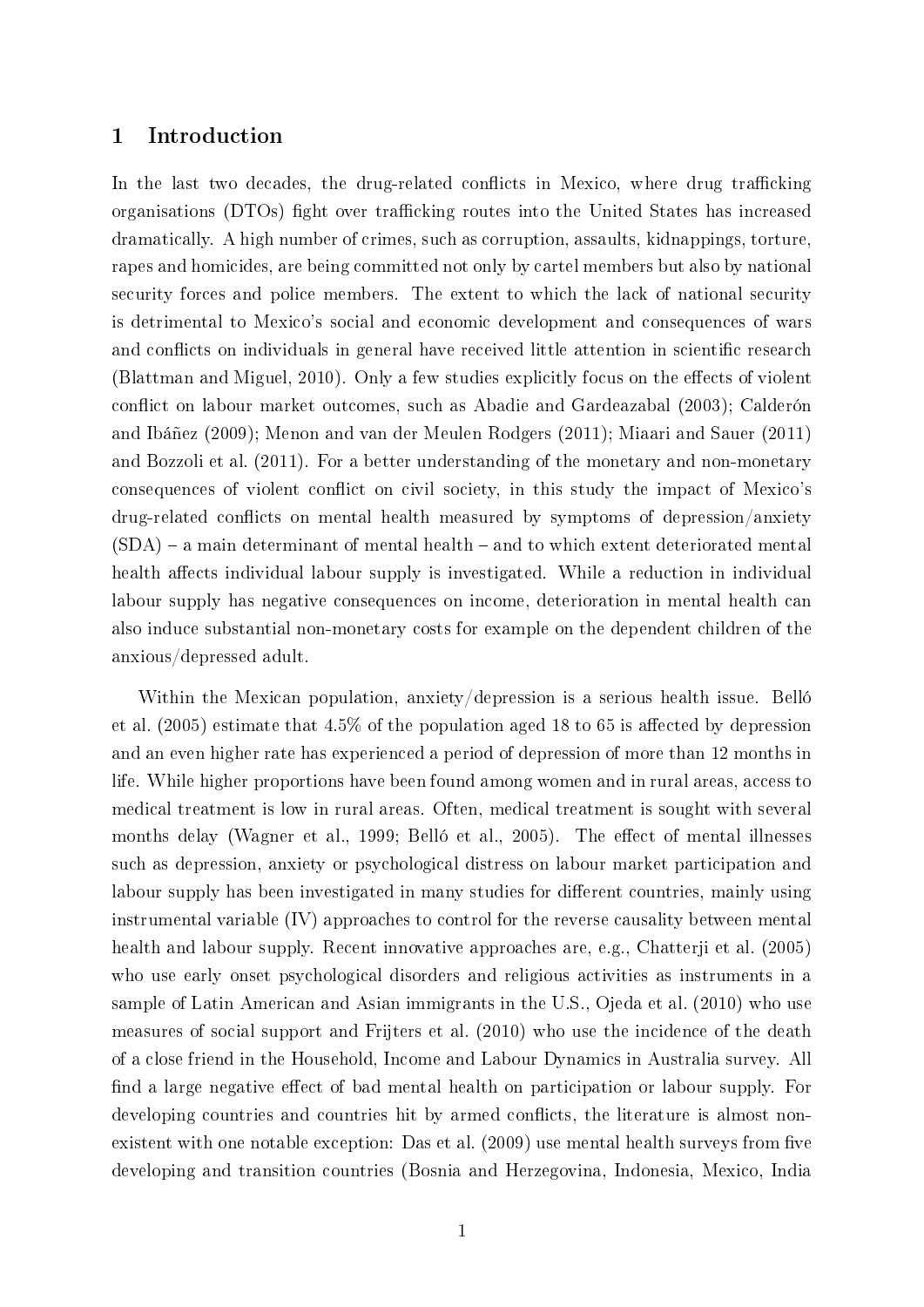and Tonga) and study correlations between mental health, socio-economic status and labour market participation.

This study is based on data from the Mexican Family Life Survey (MxFLS, or EN-NVIH in Spanish), a large representative household survey, for the years 2002 and 2005 – years in which drug-related violence has been intense but not as severe as it became in 2008, when drug-related homicides have dramatically increased by approximately 600% from one year to another [\(Shirk, 2010\)](#page-29-1). Overall, drug-related homicide rates have accumulated to 20,000 in the last decade [\(Shirk, 2010\)](#page-29-1).

The MxFLS includes a battery of questions to determine a person's emotional wellbeing and a large number of other health, socio-economic and labour market variables. An individual's emotional well-being is measured via a 20-item questionnaire with four different answering possibilities. The latent variable from these 20 items is derived using the partial-credit Rasch model, deduced from item response theory (IRT) [\(Masters,](#page-28-3) [1982\)](#page-28-3). Similar to the studies cited above, an IV approach is employed. Exploiting regional variation in violence data to instrument mental health allows identifying the causal effect of violent conflicts on anxiety/depression among the Mexican population and to which extent economic outcomes in terms of labour supply are indirectly affected by violent conflicts. That exposure to armed conflicts and violence has severe impacts on mental health has been documented in a large number of studies by practitioners, health researchers and social scientists (e.g. [Kessler, 1997;](#page-28-4) [Kendler et al., 1999;](#page-28-5) [Latkin](#page-28-6) [and Curry, 2003;](#page-28-6) [Giacaman et al., 2007\)](#page-28-7). It is assumed that exposure to violent conflicts as they happened in Mexico during the first half of the 2000s in these particular areas in which the survey has been conducted does not directly affect individual labour supply but only via deterioration of mental health. This implies that no demand shocks exist which are correlated with conflict intensity. Anecdotal evidence by  $CAMEXA$  [\(2010\)](#page-27-5); [Osorio](#page-28-8) [\(2011\)](#page-28-8); [Ríos](#page-28-9) [\(2008\)](#page-28-9) supports this assumption. Deterioration of mental health may simply imply sleeping problems but also capture severe anxiety and depression symptoms measured by the SDA questionnaire. Due to potential corner solution problems in the dependent variables, Tobit and IV-Tobit models are estimated.

The empirical findings reveal that exposure to violent conflicts has large and significant effects on anxiety and suggest that Mexico's society suffers severely from the ongoing violent conflicts. Furthermore, men who suffer from SDA worked both fewer weeks in the last year and fewer hours in the previous week. For women, no effects on labour supply are found in the IV and IV-Tobit models. The causal effects found show that the conflicts indirectly affect labour income through reduced work which in turn may have long-term impacts on Mexico's social development and economic growth. The findings have implications for social policies: Apart from addressing drug-related crime more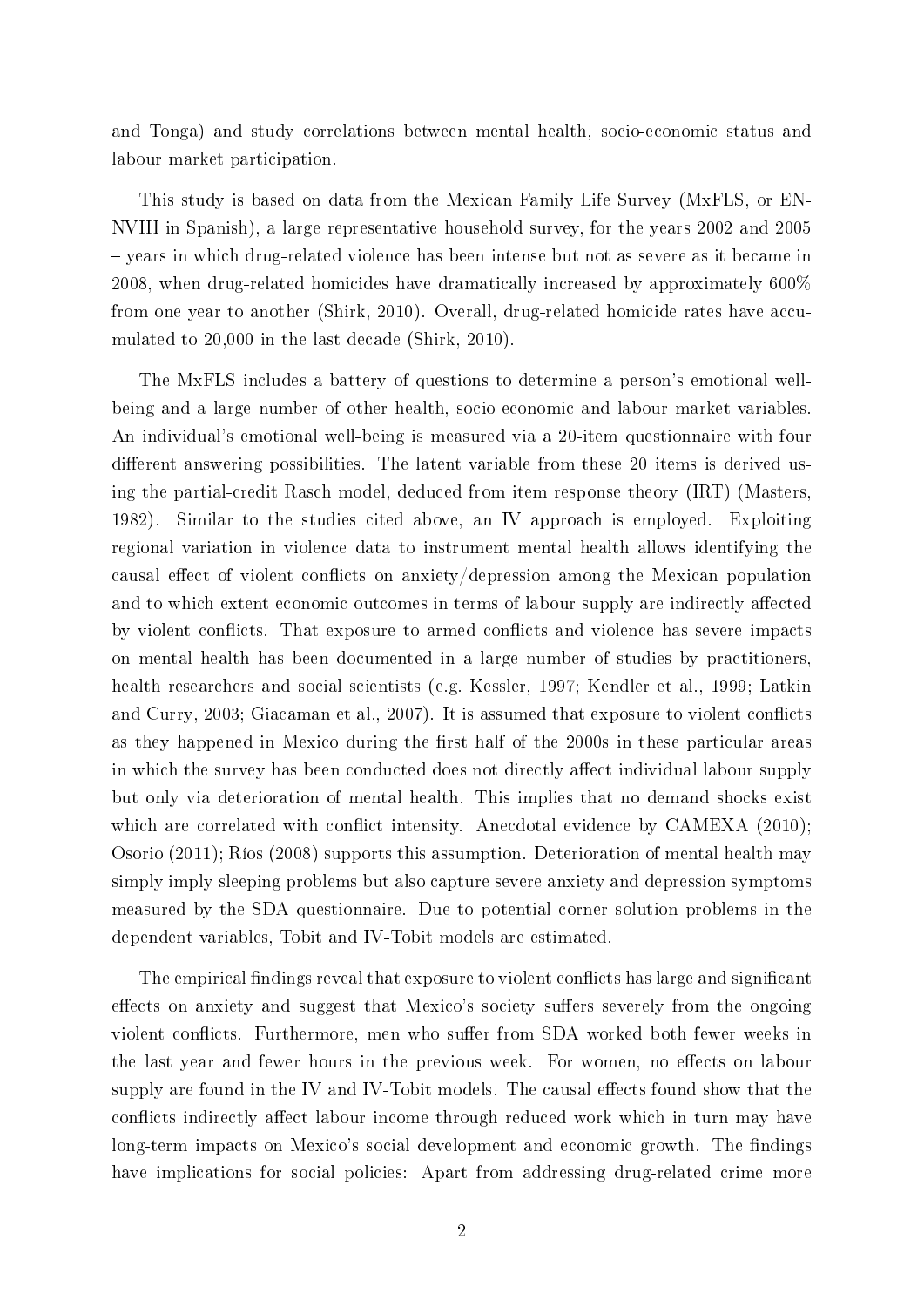effectively, the provision of psychological counselling services for those suffering from SDA is a necessary tool to counteract reduced labour supply induced by anxiety or depression symptoms.

The analysis helps to understand the monetary and non-monetary consequences of low to medium level intensity of violent conflicts in general and in Mexico in particular. To the author's best knowledge, no study exists which identifies the causal effect of anxiety on labour supply in violent conflict settings. Furthermore, the analysis contributes to the literature on violence in Mexico which is small so far and only looks at the determinants of violence and violence intensity rather than the consequences.<sup>1</sup>

The outline of the study is as follows. The next section gives some background information on the drug-related conflicts in Mexico and summarises the literature on  $(1)$ the relationship between armed conflicts and mental health and  $(2)$  studies dealing with the impact of mental health on labour market participation and labour supply. Section 3 describes the data and the methodological approach. Subsequently, the results are being presented in Section 4 and Section 5 concludes.

## 2 Background

Mexico's location has served as the transit for drug trafficking between Central America and the United States for decades. Drug trafficking has increased since the 1980 when Colombia's largest trafficking organisation co-operated with Mexican cartels to transport cocaine into the U.S. [\(Felbab-Brown, 2009\)](#page-27-6). While Mexico's DTOs focused mainly on the demand for drugs in the U.S. during the 1980s and 1990s, domestic demand has also gained importance in recent years [\(Pacheco, 2009\)](#page-28-10). As a result, the DTOs do not only fight over trafficking routes but have also started to fight over local domestic enduser markets in Mexico. Through the death or arrest of cartel leaders, fluctuations in size, number and power of DTOs occur. Violent conflicts exist between DTOs, within DTOs where hierarchical levels can be imposed through violence, and between DTOs and security forces. Often, former police and military employees established and/or rule DTOs. For example, the Guadalajara cartel, one that was most influential during the 1980s, was founded by a police officer [\(Mahadevan, 2011\)](#page-28-11). This provides an indication for the influential role of corruption and bribery in Mexican institutions which also occurs among its political leaders [\(Shirk, 2010\)](#page-29-1).

The competition between the DTOs over trafficking routes and markets has led to an increased number of fights and stronger violence. Among intentional homicide are

<sup>&</sup>lt;sup>1</sup>One exception is [Dell](#page-27-7) [\(2011\)](#page-27-7) who looks at the effect of drug-related violence on formal and informal wages after 2008. However, she states that these results have to be interpreted with caution.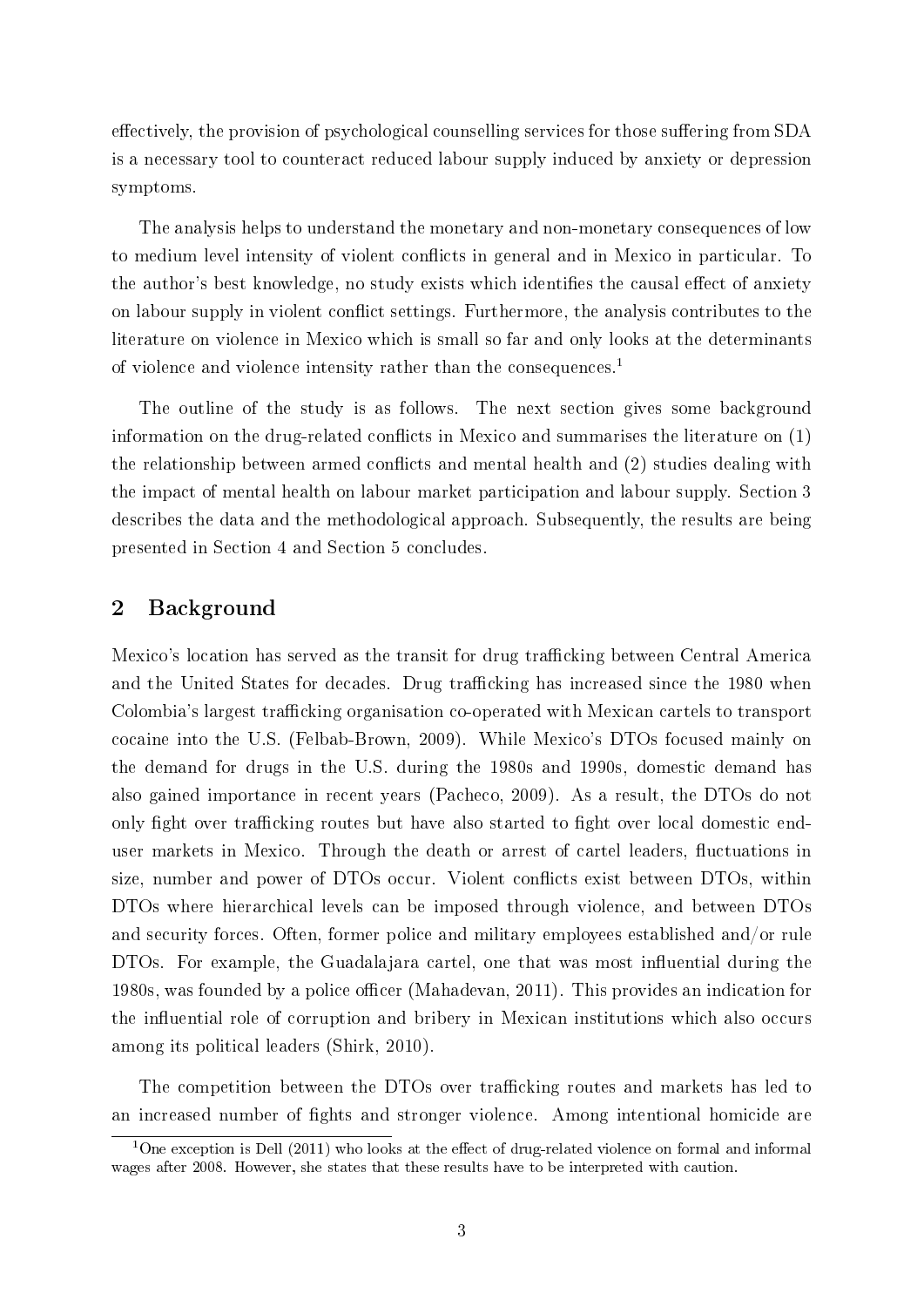kidnapping, assault, torture and battery common crimes which are being committed by cartel members. In 2002 and 2005, the years of investigation of this study, homicide rates on the state level ranked between 1 and 40 per 100,000 inhabitants.<sup>2</sup> Figures [5](#page-30-0) and [6](#page-31-0) show the incidence of drug-related homicides for the years 2002 and 2005 based on data from ICESI. The rates suggest that drug-related violence is not only a problem at the border to the U.S. but also in other parts of the country, where trafficking routes exist.

From a civilian's point of view, the fights between DTOs are likely to harm everyday life by arousing anxiety and fear or even depression symptoms also in non-victims, not only because of reports in the newspapers but also because of increased presence of police and security forces on the streets.

The effect that conflict settings, civil wars and other stressful life events have on mental disorders and illnesses has well been documented by psychologists, health researchers and social scientists. There is no doubt that mental health is impaired by such events.<sup>3</sup> For instance, [Cornaglia and Leigh](#page-27-8) [\(2011\)](#page-27-8) investigate the impact of crime on mental health of non-victims, arguing that the cost of crime on non-victims' mental well-being may be even higher than the cost induced for direct victims. Variation in local crime rates is used to estimate the impact of crime on mental well-being of the population in the certain localities. They find that violent crime and newspaper coverage of criminal incidents have the highest impact on emotional well-being.

[De Jong et al.](#page-27-9) [\(2003\)](#page-27-9) use epidemiological surveys to look at post-war mental disorders. They find that post-traumatic stress disorders and anxiety disorders are the most common health issues in their samples and state that post-conflict health programmes should focus on a variety of mental health problems. [Kendler et al.](#page-28-5) [\(1999\)](#page-28-5) use a twin survey and estimate the causal effect of stressful life events on depressive syndrome. They find that events such as assault, divorce and job loss have serious effects on depression. Furthermore, [Murthy and Lakshminarayana](#page-28-12) [\(2006\)](#page-28-12) give an overview of the effects of war on the mental health states of civil society in Southeast Asian countries and the Middle East. They summarise that women and children are affected most severely and that social and psychological support is associated with better mental health.

Based on data from the German Socioeconomic Panel, [Brück and Müller](#page-27-10) [\(2009\)](#page-27-10) show that both crime and terror lead to worries among both victims and non-victims. Based on a survey of Palestinian adolescents [Giacaman et al.](#page-28-7) [\(2007\)](#page-28-7) investigate mental health states after collective and individual exposure, trauma and violence through the military. They find that collective exposure to conflict has a strong and similar effect as individual

<sup>&</sup>lt;sup>2</sup>Instituto Ciudadano de Estudios sobre la Inseguridad (ICESI), 2011, "Estadísticas oficiales", retrieved: May 3rd, 2011, from http://www.icesi.org.mx/estadisticas/estadisticas\_oficiales.asp.

<sup>3</sup>See [Kessler](#page-28-4) [\(1997\)](#page-28-4) for an overview on the literature.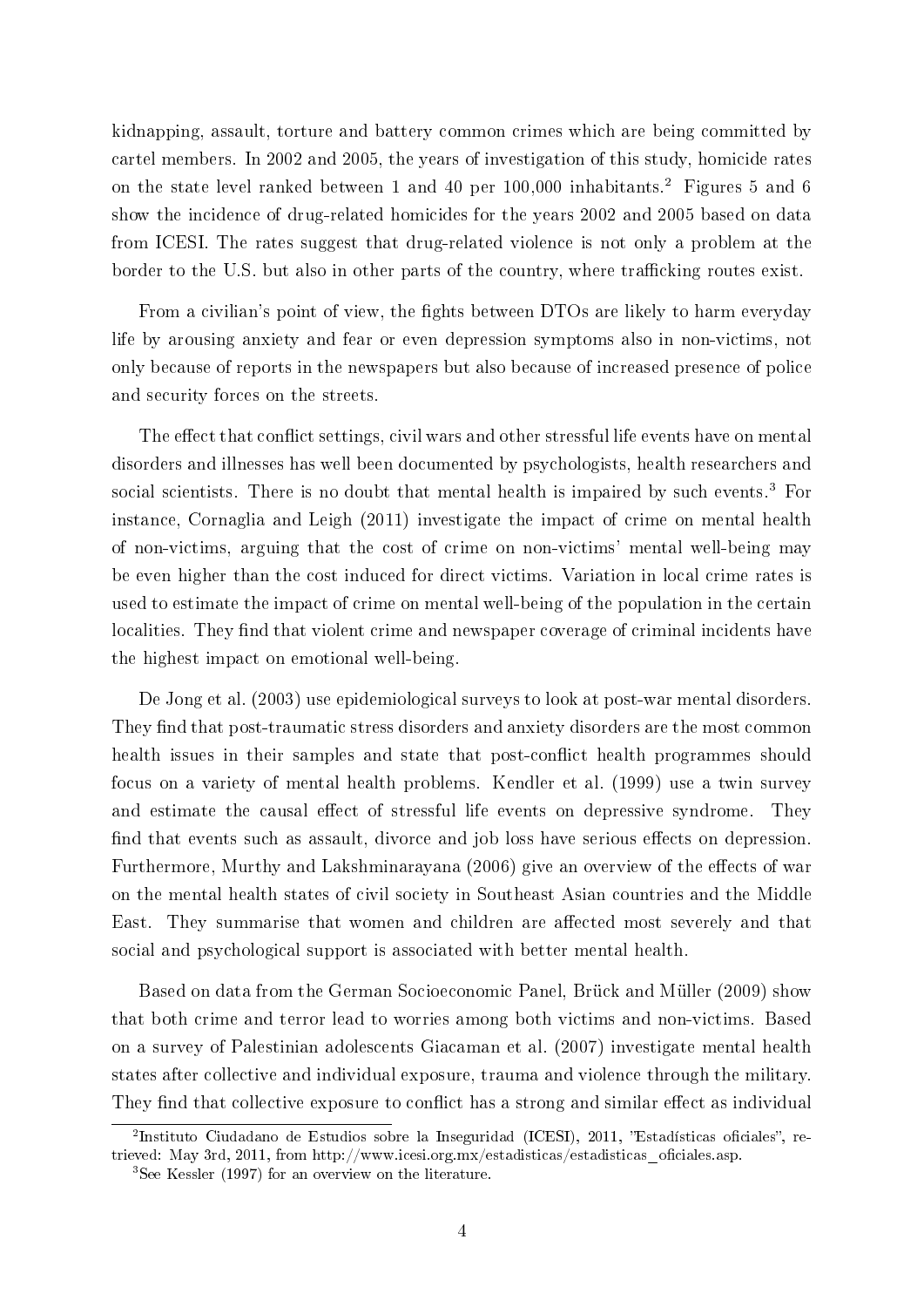personal exposure on mental health.

The latter two studies show that not only direct victims of violence are affected by mental distress, but also that indirect or common exposure may affect individual mental health. This justifies the use of drug-related homicides and the presence of armed groups in the neighbourhood as measures of exposure to violent conflicts in Mexico, rather than, for example, focusing on individuals who have directly been involved in a violent act or have lost a family member due to conflict. The latter cannot be used as instruments as they may be directly affect individual labour supply through physical damage and lack in household income, respectively.

Instrumental variable approaches are commonly used in this context due to the reverse causal relationship between mental health and labour supply, i.e. mental illness leads to lower labour supply, while working few hours or weeks affects mental health simultaneously. One example is a study in which the incidence of death of a close friend is used as an instrument for mental health to estimate the causal effect of mental health on labour market participation [\(Frijters et al., 2010\)](#page-27-3). Using the Household, Income and Labour Dynamics in Australia survey, the authors find a large negative effect of worsening mental health on participation, especially for women and older individuals. Other instruments that have been used are early onset psychological disorders and religious activities [\(Chatterji et al., 2005\)](#page-27-2), measures of social support [\(Ojeda et al., 2010\)](#page-28-2), and information on mental health history and mental health of the respondent's partner [\(Ettner et al.,](#page-27-11) [1997\)](#page-27-11). The studies commonly find negative effects of mental illness on labour market outcomes, with differences by socio-economic groups. So far, no study on this matter exists which focuses on countries which are currently affected by violence.

An important fact that has been highlighted in some studies is that diagnostic data is only seldom available [\(Ettner et al., 1997;](#page-27-11) [Chatterji et al., 2005\)](#page-27-2). In many surveys, mental health is self-assessed which may lead to a substantial attenuation bias in the estimated effect of mental health on labour market outcomes. The here used MxFLS also allows the use of diagnostic data, exhibiting a strong advantage to other household surveys.

The findings of this study reveal the impact of the violent conflicts in 2002 and 2005. It appears likely that the consequences of violent conflicts have become even more severe with the escalation in 2008, just little more than one year after the start of Felipe Calderón's presidency. In 2006, he declared `war' against the drug cartels, and military troops entered the streets of civil society [\(Shirk, 2010\)](#page-29-1). The `drug war' accelerated in 2008, counting more than 6000 drug-related homicides in that year committed by cartel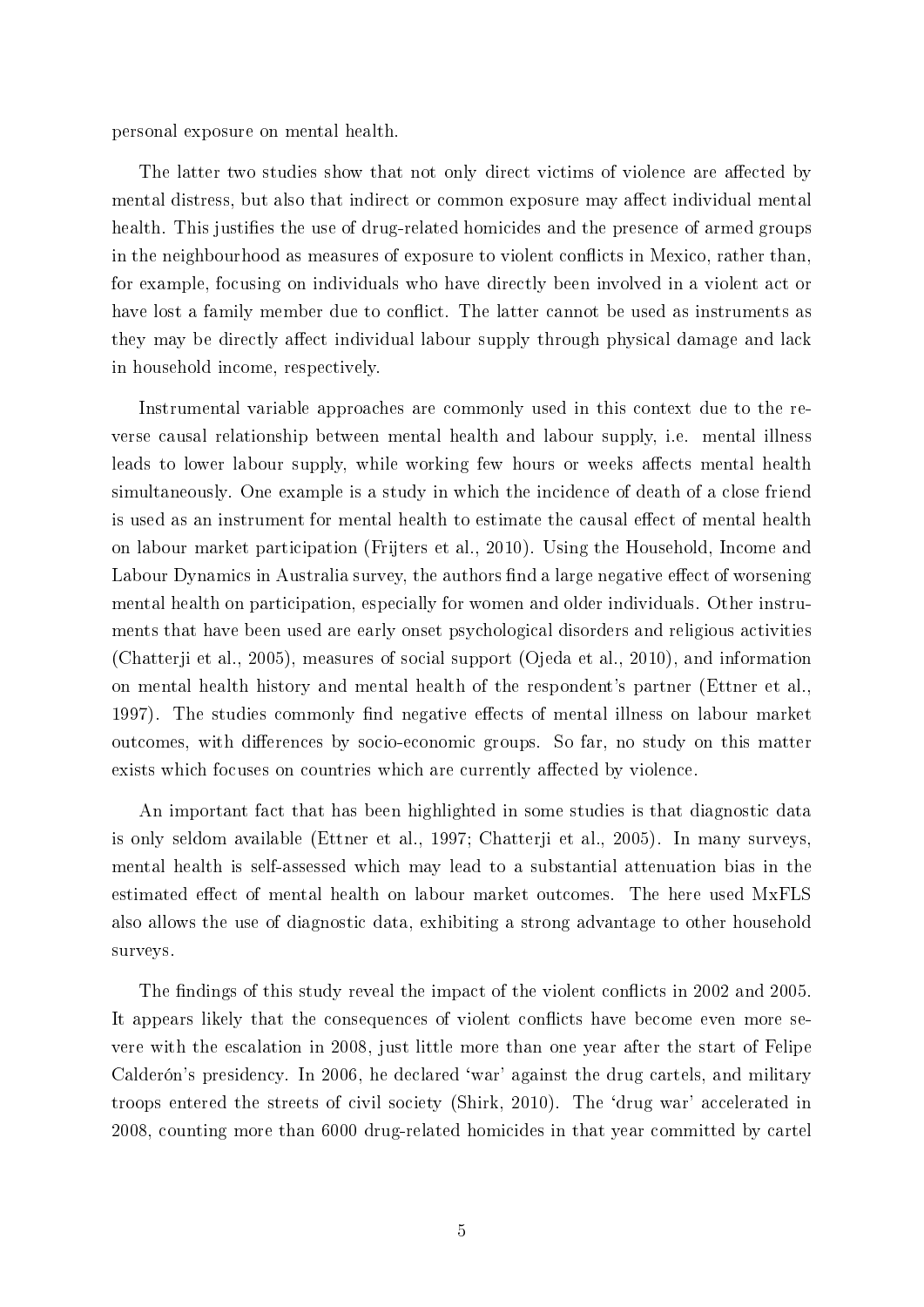members, policemen, the military and other security personnel.<sup>4</sup>

## 3 Data and Methodology

#### 3.1 Data

The data used is the Mexican Family Life Survey, a large household panel collected in 2002, 2005 and 2008. The first two waves, which are available at present, are exploited in this study. The MxFLS collects data on about 8,400 households with a re-contact rate of 90% [\(Rubalcava and Teruel, 2006\)](#page-29-2). It is representative on the national level and covers rural and urban households. A variety of topics is covered by the questionnaires, ranging from education, employment and crime to health status, and many more. After deleting observations with missing or implausible information, almost 25,000 person-yearobservations remain for male and female individuals aged 20 to 65. Excluded from the sample are individuals who retired, students, and those unable to work due to disabilities and prolonged sickness.

The individuals' mental health status can be interpreted from the responses to a mental health questionnaire which was adapted by researchers of the Mexican Institute of Psychiatry [\(Calderon, 1997\)](#page-27-12) on the basis of the depression scale of the Center for Epidemiologic Studies (CES) (see Radloff, 1977).<sup>5</sup> Its purpose is the quantitative diagnosis of depression/anxiety symptoms using a battery of 20 questions, such as "In the last four weeks, have you had a hard time sleeping at night?" to "In the last 4 weeks, have you wished you would die?". Each question could be answered with four response categories indicating the intensity. Each answer is given points from 1 (no) to 4 (yes, always). The scale consists of the sum of the responses with equal weights, consequently ranging from 20 to 80 [\(Calderon, 1997\)](#page-27-12). According to [Calderon](#page-27-12) [\(1997\)](#page-27-12), individuals can be classied into four categories: normal persons  $(89.6\%)$ , persons with a certain level of anxiety  $(8.5\%)$ , persons with an average depression (1.7%) and persons with severe depression (0.2%). The numbers do not necessarily coincide with estimates by e.g. [Belló et al.](#page-26-2) [\(2005\)](#page-26-2) due to different diagnostic methods used. Based on these questions, an increase in the scale does not necessarily imply the diagnosis of anxiety or even depression. Rather, an increase can be due to e.g. light sleeping problems or it can indicate whether someone felt sad or angry during the last four weeks. The fact that somebody is tired, angry or anxious is likely to influence his or her taste for work or ability to work.

 $4\text{Shirk}$  (2010) uses the number of killings reported in Mexican newspapers, which differ among each other and from government statistics. As it is difficult to judge if governmental statistics or newspaper counts are more reliable, this statistic is used here to give some intuition of how intensive the conflict has become.

<sup>&</sup>lt;sup>5</sup>The scale of the Center for Epidemiologic Studies has widely been used and its properties are highlighted in, e.g., [Radlo](#page-28-13)ff [\(1977\)](#page-29-3); [Roberts](#page-28-14) [\(1980\)](#page-28-14); [Weissman et al.](#page-29-3) (1977).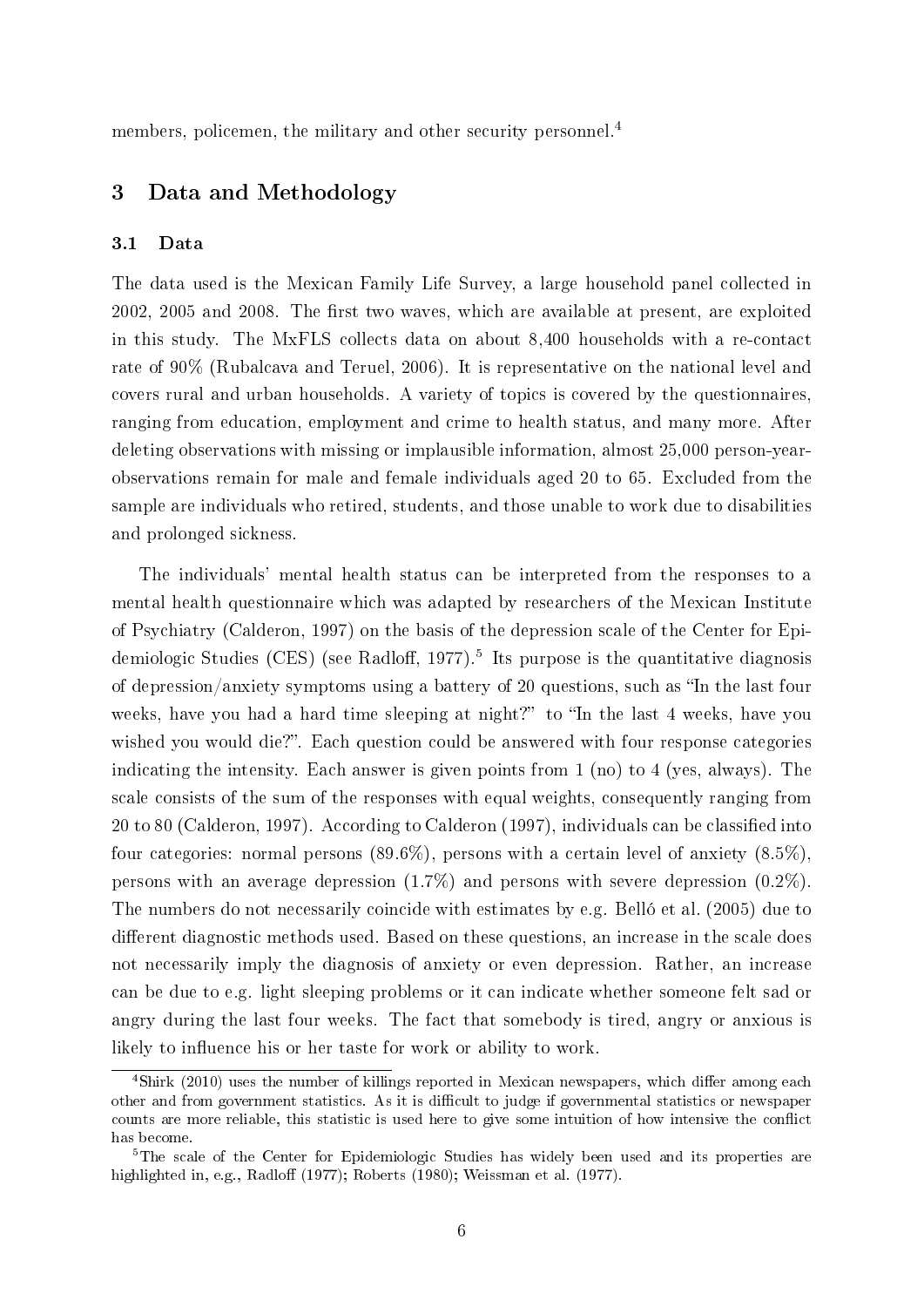A person's mental health state is actually not observable and is being tried to capture via the 20 items of the CES questionnaire. Item response theory offers statistical models to measure the latent variable. A partial-credit Rasch model is the appropriate model for measuring SDA based on the 20 items with 4 response categories. The mathematical background and rationale is explained in [Masters](#page-28-3) [\(1982\)](#page-28-3), it has previously be used in, e.g., [Cole](#page-27-13) [\(2004\)](#page-27-13); [Covic et al.](#page-27-14) [\(2007\)](#page-27-14); [Ryan and Sinning](#page-29-4) [\(2009\)](#page-29-4) and is implemented in Stata as explained in [Zheng and Rabe-Hesketh](#page-29-5) [\(2007\)](#page-29-5). Figure [1](#page-7-0) displays the category probability curves.

<span id="page-7-0"></span>

Figure 1: CATEGORY PROBABILITY CURVES

Source: Authors' calculations based on MxFLS using gllamm [\(Zheng and Rabe-Hesketh, 2007\)](#page-29-5).

For robustness and different interpretation purposes, different versions of the SDA scale are used to estimate the effect of violent conflicts on SDA and the subsequent effect of SDA on individual labour supply. The three versions of the obtained SDA scale are: (1) the linear additive (linear), ranging from 20 to 80 with equal weights, (2) the linear version divided into percentiles (perc) and (3) the derived latent variable from the partialcredit Rasch model (pcm). The percentiles of the scale are used to have a better reference to the sample average. As can be seen in Figure [2,](#page-8-0) which plots the density and normal distribution, the scale is strongly right-skewed and the percentile version slightly evens this out.

The dependent variables are (a) *working* which is a dummy variable equal to 1 if individual labour supply possesses positive values and zero otherwise, (b) number of weeks worked during the last 12 months (weeks worked) and (c) number of hours worked in the previous week to the interview (hours worked). The variable working is not identical to "labour market participation" as usually analysed in the literature because here, registered unemployed individuals are not considered as being working. However, registered unemployment is very low in Mexico (approx. 3.3%, Table [1\)](#page-9-0). In Table [1](#page-9-0) it can be seen that 92% of the male sample and 36% of the female sample have been working during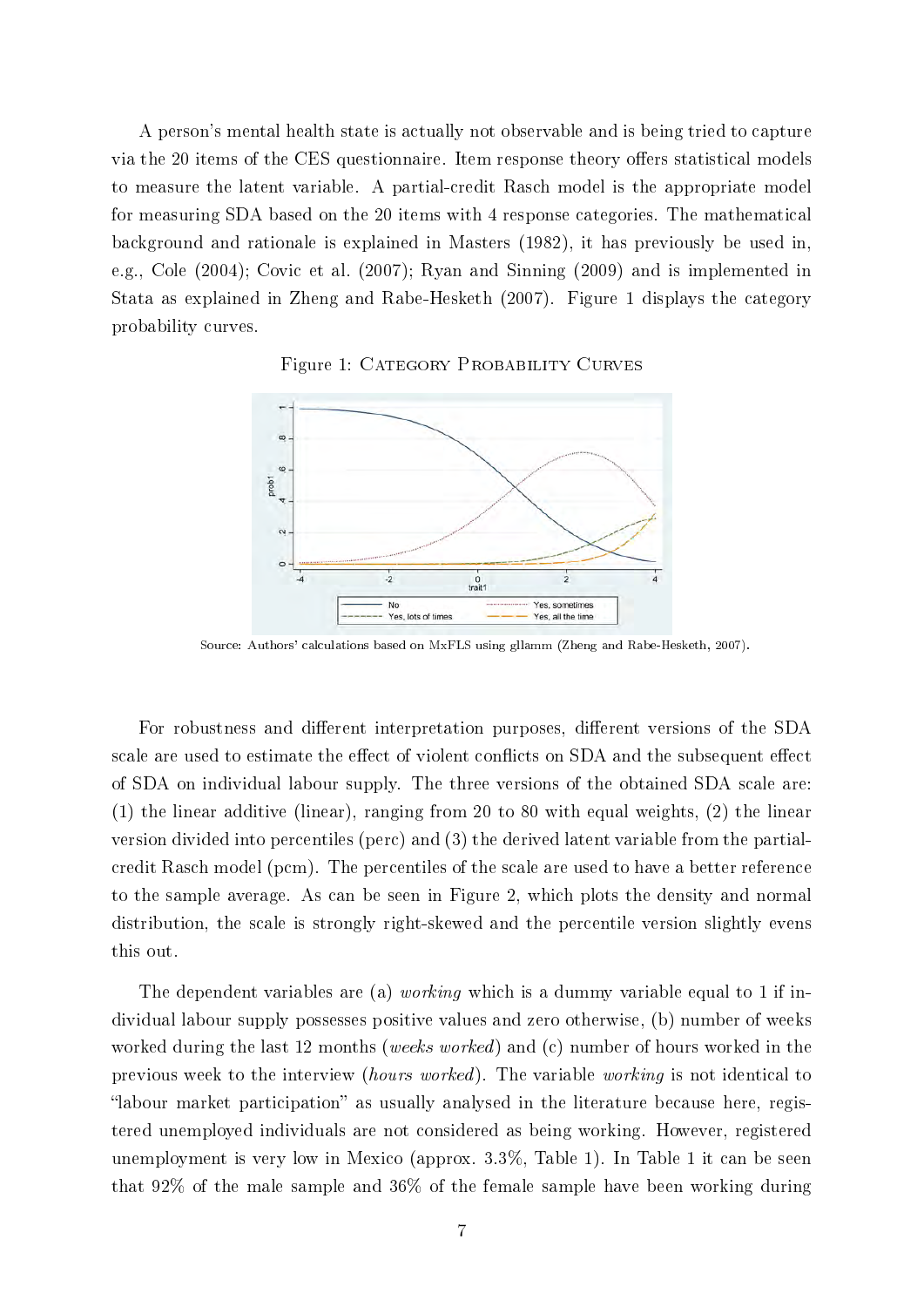Figure 2: Distributions of Symptoms of Depression/Anxiety (SDA) Scales

<span id="page-8-0"></span>

Source: Authors' calculations based on MxFLS.

the 12 months before the interview. The number of weeks worked in the last 12 months are on average 46 weeks for men and women. Men work on average 45 hours per week and women 36 hours per week.

A large number of controls on the individual, household, municipality and state level are included in the regressions. Individual and household level controls are age, living in a rural area (less than 2,500 inhabitants) as compared to an urban area, belonging to an indigenous group, the educational level (primary education, secondary education, or more than secondary education), household size, household wealth proxied by house ownership, and whether or not the family has savings, whether or not the individual has ever changed residence (migrant), and whether or not the respondent has been a victim of a criminal incident in the past, and the region in which the respondent lives and whether or not the neighbourhood can be considered deprived, meaning that abandoned buildings are present. One concern could be that in regions with high conflict rates, informal employment shares are also high and informal employment is associated with lower labour supply. Since the data at hand does not provide evidence for this, it is not necessary to control for it. At the municipality level, indices on health standards, educational levels and income levels are included. These indices are obtained from  $\mathrm{UNDP}^6$  for the years 2000 and 2005 and are used to calculate the human development index (HDI). Unfortunately, HDI data on municipality level are not available for 2002, hence the UNDP data for  $2000$  is matched to the  $2002$  wave of the MxFLS data<sup>7</sup> and the  $2005$  data is matched to the 2005 wave. Additionally, state level emigration rates, GDP (at 2005 prices)<sup>8</sup> and registered and unregistered unemployment rates<sup>9</sup> are included.

<sup>6</sup>United Nations Development Programme (UNDP), Índice de Desarrollo Humano Municipal en México 2000-2005, retrieved July 15th, 2011, from http://www.undp.org.mx/spip.php?article893.

 $7$ Although the data is from different years, matching the 2000 HDI data with MxFLS data from 2002 seems to be a better approach than not controlling for municipality characteristics at all.

<sup>8</sup>Data retrieved from Sistema Estatal y Municipal de Bases de Datos (SIM-BAD) from Instituto Nacional de Estadística, Geografía e Informática (INEGI) at http://sc.inegi.org.mx/sistemas/cobdem/creararbolfiltroservlet.

<sup>&</sup>lt;sup>9</sup> INEGI "Encuesta Nacional de Ocupación y Empleo (ENOE)", retrieved May 5th, 2011 at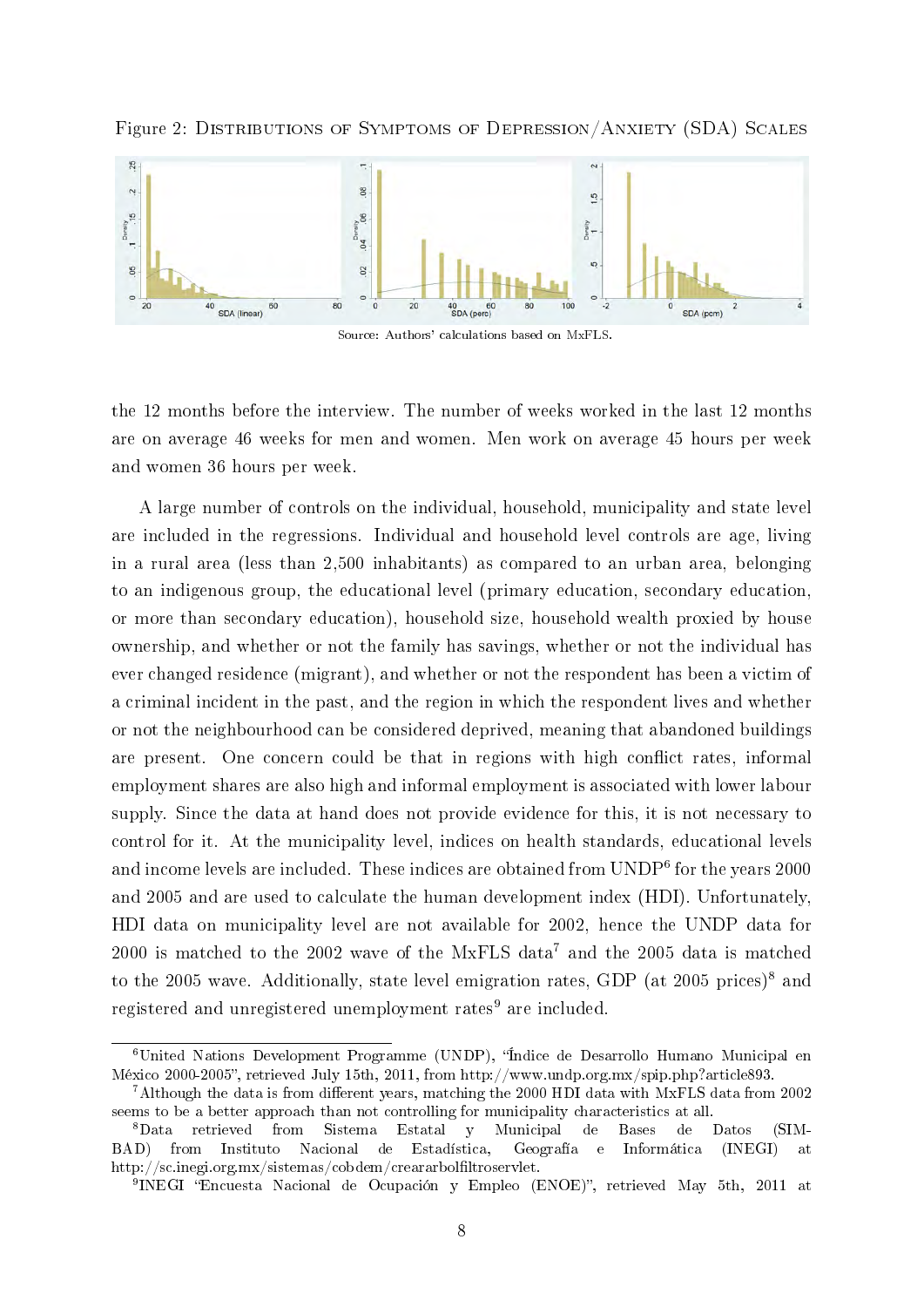<span id="page-9-0"></span>

| Std.Dev.<br>Min<br>Max<br>Std.Dev.<br>Mean<br>Mean<br>Dependent variables<br>$\bf{0}$<br>Working<br>0.92<br>0.27<br>$\mathbf{1}$<br>0.36<br>0.48 | Min<br>$\bf{0}$            | Max          |
|--------------------------------------------------------------------------------------------------------------------------------------------------|----------------------------|--------------|
|                                                                                                                                                  |                            |              |
|                                                                                                                                                  |                            |              |
|                                                                                                                                                  |                            |              |
|                                                                                                                                                  |                            | $\mathbf{1}$ |
| $\bf{0}$<br>52<br>45.82<br>Weeks worked previous year<br>46.86<br>11.84<br>13.64                                                                 | $\overline{0}$<br>$\theta$ | 52           |
| Hours worked previous week<br>44.79<br>17.29<br>$\bf{0}$<br>84<br>36.43<br>19.40                                                                 |                            | 84           |
| <b>SDA</b> Scales                                                                                                                                |                            |              |
| SDA (linear)<br>5.78<br>20<br>80<br>27.39<br>7.61<br>24.14                                                                                       | 20                         | 80           |
| SDA (perc)<br>36.31<br>30.35<br>$\mathbf{1}$<br>100<br>52.42<br>32.04                                                                            | $\mathbf{1}$               | 100          |
| $SDA$ (pcm)<br>$\theta$<br>$\mathbf{1}$<br>$-1.11$<br>4.54<br>$\overline{0}$<br>$\mathbf{1}$                                                     | $-1.52$                    | 3.68         |
| <i>Instruments</i>                                                                                                                               |                            |              |
| 40.28<br>8.54<br>Homicides/100,000 inhabitants<br>10.97<br>8.13<br>1.20<br>11.12                                                                 | 1.20                       | 40.28        |
| 0.09<br>0.29<br>$\bf{0}$<br>0.10<br>Armed groups neighbourhood<br>$\mathbf{1}$<br>0.30                                                           | $\overline{0}$             | $\mathbf{1}$ |
| Individual Characteristics                                                                                                                       |                            |              |
| 38.76<br>12.21<br>20<br>65<br>38.38<br>12.09<br>Age                                                                                              | 20                         | 65           |
| Indigenous<br>0.12<br>0.33<br>$\bf{0}$<br>$\mathbf{1}$<br>0.12<br>0.32                                                                           | $\bf{0}$                   | $\mathbf{1}$ |
| $\mathbf{1}$<br>High school<br>0.08<br>0.28<br>$\bf{0}$<br>0.08<br>0.27                                                                          | $\bf{0}$                   | $\mathbf{1}$ |
| $\mathbf{1}$<br>College<br>0.30<br>$\bf{0}$<br>0.06<br>0.24<br>0.10                                                                              | $\bf{0}$                   | $\mathbf{1}$ |
| $\mathbf{1}$<br>$\bf{0}$<br>House owner<br>0.81<br>0.40<br>0.80<br>0.40                                                                          | $\bf{0}$                   | $\mathbf{1}$ |
| $\,1$<br>0.24<br>0.42<br>$\bf{0}$<br>0.23<br>0.42<br>Savings                                                                                     | $\bf{0}$                   | $\mathbf{1}$ |
| 37<br>9.69<br>$\mathbf{1}$<br>9.73<br>4.50<br>HH size<br>4.56                                                                                    | $\mathbf{1}$               | 37           |
| Children $< 2$ in HH<br>0.28<br>$\mathbf{0}$<br>$\mathbf{1}$<br>0.28<br>0.45<br>0.45                                                             | $\theta$                   | $\mathbf{1}$ |
| 0.28<br>$\mathbf{0}$<br>$\mathbf{1}$<br>Migrant<br>0.45<br>0.32<br>0.47                                                                          | $\theta$                   | $\mathbf{1}$ |
| $\mathbf{1}$<br>Death of HH member<br>0.08<br>0.28<br>$\overline{0}$<br>0.08<br>0.28                                                             | $\theta$                   | $\mathbf{1}$ |
| 0.13<br>$\overline{0}$<br>$\mathbf{1}$<br>0.07<br>0.26<br>Victim<br>0.34                                                                         | $\theta$                   | $\mathbf{1}$ |
| $\overline{0}$<br>$\mathbf{1}$<br>0.40<br>0.49<br>0.40<br>0.49<br>Rural                                                                          | $\theta$                   | $\mathbf{1}$ |
| 0.22<br>$\mathbf{0}$<br>$\mathbf{1}$<br>0.42<br>0.21<br>0.40<br>North-West                                                                       | $\theta$                   | $\mathbf{1}$ |
| $\overline{0}$<br>$\mathbf{1}$<br>0.20<br>North-East<br>0.20<br>0.40<br>0.40                                                                     | $\overline{0}$             | $\mathbf{1}$ |
| $\overline{0}$<br>$\mathbf{1}$<br>South<br>0.20<br>0.40<br>0.20<br>0.40                                                                          | $\theta$                   | $\mathbf{1}$ |
| $\overline{0}$<br>$\mathbf{1}$<br>West<br>0.20<br>0.40<br>0.20<br>0.40                                                                           | $\overline{0}$             | $\mathbf{1}$ |
| $\mathbf{0}$<br>$\mathbf{1}$<br>Central<br>0.16<br>0.37<br>0.17<br>0.37                                                                          | $\overline{0}$             | $\mathbf{1}$ |
| Federal District<br>0.02<br>$\bf{0}$<br>$\mathbf{1}$<br>0.02<br>0.14<br>0.14                                                                     | $\theta$                   | $\mathbf{1}$ |
| Regional characteristics                                                                                                                         |                            |              |
| Deprived neighbourhood<br>0.49<br>$\bf{0}$<br>$\mathbf{1}$<br>0.41<br>0.49<br>0.41                                                               | $\bf{0}$                   | $\mathbf{1}$ |
| Emigration rate<br>0.12<br>0.11<br>$-0.13$<br>0.40<br>0.11<br>0.08                                                                               | $-0.09$                    | 0.33         |
| UR, registred<br>1.24<br>0.63<br>6.15<br>3.28<br>331<br>1.26                                                                                     | 0.63                       | 6.15         |
| UR, unregistered<br>5.77<br>6.25<br>14.50<br>27.13<br>14.50<br>5.67                                                                              | 6.25                       | 27.13        |
| 0.85<br>0.06<br>0.59<br>0.99<br>0.85<br>HDI health<br>0.06                                                                                       | 0.59                       | 0.97         |
| 0.50<br>HDI education<br>0.82<br>0.06<br>0.90<br>0.82<br>0.06                                                                                    | 0.50                       | 0.90         |
| 0.23<br>0.10<br>HDI income<br>0.69<br>0.88<br>0.69<br>0.10                                                                                       | 0.23                       | 0.88         |
| 10227<br>14733<br>N                                                                                                                              |                            |              |

#### Table 1: DESCRIPTIVE STATISTICS

Note: UR = unemployment rate.

Two variables are used to instrument mental health. These variables measure the intensity of the violent conflicts at macro and micro levels, respectively. The intuition of using the two variables related to violent conflicts is that due to the conflicts in Mexico, civil society may have developed a level of anxiety and/or depression symptoms which is higher in regions where the conflict is more intense. The macro level indicator is the number of intentional homicides per 100,000 inhabitants per state provided by ICESI. Since there is almost no time variation in this indicator and interviews were conducted

http://www.inegi.org.mx/est/contenidos/espanol/sistemas/enoe/infoenoe/default.aspx?s=est&c= 14042.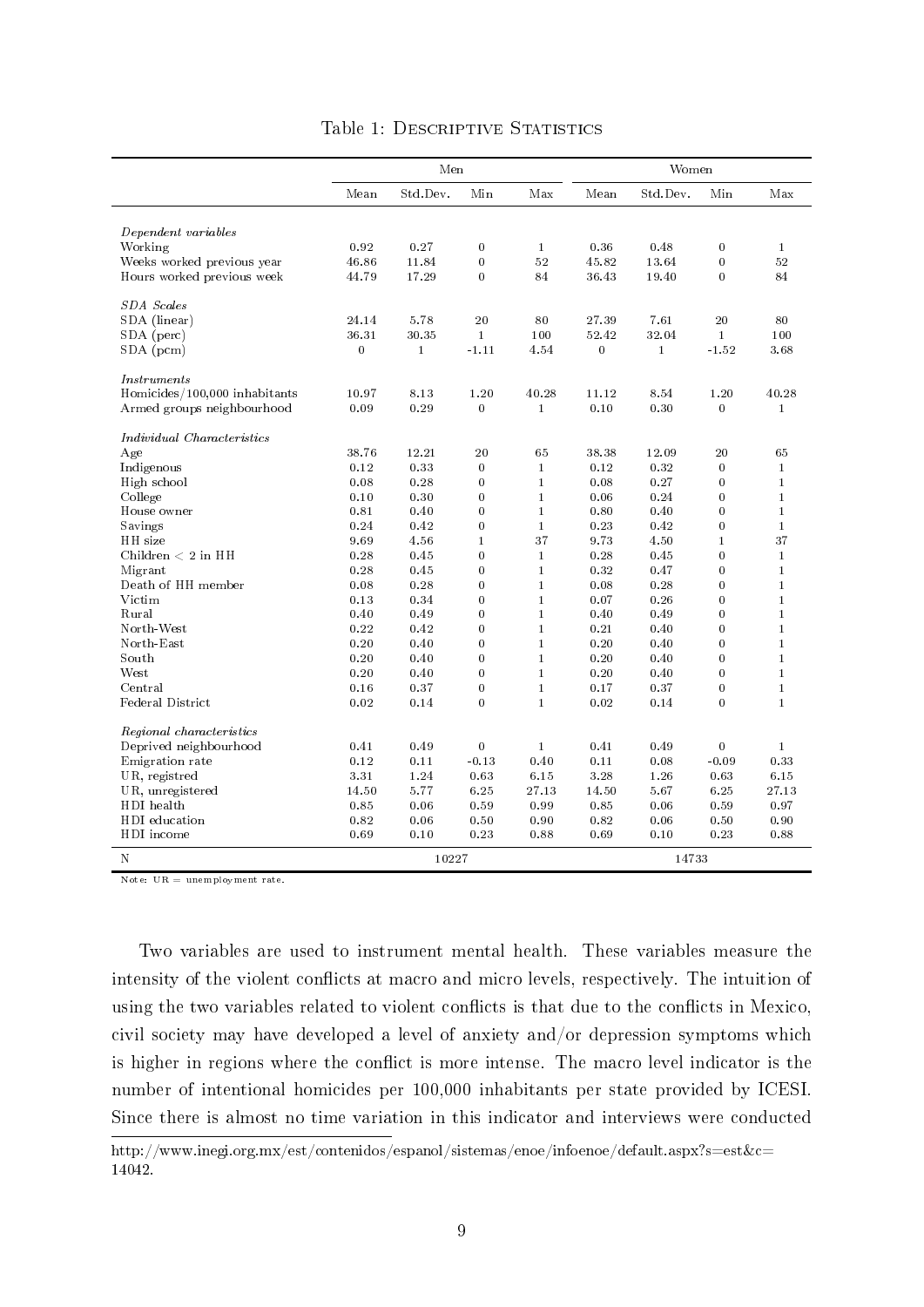from mid-2002 onwards and late 2005 onwards, it seems reasonable to use homicide rates from the respective survey years rather than from the previous years. The fact that mental health is measured via questions which refer to the last 4 weeks before the interview and there are no seasonal patterns in homicide rates, further justifies the use of measures of the respective survey years. Figure [7](#page-31-1) indicates in which municipalities interviews have been conducted.

The argument that regional violent conflicts are associated with the development of the regional economy and hence, job opportunities, as has been shown in cross-country and within-country studies for other countries (e.g [Deininger, 2003,](#page-27-15) for an overview), is not a problem here because variation in the conflict measures is only marginally correlated with emigration rates, unemployment, GDP, or health, education and income indices as shown in Table [A1](#page-32-0) in the Appendix. Furthermore, it is shown that measures of conflict are valid instruments in the respective identification strategy in Figure [A1.](#page-39-0) The development of unemployment rates, as a proxy of labour demand, and homicides rates between 1998 and 2010 are shown for each state in which interviews have been conducted. It can clearly be seen that (a) unemployment has been almost constant in all states over this period of time and (b) no correlation can be observed between unemployment rates and homicide rates. Furthermore, anecdotal evidence by [CAMEXA](#page-27-5) [\(2010\)](#page-27-5); [Osorio](#page-28-8) [\(2011\)](#page-28-8) and [Ríos](#page-28-9) [\(2008\)](#page-28-9) supports this assumption. Measures at a more disaggregated (municipality) level for the respective years were only available for urban areas.<sup>10</sup> When merging this data with the MxFLS, more than two thirds of the observations would be lost, since only half of the Mexican states are covered by each data set and they only coincide partly. Hence, instead of municipality level statistics, the state level homicide rates are used which, on the one hand, exhibit less variation, but, on the other hand, has the advantage of measuring the indirect exposure to conflict rather than the effect of being a direct victim of drug-related violence.<sup>11</sup>

To ensure that intentional homicide rates are not directly correlated with local labour demand shocks, the economic and social development indicators are included in the regressions. Doing this ensures that the homicide rates are a measure of exposure to the conflict  $-$  not the regional labour market  $-$  and hence are likely to influence mental health by triggering anxiety or even depression symptoms. Finally, the only drawback of this measure is that it is prone to measurement error. Homicide rates in Mexico are unlikely to be exact, especially in those areas where the conflicts are very intense. It is reasonable

<sup>&</sup>lt;sup>10</sup>Centro de Investigación y Docencia Económicas (CIDE) "Geocrimen - Análisis Espacial y Series de Tiempo", http://geocrimen.cide.edu/.

 $11$ Another possible data set is death records which provide information on the date and cause of death of (nearly) all individuals who died in a respective years. However, it is not pssible to differentiate between intentional homicide and negligent homicide – which differ by the involvement of violence and is the crucial indicator in this study.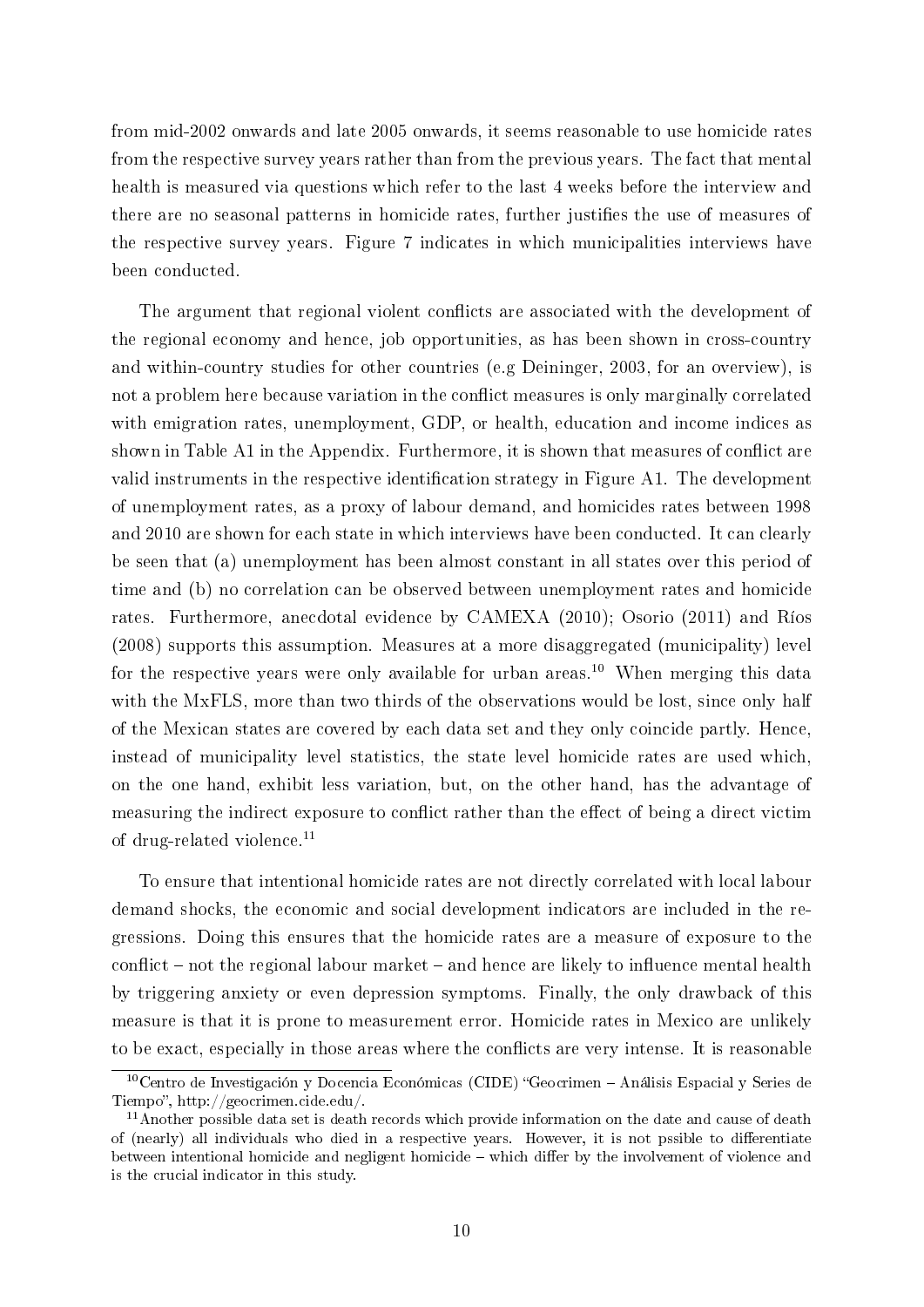to assume though that this measurement error is uncorrelated with the other regressors and does not cause any problems in the regressions.

The other instrument is the presence of armed groups in the neighbourhood. This information is taken from the MxFLS household crime and victimisation questionnaire. As this variable is a dummy variable, there is less variation than in the other variable. Those respondents who give a positive answer (about 10% of the sample) have a statistically signicantly higher mean score in the depression variable; it is 26.9 compared to 25.9 for those who do not live in a neighbourhood where armed groups are present. While this variable is less likely to be measured incorrectly than homicide rates, it may be correlated with the economic development and labour market opportunities of the neighbourhood. For the instrument to be valid, several indicators which measure the economic conditions in the region are used as explained above. Furthermore, to account for the fact that the death of a household member potentially increases the probability of onset of depression symptoms, a variable is included which is equal to 1 if the respondent has lost a household member due to death in the last 5 years and zero otherwise.

#### 3.2 Methodology

#### Endogeneity

The estimation of a causal effect of SDA on labour supply is hampered by the reverse causal relationship between these two variables. On the one hand, a depressed person may work less, i.e. have lower labour supply, because there are hours or days in which the person feels unable to leave the house and work. Even at lower levels of SDA, a person may work less because he or she changes routes to go to work to avoid walking or driving alone through insecure areas, or may not work in the evening hours because he or she is too anxious to walk in the dark. Labour migrants may not want to travel long distances anymore leading to lower labour supply and so on. On the other hand, having no job or not being able to work as much as preferred may lead to SDA [\(Clark and Oswald, 1994;](#page-27-16) [Theodossiou, 1998\)](#page-29-6). Hence, in a simple ordinary least squares (OLS) regression, a causal effect of mental health on labour supply cannot be identified and the OLS estimator is inconsistent. Instead, a partial correlation between the two variables is identified by the coefficient of the mental health variable.

The main, structural equation of interest, the effect of SDA (mental health  $m$ ) on labour supply  $(y)$ , can be written as:

$$
y_{it} = \alpha_1 + \beta m_{it} + \gamma_1 X_{it} + \epsilon_1,\tag{1}
$$

where i is an index for the individual and t is a time index, X is a vector of controls and  $\epsilon$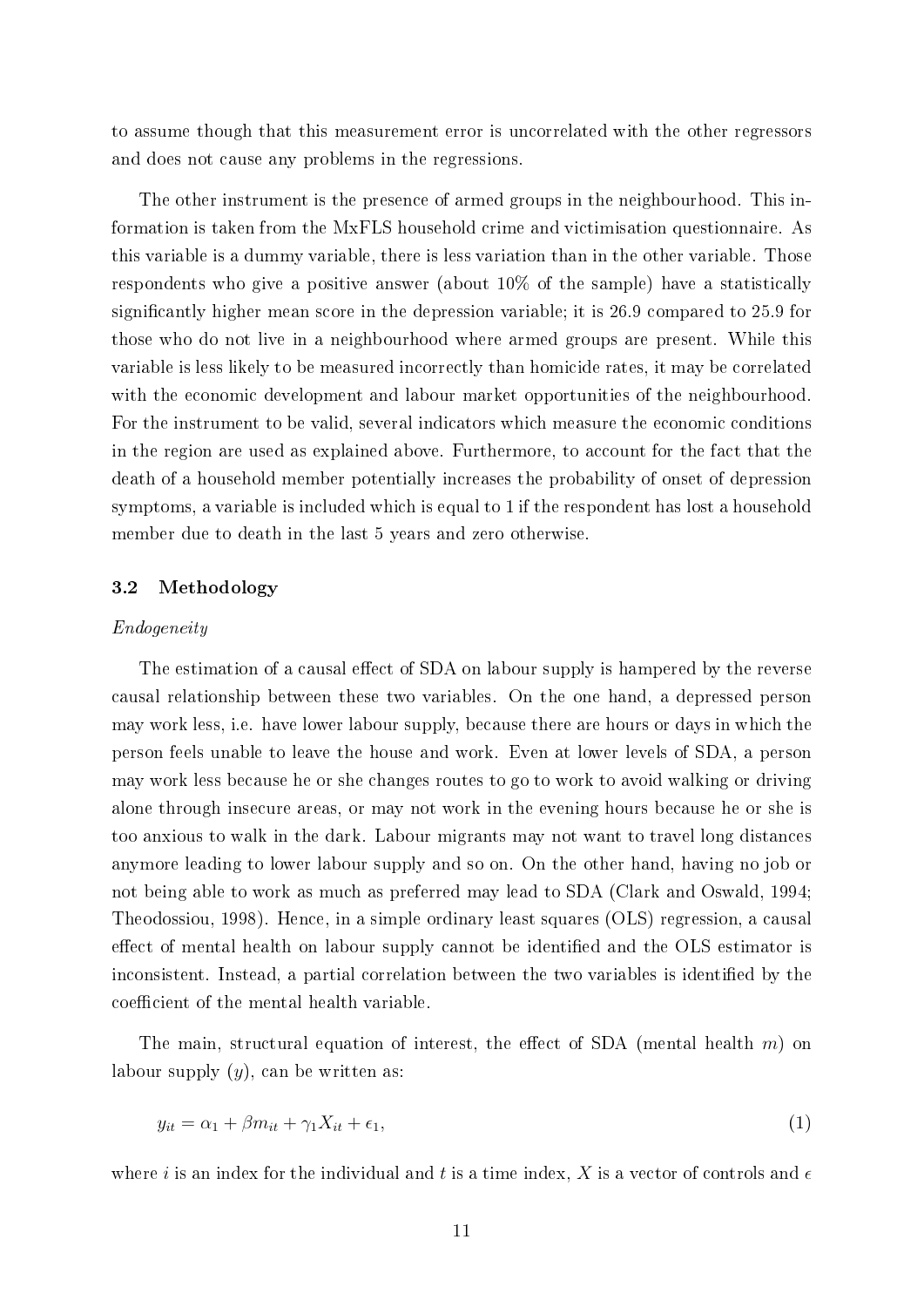is the usual error term. To estimate the causal effect of SDA on labour supply, two-stage IV models are employed. The reduced-form model can be written as:

$$
m_{it} = \alpha_2 + \gamma_2 X_{it} + \delta c_{it} + \epsilon_2. \tag{2}
$$

Given that the variable c is a valid instrument, i.e.  $E(\epsilon_1|c) = 0$  and m and c are partially correlated, the IV estimator is consistent and can be interpreted as a causal effect. For reasons explained above, the instruments are conditionally on the exogenous regressors – assumed to be uncorrelated with the error term of the main equation and can be expected to be valid. The identified causal effect in the case of a binary instrument is a local average treatment effect (LATE), or average treatment effect for a subpopulation of compliers, i.e. those individuals whose mental health outcome deteriorates due to a change in the instrument armed groups in the neighbourhood [\(Angrist and Imbens,](#page-26-3) [1995\)](#page-26-3). In the case of the continuous instrumental variable (intentional homicide rates), the identified effect is the causal marginal treatment effect  $(MTE)$ , also only for the subpopulation of compliers [\(Heckman and Vytlacil, 2007\)](#page-28-15). Given that the endogenous regressor SDA is continuous, the effects are weighted by the compliers, where the weights are determined by how the compliers are distributed over the range of the endogenous variable  $m$ . Hence, the estimated effects have to be interpreted within the scope of the particular subpopulation of compliers and cannot be interpreted as the average effect of the whole sample population. It has to be kept in mind that in the binary instrument armed groups in the neighbourhood, only  $10\%$  of the population are affected. To increase the number of compliers, the models are estimated including both instruments jointly. When using two instruments, the estimated effect is the weighted average of the causal effects for the two instrument specific compliant subpopulations [\(Imbens, 2010\)](#page-28-16).

Instrumental Variable Probit models are estimated to identify the effect of SDA on the probability to be working using Maximum Likelihood. In the results tables, marginal effects are displayed. Since the data are an unbalanced panel, observations for each individual are not independent and thus standard errors are clustered on the individual level. In the linear models, standard errors are two-way clustered on both the individual and household level.<sup>12</sup> Standard errors are then also robust to arbitrary within-panel autocorrelation.

It will be tested for overidentification based on Hansen's J statistic in the models where two instruments are used. Hansen's J statistic is reported rather than the Sargan-Hansen test because of clustered standard errors (e.g. [Baum et al., 2007\)](#page-26-4). Furthermore, tests for weak instruments are conducted. First, the [Stock and Yogo](#page-29-7) [\(2005\)](#page-29-7) test statistic is

<sup>&</sup>lt;sup>12</sup>To estimate the models in Stata the command *ivreg2* by [Baum et al.](#page-26-5) [\(2002\)](#page-26-5) is used. The multi-way clustered standard error procedure for non-nested samples is explained in [Cameron et al.](#page-27-17) [\(2011\)](#page-27-17).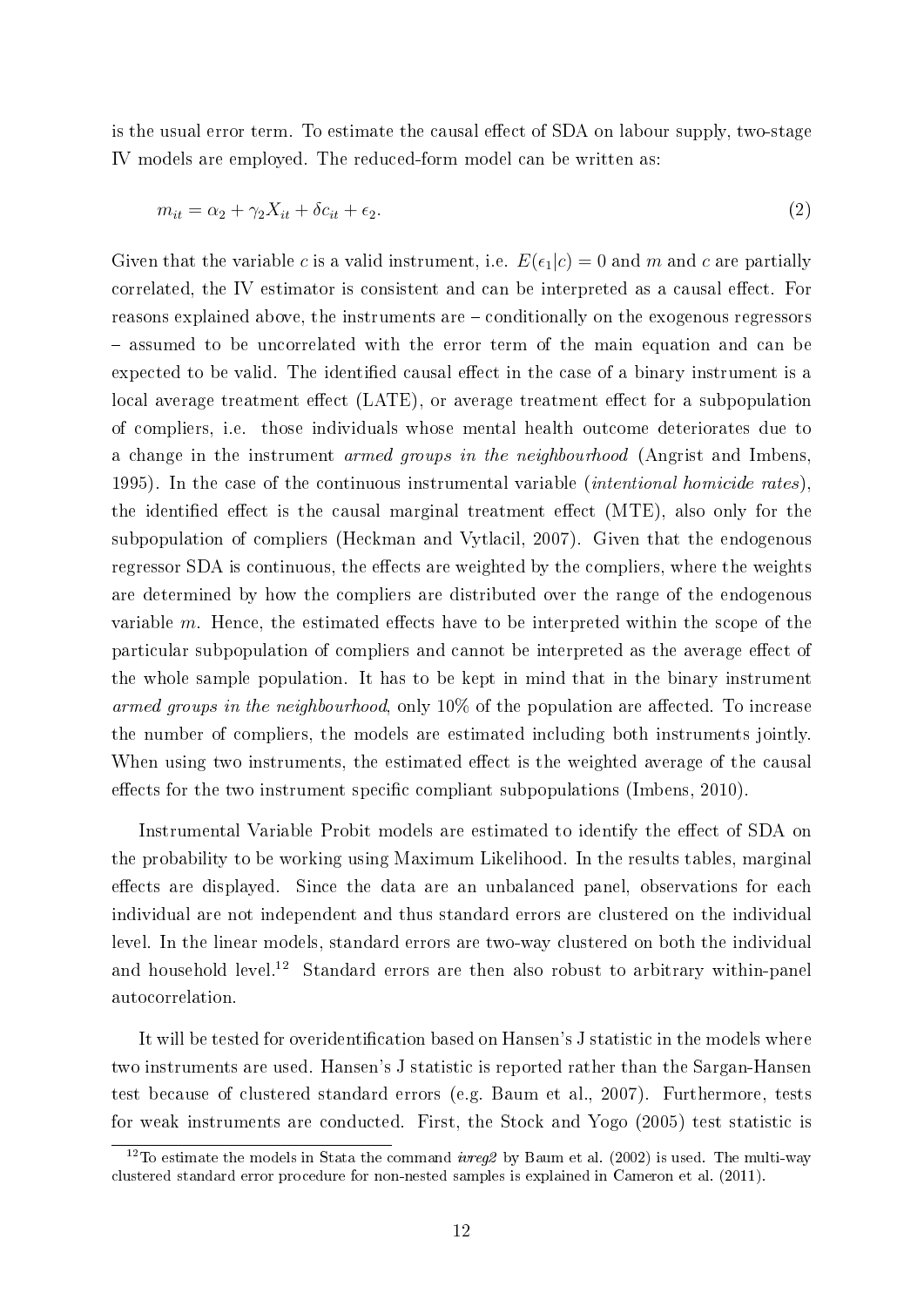reported. Following this test, the instrument is weak if the minimum Eigenvalue statistic of the first stage (or Angrist-Pischke first-stage  $F$  [\(Angrist and Pischke, 2009\)](#page-26-6) in the case of two instruments which is reduced to the Kleinbergen-Paap rk Walf-F in the case of one instrument) exceeds the critical values. It will be indicated in the result tables whether the Eigenvalue statistics is less than the Stock-Yogo 25% critical value test or not.

#### Corner solution

As described in the data section, 92% (men) and 36% (women) of the sample have positive values for weeks and hours worked and the remaining individuals do not earn income through work. While these individuals possess positive values of weeks/hours worked, the remaining sample has zero values for these variables. Not controlling for this corner solution may lead to potential bias in the estimated coefficients. This is likely to be the case in the coefficient on mental health because a depressed person may have lost his or her job due to SDA. Then, labour supply is not just lower than that of mentally healthy individuals but zero, while the independent variables are fully observed. For some individuals the optimal outcome of the dependent variable may be the corner solution  $y = 0$ . To account for the corner solution in the dependent variable, a Type-I-Tobit model is applied. Furthermore, to account for endogeneity, an IV-Tobit model is estimated. Since interest is in the causal effect of mental health on labour supply for those individuals who have positive hours of work (the latent variable), marginal effects for the positive values, i.e.  $E(y|x, y > 0)$ , are presented in the regression tables.

All models are estimated for men and women separately for *weeks worked* and *hours* worked. The OLS and IV models are estimated for  $y_{it} > 0$ , i.e. for individuals with positive weeks worked and hours worked only. Additionally, Probit models and IV-Probit models for selection into work are estimated.

## 4 Results

#### 4.1 Violent Conflicts and Mental Health

Figure [3](#page-14-0) shows polynominal smooth plots and the condence intervals of intentional homicide rates on the three versions of the mental health measure for men and women, respectively. For the linear and the partial-credit Rasch-model version, a positive relationship is only vaguely detected. The reason for this may be the low number of observations with more than 45 on the linear SDA scale as suggested by the large confidence intervals. Using the percentile version of the measure, a clearly positive relationship can be seen, which is stronger for men than for women.

Similar plots are shown using the micro measure of violent conflicts in Figure [4:](#page-17-0) The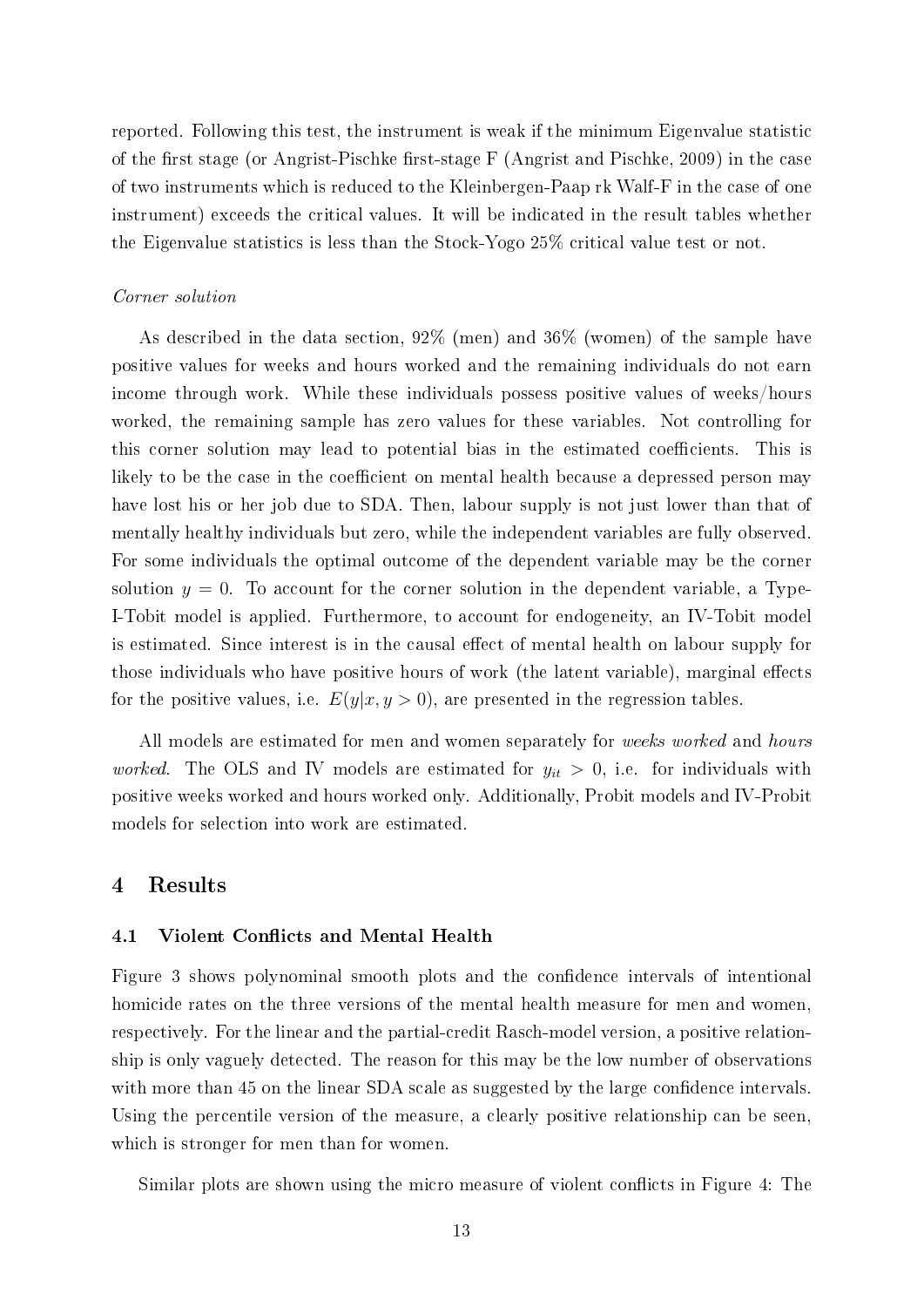<span id="page-14-0"></span>

Figure 3: POLYNOMINAL SMOOTH PLOTS OF VIOLENT CONFLICTS (STATE LEVEL) on SDA

Source: Authors' calculations based on MxFLS and ICESI data.

presence of armed groups in the neighbourhood. Again, the presence of armed groups is associated with higher values on the SDA scale, especially in the percentile version. For the other versions a positive correlation can only be observed for the lower half of the scales and there are very few observations with higher values which may again impede the detection of a clear positive correlation.

Table [2](#page-15-0) shows the regression results of the effect of intentional homicide rates on the three versions of the mental health measure for men, controlling for state, municipal, household and individual characteristics. Using the linear additive version of the measure, the coefficient is 0.03 and statistically significant at the  $1\%$  level. This means that an increase by 1 intentional homicide per 100,000 inhabitants leads on average to a higher value on the SDA scale by 0.03. Based on the other versions of the SDA scale an increase by 1 homicide per 100,000 inhabitants leads to an increase of 0.14 percentage points in the mean and an increase of 0.004 standard deviations in the mean. In other words, 30 additional homicides per 100,000 inhabitants in one state leads to an increase by 1 point on the SDA scale which is equivalent to being a bit anxious instead of not being anxious, or having strong sleeping problems when previously having only some sleeping problems. The numbers in Table [2](#page-15-0) further show that being indigenous is associated with higher values on the SDA scale, while having obtained a high school or college degree leads to lower levels of SDA. As expected, having lost a household member within the last 5 years leads to significantly higher levels of SDA. Household size and financial wealth, as indicated by owning a house or having savings, is not associated with SDA on average.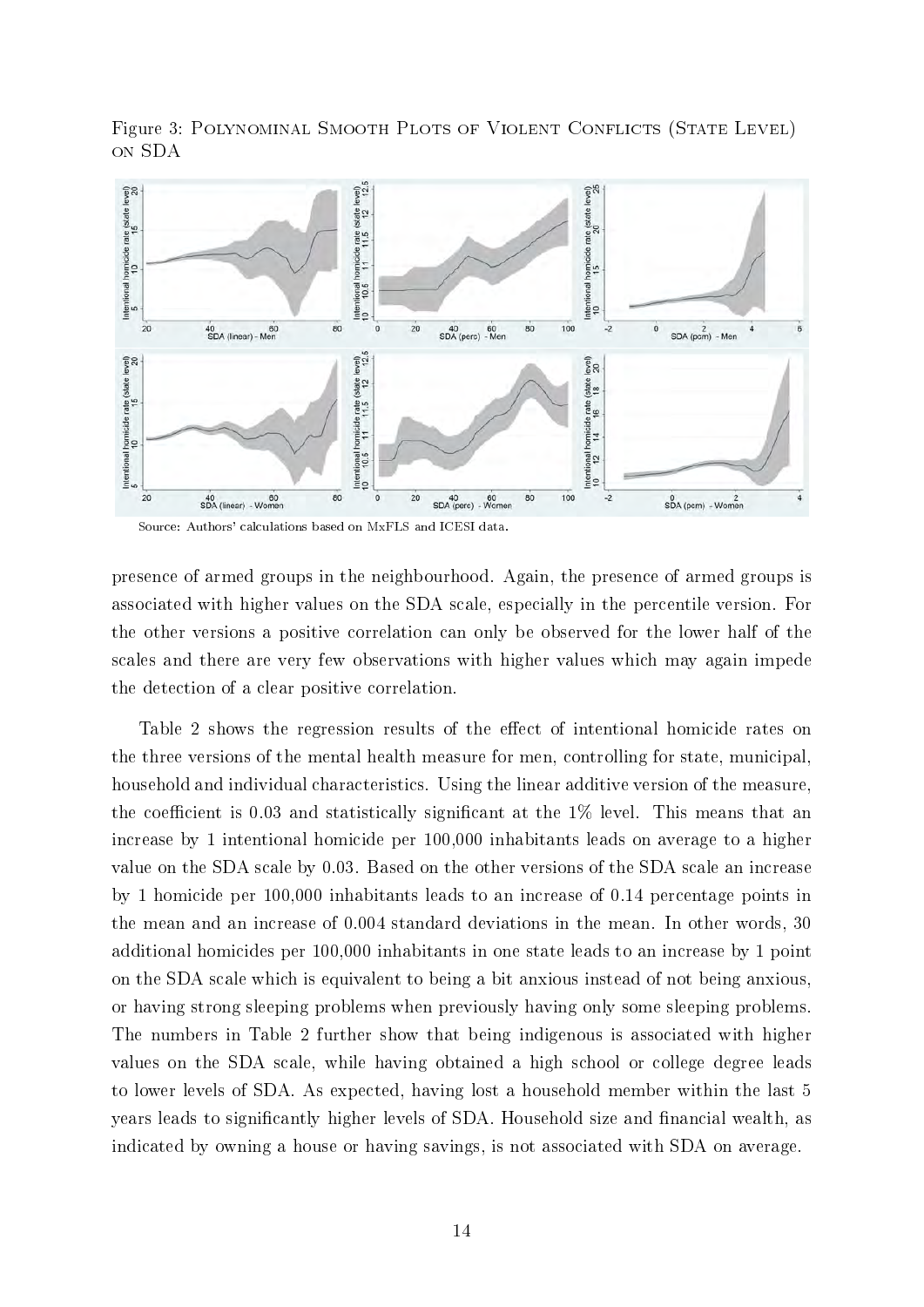|                               |             | SDA scales  |             |
|-------------------------------|-------------|-------------|-------------|
|                               | linear      | perc        | pcm         |
| Homicides/100,000 inhabitants | $0.030***$  | $0.127**$   | $0.005***$  |
|                               | (0.009)     | (0.054)     | (0.002)     |
| Age                           | $-0.079**$  | $-0.549***$ | $-0.012**$  |
|                               | (0.033)     | (0.193)     | (0.006)     |
| Age sqrd                      | $0.002***$  | $0.011***$  | $0.000***$  |
|                               | (0.000)     | (0.002)     | (0.000)     |
| Indigenous                    | $0.420**$   | $2.450**$   | $0.079**$   |
|                               | (0.210)     | (1.227)     | (0.037)     |
| High school                   | $-0.605***$ | $-3.224**$  | $-0.106***$ |
|                               | (0.194)     | (1.268)     | (0.036)     |
| College                       | $-0.842***$ | $-5.823***$ | $-0.175***$ |
|                               | (0.186)     | (1.194)     | (0.034)     |
| House owner                   | $-0.021$    | $-0.200$    | $-0.004$    |
|                               | (0.156)     | (0.961)     | (0.028)     |
| Savings                       | $-0.290**$  | $-0.967$    | $-0.032$    |
|                               | (0.147)     | (0.880)     | (0.026)     |
| HH size                       | $-0.001$    | $-0.066$    | $-0.001$    |
|                               | (0.015)     | (0.095)     | (0.003)     |
| Children $< 2$ in HH          | $-0.235*$   | $-1.574*$   | $-0.050**$  |
|                               | (0.138)     | (0.857)     | (0.025)     |
| Migrant                       | 0.023       | $-0.024$    | 0.006       |
|                               | (0.138)     | (0.804)     | (0.024)     |
| Victim                        | $1.075***$  | $8.830***$  | $0.186***$  |
|                               | (0.184)     | (1.023)     | (0.031)     |
| Death of HH member            | $0.552***$  | $4.259***$  | $0.091**$   |
|                               | (0.211)     | (1.297)     | (0.037)     |
| Rural                         | $-0.313**$  | $-2.310**$  | $-0.082***$ |
|                               | (0.158)     | (0.952)     | (0.028)     |
| Regional dummies              | Yes         | Yes         | Yes         |
| Regional characteristics      | Yes         | Yes         | Yes         |
| Constant                      | Yes         | Yes         | Yes         |
| $\mathbf N$                   | 10227       | 10227       | 10227       |
| $\mathbf{R}^2$                | 0.047       | 0.066       | 0.055       |
| $\mathbf F$                   | 16          | 26          | 20          |

<span id="page-15-0"></span>

| Table 2: EFFECT OF CONFLICT MEASURED BY HOMICIDE RATES ON SDA - MEN |  |  |
|---------------------------------------------------------------------|--|--|
|---------------------------------------------------------------------|--|--|

Note: OLS regressions. Standard errors are two-way clustered on individuals and households. Standard errors in parentheses. <sup>∗</sup>, ∗∗ and ∗∗∗ denote signicance levels of 10%, 5% and 1%, respectively.

For women (Table [3\)](#page-16-0), the effects of homicides rates are very similar to those of men. An increase by 1 intentional homicide per 100,000 inhabitants leads to a statistically significant increase on the SDA scale by  $0.04$ . This effect is larger but not significantly different from the effect for men. Some other regressors are considerably different though. While indigenous women compared to non-indigenous women do not have different average values on the SDA scale, next to a high school or college degree, owning a house and having savings strongly reduces the average value on the SDA scale.

Another, maybe more intuitive interpretation is possible using the indicator for the presence of armed groups in the neighbourhood. The coefficients of the conflict measures on mental health from the different regressions are summarised in Table [4.](#page-18-0) In this table both conflict measures are included jointly in the regressions and test statistics on their joint significance are presented. The coefficients from joint inclusion and separate estimation do only vary minimally in size and do not require separate discussions. All other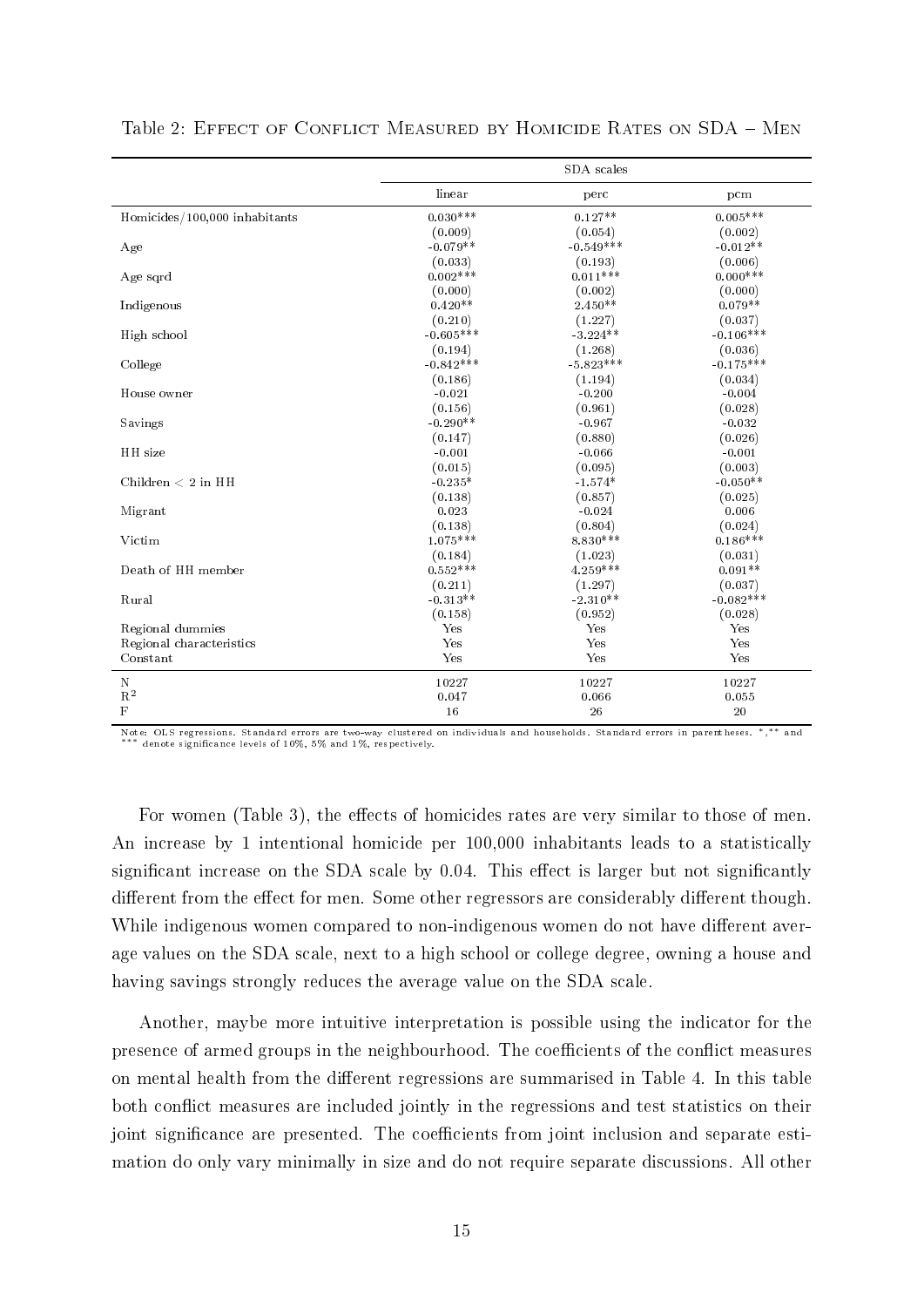|                               |             | SDA scales   |             |
|-------------------------------|-------------|--------------|-------------|
|                               | linear      | perc         | pcm         |
| Homicides/100,000 inhabitants | $0.037***$  | $0.142***$   | $0.005***$  |
|                               | (0.010)     | (0.041)      | (0.001)     |
| Age                           | 0.002       | $-0.022$     | 0.004       |
|                               | (0.037)     | (0.149)      | (0.005)     |
| Age sqrd                      | $0.001**$   | $0.004**$    | $0.000*$    |
|                               | (0.000)     | (0.002)      | (0.000)     |
| Indigenous                    | 0.368       | 1.556        | 0.041       |
|                               | (0.236)     | (0.960)      | (0.031)     |
| High school                   | $-1.420***$ | $-5.574***$  | $-0.177***$ |
|                               | (0.217)     | (0.966)      | (0.031)     |
| College                       | $-2.382***$ | $-10.286***$ | $-0.338***$ |
|                               | (0.229)     | (1.078)      | (0.034)     |
| House owner                   | $-0.553***$ | $-2.441***$  | $-0.087***$ |
|                               | (0.183)     | (0.743)      | (0.024)     |
| Savings                       | $-0.397**$  | $-1.680**$   | $-0.047**$  |
|                               | (0.171)     | (0.702)      | (0.023)     |
| HH size                       | 0.011       | $-0.004$     | $-0.001$    |
|                               | (0.017)     | (0.072)      | (0.002)     |
| Children $< 2$ in HH          | $-0.293*$   | $-1.126$     | $-0.035$    |
|                               | (0.164)     | (0.692)      | (0.022)     |
| Migrant                       | $0.355**$   | $1.960***$   | $0.062***$  |
|                               | (0.146)     | (0.591)      | (0.019)     |
| Death of HH member            | $0.881***$  | $3.625***$   | $0.114***$  |
|                               | (0.256)     | (0.962)      | (0.031)     |
| Victim                        | $1.930***$  | $8.455***$   | $0.181***$  |
|                               | (0.260)     | (0.996)      | (0.033)     |
| Deprived neighbourhood        | $0.753***$  | $3.665***$   | $0.112***$  |
|                               | (0.145)     | (0.598)      | (0.019)     |
| Rural                         | $-0.514***$ | $-1.821**$   | $-0.079***$ |
|                               | (0.182)     | (0.736)      | (0.024)     |
| Regional dummies              | Yes         | Yes          | Yes         |
| Regional characteristics      | Yes         | Yes          | Yes         |
| Constant                      | Yes         | Yes          | Yes         |
| $\mathbf N$                   | 14733       | 14733        | 14733       |
| $\mathbf{R}^2$                | 0.067       | 0.079        | 0.062       |
| $\mathbf F$                   | 36          | 46           | 33          |

<span id="page-16-0"></span>Table 3: EFFECT OF CONFLICT MEASURED BY HOMICIDE RATES ON SDA - WOMEN

Note: OLS regressions. Standard errors are two-way clustered on individuals and households. Standard errors in parentheses. \*,\*\* and<br>\*\*\* denote significance levels of 10%, 5% and 1%, respectively.

controls constant, for men, the presence of armed groups is associated with a 0.66 higher score on the linear SDA scale or 3.7 more percentage points on the percentile SDA scale, compared to living in a neighbourhood where no armed groups are present. For women, the effect is very similar and also statistically significant at the  $1\%$  level.<sup>13</sup> The conflict measures are jointly significant for both men and women and for all versions of the SDA scale.

These results suggest that both men and women in adult age suffered from the conflict in 2002 and 2005. Taking into account that severely insecure regions are not part of the MxFLS, the overall effects are probably even larger than the effects found here for individuals living in areas with low to medium levels of conflict. However, just the news about another casualty or even the detection of a mass grave is likely to spread

<sup>13</sup>For reasons of brevity, not all regression tables with their regression statistics are presented here. They can be obtained from the author on request.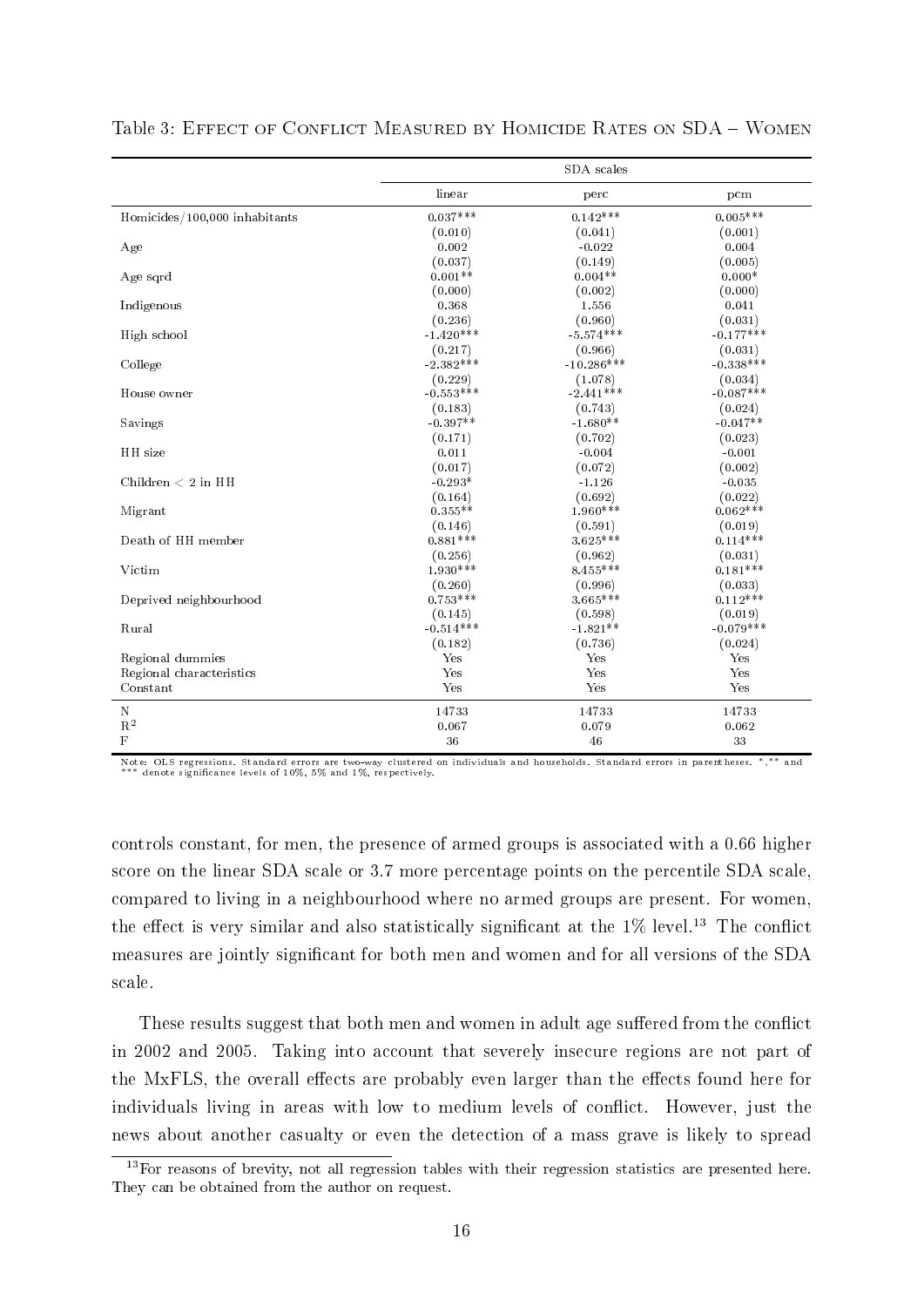Figure 4: POLYNOMINAL SMOOTH PLOTS OF VIOLENT CONFLICTS (Neighbourhood) on SDA

<span id="page-17-0"></span>

Source: Authors' calculations based on MxFLS.

anxiety among the Mexican population even when they are not directly affected. As noted before, homicide statistics are probably underestimated, hence the here estimated effects are lower bounds. While these results only demonstrate psychological costs of conflict, looking at the subsequent negative effects of SDA on labour supply will provide insights into the economic effects.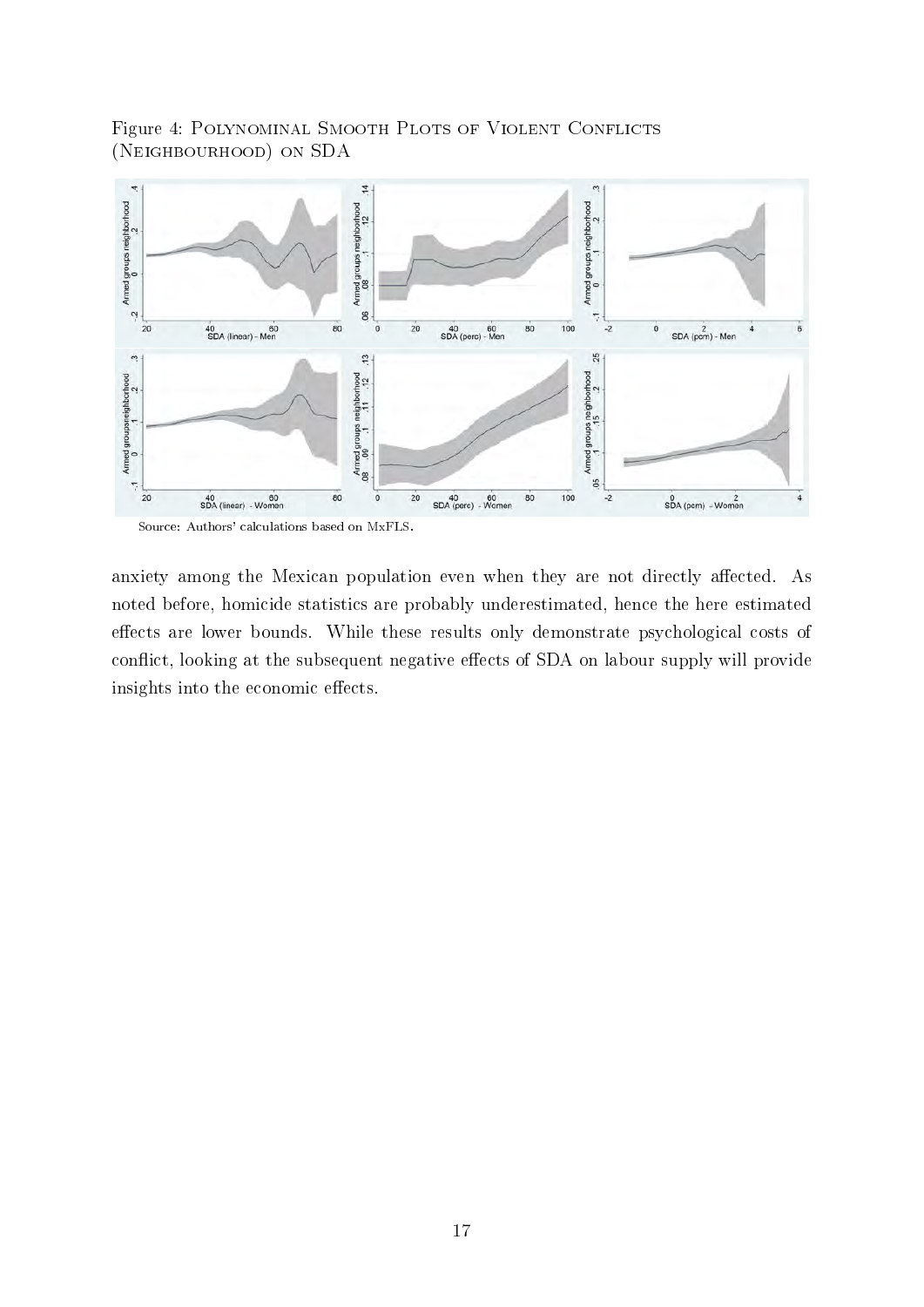<span id="page-18-0"></span>

|                                            |                       | SDA scales            |                       |             |
|--------------------------------------------|-----------------------|-----------------------|-----------------------|-------------|
|                                            | linear                | perc                  | pcm                   | $\mathbf N$ |
| MEN                                        |                       |                       |                       |             |
| Homicides/100,000 inhabitants              | $0.030***$<br>(0.009) | $0.127**$<br>(0.054)  | $0.005***$<br>(0.002) | 10227       |
| Armed groups neighborhood                  | $0.647***$<br>(0.224) | $3.861***$<br>(1.313) | $0.117***$<br>(0.039) | 10227       |
| Test of joint significance<br>$\chi^2$ (2) | 19.49                 | 18.13                 | 18.35                 |             |
| $\boldsymbol{p}$                           | 0.000                 | 0.000                 | 0.000                 |             |
| WOMEN                                      |                       |                       |                       |             |
| Homicides/100,000 inhabitants              | $0.037***$<br>(0.010) | $0.142***$<br>(0.041) | $0.005***$<br>(0.001) | 14733       |
| Armed groups neighborhood                  | $0.837***$<br>(0.261) | $3.126***$<br>(1.010) | $0.094***$<br>(0.032) | 14733       |
| Test of joint significance                 |                       |                       |                       |             |
| $\chi^2(2)$                                | 30.54                 | 27.76                 | 30.58                 |             |
| $\boldsymbol{p}$                           | 0.000                 | 0.000                 | 0.000                 |             |

## Table 4: EFFECT OF CONFLICT ON SDA

Note: Standard errors are two-way clustered on individuals and households. Standard errors in parentheses. \*,\*\* and \*\*\* denote<br>significance level of 10%, 5% and 1%, respectively. Joint significance test of the two conflict

## 4.2 Mental Health and Labour Supply

#### Participation

In Table [5,](#page-19-0) the effect of SDA on labour market status  $-$  working vs. not working - for men is presented. All the coefficients are marginal effects and are obtained from different regressions. Column 1 shows the estimates from simple Probit models. A negative correlation between the SDA score and the probability to be working is found and is statistically significant. This effect is very small. It indicates that an increase on the linear SDA scale by 1 point is associated with a reduction of the probability to work by 0.2 percentage points, or an increase in the SDA scale by 1 standard deviation is associated with a lower probability to be working of 1.3 percentage points. In columns IV (1) and IV (2) mental health is instrumented with intentional homicide rates and the indicator for armed groups in the neighbourhood, respectively, and with both variables in the last column.

The coefficients are only significant when using homicides as instruments and when using two instruments. An overidentification test based on the Amemiya-Lee-Newey minimum 2-statistic (obtained from the two-step rather than the MLE method)<sup>14</sup> indicates that the instruments are valid. For men, the causal effects are much larger than the conditional correlation estimated in the Probit model. Based on the findings with two

<sup>14</sup>Unfortunately, there is currently no test implemented in Stata for the MLE model. In the next section it will also be shown that the instruments are strong for men, while they are not for women, at least not in the linear case. A weak instrument test for non-linear models could not be found.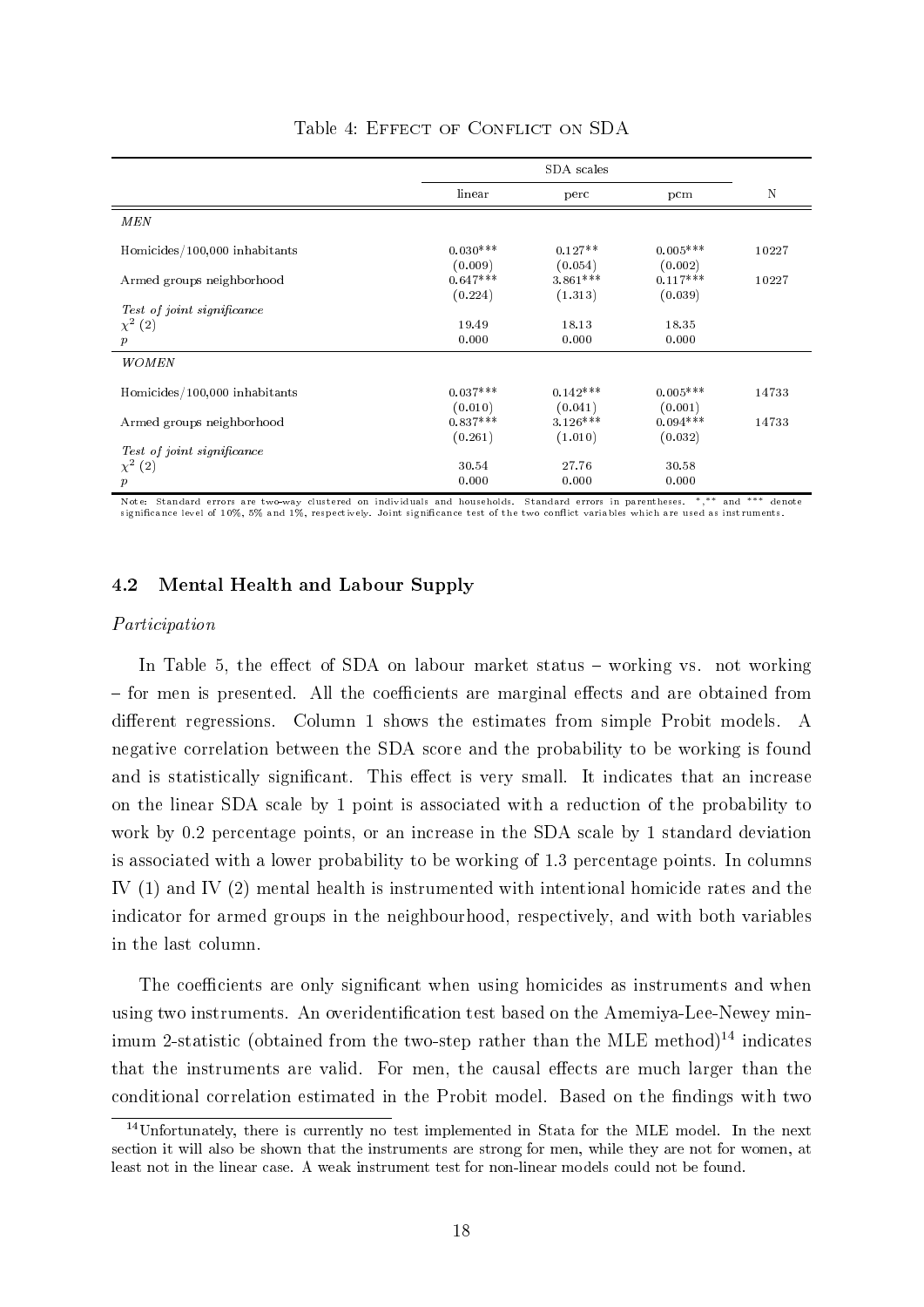instruments, an increase in the linear SDA scale by 1 point lowers the probability to be working by 3.9 percentage points, an increase by 1 percentage point of the SDA scale leads to a 0.7 percentage points lower probability to be working, and an increase by 1 standard deviation of the SDA scale leads to a lower probability to work of 23 percentage points.

For women, neither a correlation nor a causal effect of mental health on participation is found (see Table [A4\)](#page-34-0). The latter fact is not surprising as women often do not actively participate in the labour market for other reasons than health issues, such as the number and age of their children. Since the effect for men is large and men are usually the main contributors to household income in Mexico, the findings are also economically relevant and indicate the severe effect that the conflict indirectly has on labour market participation.

<span id="page-19-0"></span>

|              | Probit                   |             | IV Probit |              |
|--------------|--------------------------|-------------|-----------|--------------|
|              | $\overline{\phantom{m}}$ | IV $(1)$    | IV $(2)$  | IV $(1+2)$   |
| SDA (linear) | $-0.002***$              | $-0.046***$ | $-0.028$  | $-0.039***A$ |
|              | (0.000)                  | (0.013)     | (0.019)   | (0.012)      |
| SDA (perc)   | $-0.000***$              | $-0.009***$ | $-0.005$  | $-0.007***A$ |
|              | (0.000)                  | (0.002)     | (0.003)   | (0.002)      |
| $SDA$ (pcm)  | $-0.013***$              | $-0.274***$ | $-0.160$  | $-0.231***A$ |
|              | (0.002)                  | (0.078)     | (0.110)   | (0.071)      |
| N            |                          | 10279       |           |              |

Table 5: EFFECT OF SDA ON PARTICIPATION - MEN

Note: SDA: Symptoms of depression/anxiety. Each coefficient is obtained from a different regression. The numbers are marginal effects.<br>Standard errors are clustered on the individual level. Standard errors in parentheses. included, a test for overidentification is pursued. The test statistic is the Amemiya-Lee-Newey minimum  $\chi^2$ -statistic (obtained from the two-step rather than the MLE method) and  $A$  indicates that  $p > 0.1$ , i.e. instruments are valid.

#### Labour Supply

As shown in the previous section, mental illness restrains some men from working and hence from actively contributing to household income. The indicator to measure mental health does not only measure whether a person is severely depressed but also whether a person is anxious or `just' unhappy. An increase in the level of SDA may not lead to the complete drop out of the labour market, but can lead to periods in which the affected person is not able to work. These periods could have the length of several weeks or only a day, or just one or two hours in the morning, when the person feels, e.g., unable to get out of bed. When a person feels too anxious to walk home from work when it is dark, this could also reduce the number of hours worked per day. Furthermore, seasonal labour migrants may decide that it is too dangerous to travel to a remote workplace, reducing the number of job opportunities, and hence the number of weeks worked. Several other circumstances can be imagined.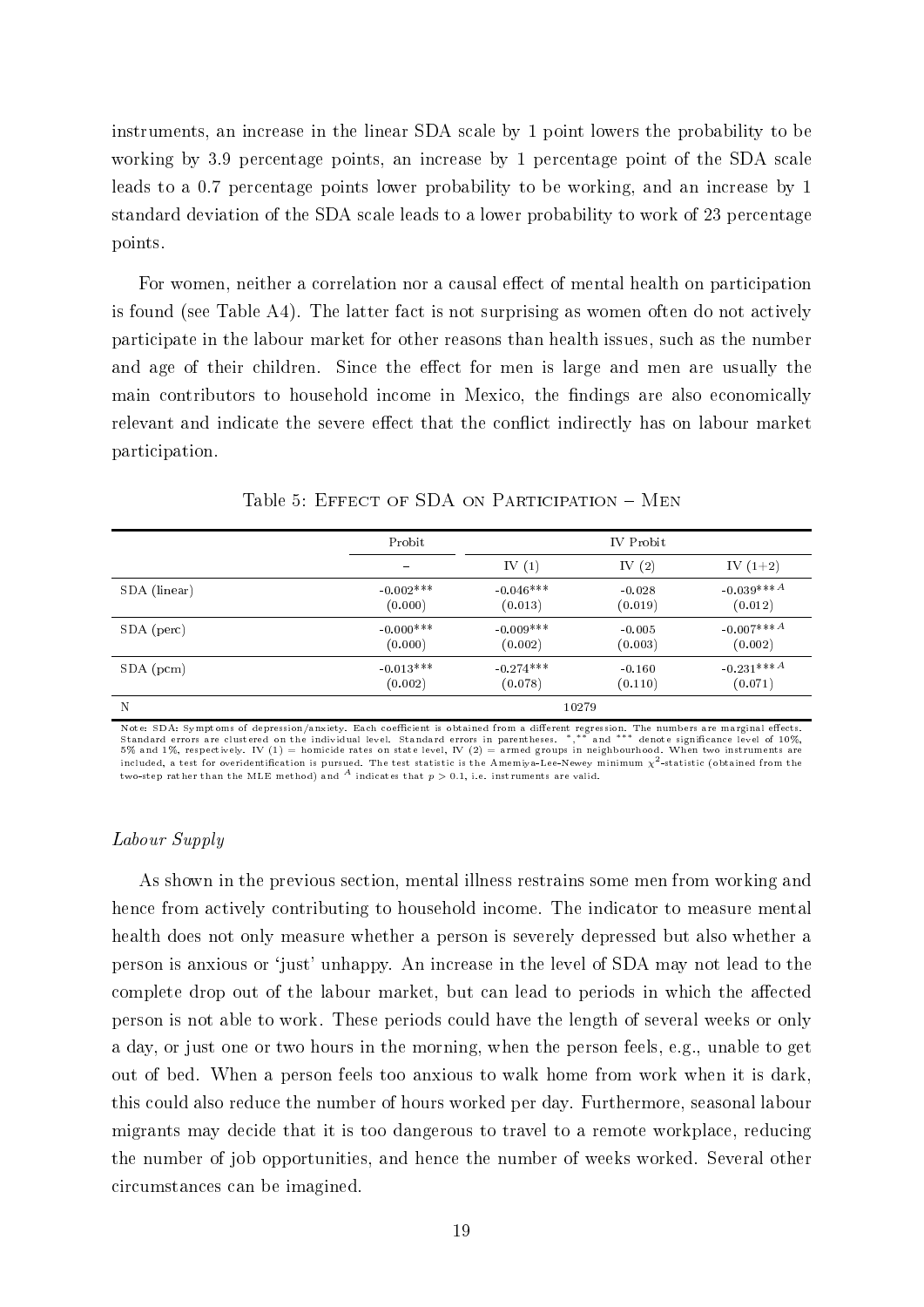The regression results for men are shown in Table [6](#page-21-0) for the dependent variable weeks worked. Again, all coefficients are obtained from separate regressions. The results of the first row of Table [6](#page-21-0) can also be found in the Appendix in Table [A5,](#page-35-0) which additionally displays the coefficients of the control variables and more regression statistics. The OLS coefficients provide evidence for a negative correlation between SDA and the number of weeks worked. Specifically, a 1 point increase on the scale is associated with 0.114 fewer weeks per year worked, or an increase in SDA by 1 standard deviation is associated with 0.639 fewer weeks worked.

Columns 2 to 4 display the results from the IV models which allow a causal interpretation of the SDA coefficient on weeks worked. Using homicide rates  $(IV 1)$  to instrument mental health, the coefficient is much larger than in the OLS regression. An increase in the SDA scale by 1 point, leads in the mean to 2.4 fewer weeks worked. As explained in the methodology section, this effect is the marginal treatment effect for the compliers, i.e. it is the average effect for individuals who respond to conflict with higher SDA. Hence, the effect cannot be interpreted as the impact of deterioration in mental health on the average labour supply in the (sample) population but only for a subpopulation of compliers. Seeing that there exists a subpopulation for which the conflict indirectly reduces labour supply via deterioration in mental health is an important finding, even though it is not externally valid for the entire population.

Using the other instrument, the coefficient measures the LATE: An increase by 1 point on the SDA scale leads to 1.4 fewer weeks worked for the compliers, or a 1 standard deviation increase in SDA leads to about 8 fewer weeks worked in the last year. Although in both models with just one instrument, the instrument is strong and the coefficient is statistically significant, it is worth to estimate the effect of SDA on labour supply using both instruments jointly. This increases the number of compliers and leads to better estimates, given the overidentifying restrictions are valid which is indicated by  $^A$ in Table [6.](#page-21-0) The model with two instruments provides the best model statistics, i.e. the overidentifying restrictions are valid and the instruments are strong and, as shown above, jointly statistically significant in the first stage. Based on this model, an increase by 1 point on the linear SDA scale leads to 1.9 fewer weeks worked, a 1 percentage point increase leads to 0.33 fewer weeks worked and an increase by 1 standard deviation leads to 11 fewer weeks worked.

The coefficients from the Tobit and IV-Tobit models have the same sign and are all statistically significant on the 1% level. They are more than  $50\%$  larger in size than the linear IV estimates. The causal effect of an increase of 1 point on the SDA scale leads to a decrease in the number of weeks worked by 3.2 and an increase by 1 standard deviation leads to 19 fewer weeks worked per year. These coefficients measure the effect of deteri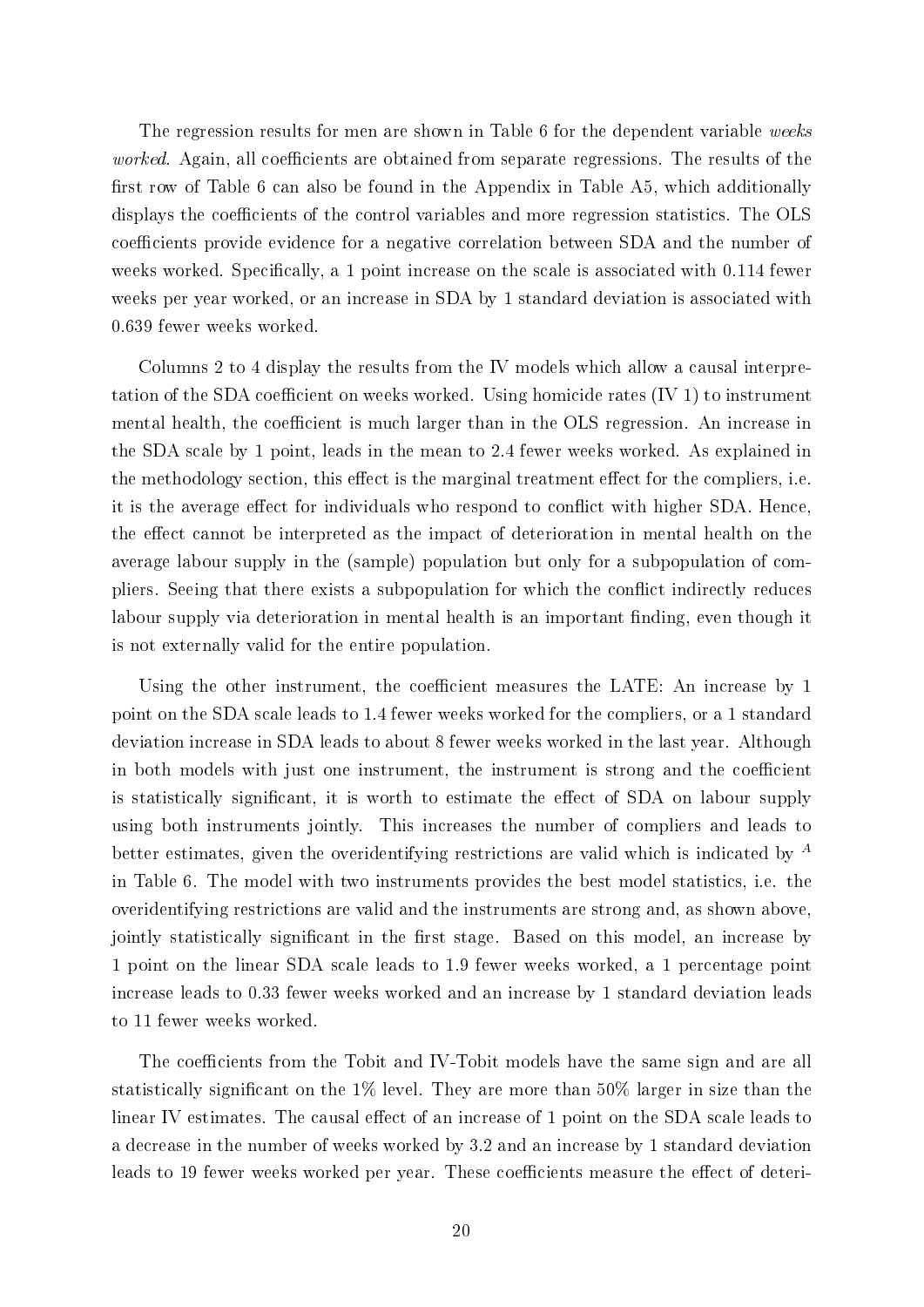oration in mental health induced by the presence of armed groups in the neighbourhood or an increase in homicide rates for those persons who react to either or both of these instruments with higher SDA.

For women, the conditional correlation obtained from OLS regression is negative but a causal effect cannot be identified. The coefficients are insignificant in the IV and Tobit models and have surprisingly a positive sign in the IV-Tobit models (see Table [A6](#page-36-0) in the Appendix). However, the model statistics show that the instruments are weak in all models and the overidentifying restrictions are not valid. Hence, no conclusion can be made about the impact of mental illness on women's labour supply using the instruments chosen. The instruments may not be valid for women because (1) the number of observations is too small and/or  $(2)$  women's mental health is more reactive to both external and internal influences than men's (Rosenfield, 1989; [Piccinelli and Wilkinson,](#page-28-17) [2000;](#page-28-17) [Sandanger et al., 2004\)](#page-29-9) and the measures of conflict do not lead to more variation in the measurement of SDA in women.

<span id="page-21-0"></span>

| Linear Regression        |                            |              |              |                           |
|--------------------------|----------------------------|--------------|--------------|---------------------------|
|                          | OLS                        |              | IV           |                           |
|                          |                            | IV $(1)$     | IV $(2)$     | IV $(1+2)$                |
| SDA (linear)             | $\,\mathchar`-0.108^{***}$ | $-2.500**$   | $-1.501*$    | $-1.973***A$              |
|                          | (0.022)                    | (1.126)      | (0.834)      | (0.678)                   |
| A-P First stage $\chi^2$ |                            | $9.376+$     | $9.074+$     | $8.700 +$                 |
| SDA (perc)               | $-0.029***$                | $-0.578*$    | $-0.247*$    | $-0.349***A$              |
|                          | (0.004)                    | (0.315)      | (0.132)      | (0.127)                   |
| A-P First stage $\chi^2$ |                            | $6.698+$     | $9.600+$     | $7.769+$                  |
| $SDA$ (pcm)              | $-0.820***$                | $-16.240**$  | $-9.579*$    | $-12.676***$ <sup>A</sup> |
|                          | (0.136)                    | (7.364)      | (5.282)      | (4.341)                   |
| A-P First stage $\chi^2$ |                            | $8.534+$     | $8.922 +$    | $8.232+$                  |
| $\mathbf N$              |                            |              | 9489         |                           |
| Tobit Regression         |                            |              |              |                           |
|                          | Tobit                      |              | IV Tobit     |                           |
|                          | $\overline{\phantom{0}}$   | IV $(1)$     | IV $(2)$     | IV $(1+2)$                |
| SDA (linear)             | $-0.234***$                | $-3.797***$  | $-2.567***$  | $-3.240***$               |
|                          | (0.035)                    | (0.788)      | (0.902)      | (0.587)                   |
| SDA (perc)               | $-0.040***$                | $-0.798***$  | $-0.426***$  | $\,\mathbf{-0.586^{***}}$ |
|                          | (0.005)                    | (0.166)      | (0.150)      | (0.110)                   |
| $SDA$ (pcm)              | $1.331***$                 | $-22.791***$ | $-14.928***$ | $-19.106***$              |
|                          | (0.203)                    | (4.729)      | (5.245)      | (3.475)                   |
| $\mathbf N$              |                            |              | 10279        |                           |

Table 6: EFFECT OF SDA ON WEEKS WORKED - MEN

Note: Each coefficient is obtained from a different regression. In Tobit and IV-Tobit results marginal effects are presented. Standard<br>errors are clustered on individuals in the OLS and Tobit models and bootstrapped with 4 When two instruments are included, the Hansen's J test for overidentification is pursued. A indicates that the critical value  $p > 0.1$ , i.e. instruments are valid.  $^+$  denotes strong instruments (not tested in Tobit models):  $\chi^2$ > Stock/Yogo's (2005) critical value (25% maximal IV size).

For men, qualitatively similar effects are found when using weeks worked as the de-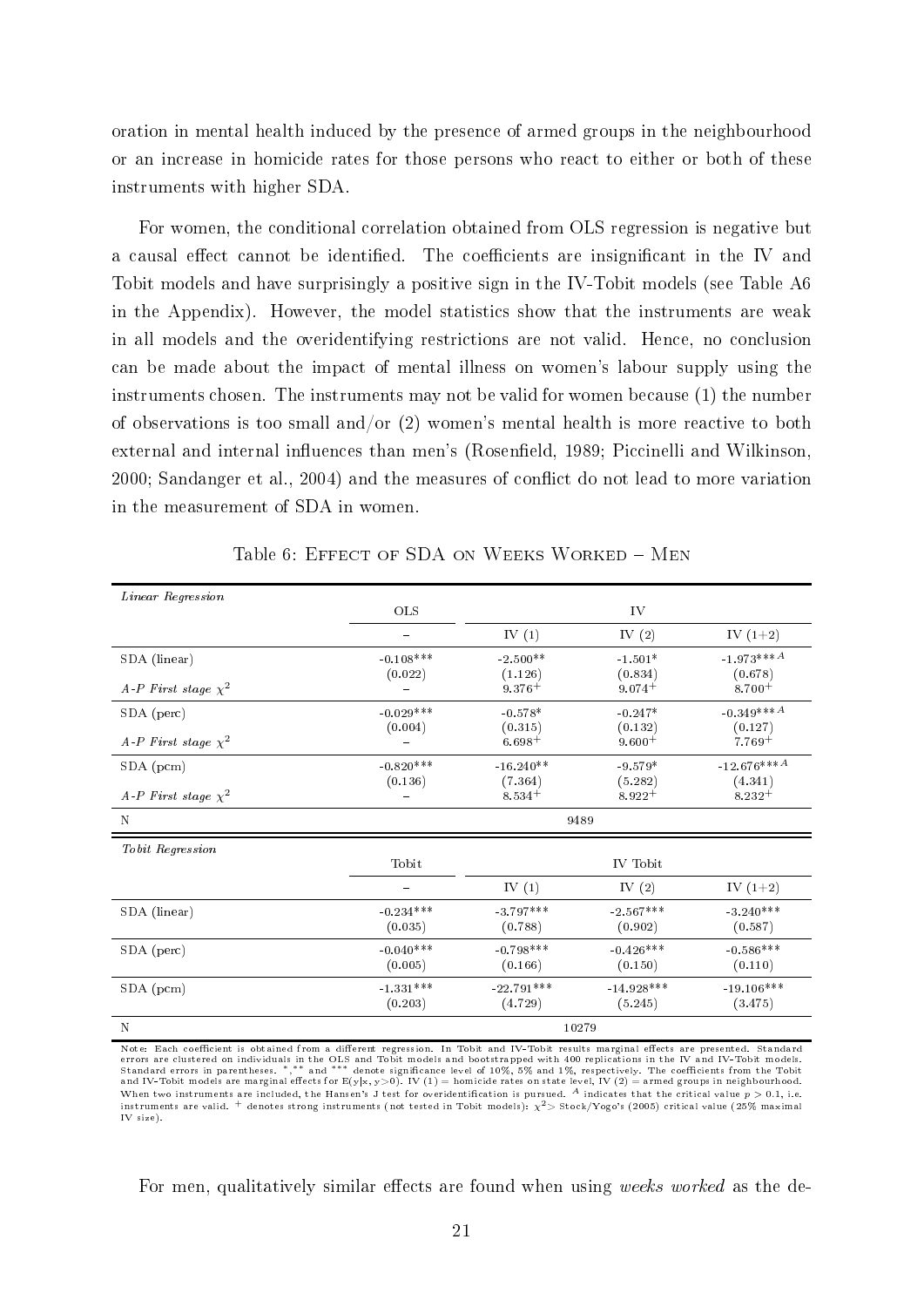pendent variable. Each instrument is strong and when both instruments are used, the overidentifying restrictions are valid. While the instrument intentional homicide rates leads to a high and statistically significant coefficient of -3.2 with the linear SDA scale, including the other instrument leads to a smaller, still negative but statistically insignificant coefficient. Again, the results from the model with two instruments provide the best model statistics and are used for interpretation. The IV regression results reveal that an increase in SDA by 1 standard deviation leads to an average of 11.7 fewer hours worked in the previous week for compliers. The results from IV-Tobit models are  $-$  as with weeks worked  $-$  about 50% larger than with linear IV regressions. When controlling for the fact that some individuals do not supply labour due to symptoms of depression/anxiety or other reasons, for those individuals who supplied at least one hour of labour in the previous week, an increase in SDA leads to 3.3 fewer hours worked. When using the pcm-version of the SDA scale, the magnitude of the effect becomes apparent: An increase in SDA by 1 standard deviation reduces hours worked for compliers by 19.5 hours in the previous week on average. This is approximately two thirds of the average number of hours worked in Mexico in 2002 and 2005.<sup>15</sup> For women, causal effects cannot be identified using hours worked for reasons similar to those associated with weeks worked.

The effects found for men are large and imply a considerable impact of SDA on labour supply and thus labour income. Since men are usually the household head and the main household income contributors, an increase in the level of anxiety consequently has negative impacts on household expenditure. Given that poverty is still very high in Mexico, reduced household income induced by mental illness can have considerable consequences for poor families.

Most worrying is the strong impact of the violent conflicts on anxiety. The data only represent the years 2002 and 2005 - years in which organised crime and death rates have been considerably high. However, with the start of Felipe Calderon's presidency in 2006, the military entered the streets to "fight the war on drugs". Since the beginning of 2008, homicides have increased dramatically. Furthermore, violence has reached other dimensions – children were involved recently in an event to spread terror by parties involved in the "drug war" [\(The New York Times, 2011\)](#page-29-10). The increasing number and severity of the events is likely to increase the onset of symptoms of depression/anxiety even more  $-$  with consequences for labour supply  $-$  among others. In turn, lower labour income leads to lower household expenditure which has consequences on Mexico's whole economy - together with possibly decreased private investments in industry production. Apart from calling for an end of the conflict, corruption and crime, from a policy perspective,

<sup>15</sup>According to OECD statistics (http://stats.oecd.org/Index.aspx?DataSetCode=ANHRS), average annual hours worked per person were 1,888 in 2002 and 1,909 in 2005, which is about 36-37 hours per week.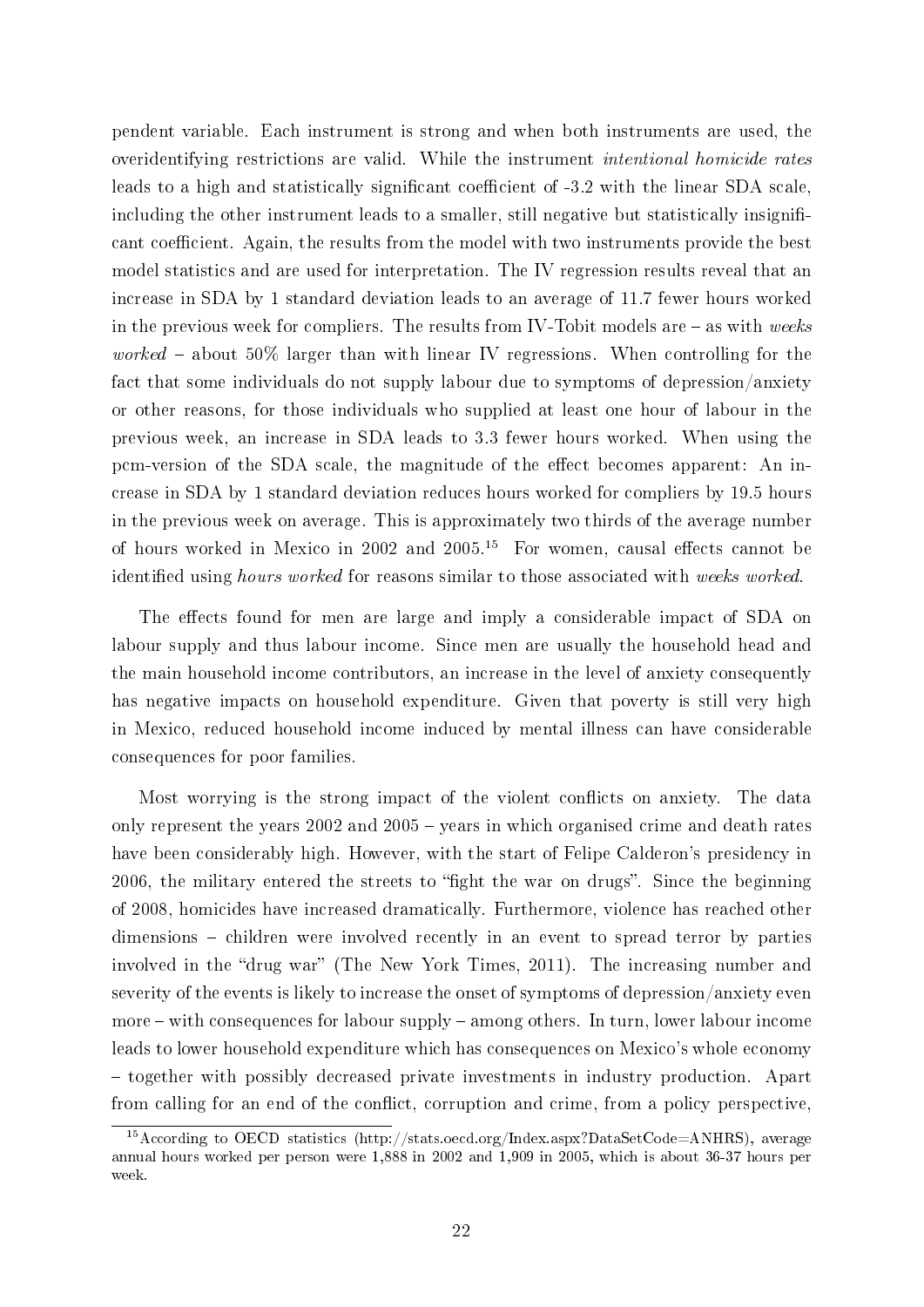| Linear Regression        |                        |                         |                      |                                  |
|--------------------------|------------------------|-------------------------|----------------------|----------------------------------|
|                          | OLS                    |                         | IV                   |                                  |
|                          |                        | IV $(1)$                | IV $(2)$             | IV $(1+2)$                       |
| SDA (linear)             | $-0.089***$            | $-3.170**$              | $-0.752$             | $-2.002**A$                      |
| A-P First stage $\chi^2$ | (0.031)                | (1.425)<br>$8.694+$     | (1.013)<br>$8.165+$  | (0.848)<br>$7.891+$              |
| SDA (perc)               | $-0.018***$            | $-0.608**$              | $-0.131$             | $-0.350**A$                      |
| A-P First stage $\chi^2$ | (0.005)                | (0.297)<br>$6.723+$     | (0.176)<br>$7.657+$  | (0.158)<br>$6.795+$              |
| SDA (pcm)                | $-0.504***$            | $-19.118**$             | $-4.387$             | $-11.750**A$                     |
| A-P First stage $\chi^2$ | (0.178)                | (8.831)<br>$7.943+$     | (5.920)<br>$7.991 +$ | (5.072)<br>$7.457+$              |
| $\mathbf N$              |                        | 9333                    |                      |                                  |
| Tobit Regression         |                        |                         |                      |                                  |
|                          | Tobit                  |                         | IV Tobit             |                                  |
|                          |                        | IV $(1)$                | IV $(2)$             | IV $(1+2)$                       |
| SDA (linear)             | $-0.244***$<br>(0.038) | $-4.709***$<br>(0.921)  | $-1.628$<br>(1.010)  | $\textbf{ -3 }313***$<br>(0.692) |
| SDA (perc)               | $-0.032***$<br>(0.006) | $-0.989***$<br>(0.193)  | $-0.270$<br>(0.169)  | $-0.578***$<br>(0.129)           |
| SDA (pcm)                | $-1.401***$<br>(0.220) | $-28.266***$<br>(5.529) | $-9.468$<br>(5.876)  | $-19.446***$<br>(4.094)          |
| $\mathbf N$              |                        | 10279                   |                      |                                  |

Table 7: EFFECT OF SDA ON HOURS WORKED - MEN

Note: Each coefficient is obtained from a different regression. In Tobit and IV-Tobit results marginal effects are presented. Standard errors are clustered on individuals in the OLS and Tobit models and bootstrapped with 400 replications in the IV and IV-Tobit models.<br>Standard errors in parentheses. \*,\*\* and \*\*\* denote significance level of 10%, 5% and 1%  $^A$  indicates that the critical value  $p > 0.1$ , i.e. instruments are valid. + denotes strong instruments (not tested in Tobit models):  $\chi^2$ <br>Stock/Yogo's (2005) critical value (25% maximal IV size).

the onset and increase of anxiety and depression symptoms needs to be counteracted, e.g. by an increase in psychological counselling services.

## 5 Robustness Checks

Several robustness checks have been conducted. First, in the model where the presence of armed groups in the neighbourhood serves as an instrument, state dummies are included in the model to account for state fixed effects which could potentially affect labour supply through labour demand patterns which may be related to violent conflicts. The results do not signicantly change by including state dummies.

All models are estimated using homicide statistics on the municipality level (from INEGI) which cover mainly urban areas and only overlap partly with the MxFLS. While this imposes more variation in the conflicts measure, a loss of more than half of the observations hinder the detection of statistically signicant results. In fact, in some cases the effect of SDA on labour supply is rendered insignificant. However, the overall picture still suggests a strong impact of deterioration in mental health on labour supply induced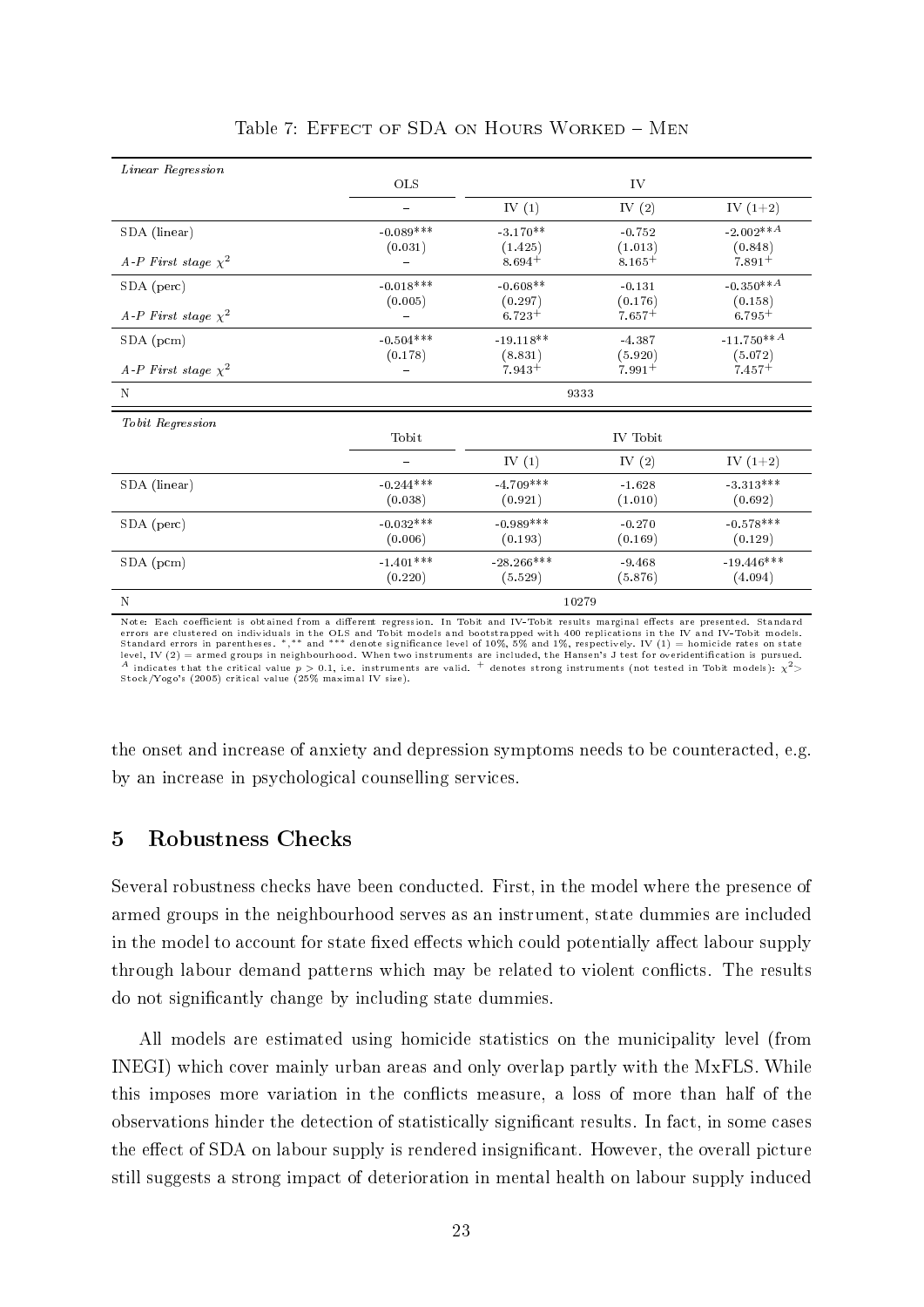by violent conflicts.

Moreover, as individual unobserved characteristics may influence the decision or ability to work, Fixed Effects-IV models are estimated which control for unobserved heterogeneity correlated with both SDA and labour supply. Since only two waves are available for the study, and little time-variation exists in the variables of interest and in the controls, no effects can be identified. This result should not be interpreted as weakness of the findings above. Rather, it shows that in this context, a Fixed Effects model is inappropriate. Instead, clustering of standard errors on the individual level is the suitable alternative. Standard errors are clustered on both individual and household levels in the IV-Models, but not in the IV-Tobit models where standard errors are bootstrapped.

Finally, all models are also estimated using two other transformations of the SDA scale. Due to the highly right-skewed distribution of the SDA variable, the logarithm of the initial scale also seems reasonable to use. However, the log-version is distributed between 3 and 4.4 and it seems unrealistic that an individual's mental health deteriorates by 1 log-point due to a change in the conflict variables. Indeed, in the regressions, the effects are very large and unreasonable. However, all effects identified with the log version are of the same sign and statistical significance, supporting the robustness of the results obtained with the other forms of the SDA scale. As the questionnaire consists of 20 questions of partly similar nature, e.g. several questions relate to sleeping problems, it might be reasonable to use several factors from a combination of these questions instead of one factor obtained from the whole sum of questions. Using factor analysis, principalcomponent factors are obtained via orthogonal transformation of a set of observations of correlated variables into a set of values of uncorrelated variables (Jolliffe, 2002). Only one factor has a high Eigenvalue of approx. 7 for men and women, respectively, implying that no clusters in questions exist. This principal-component factor (pcf) is standardised such that it has a mean of 0 and standard deviation of 1 and ranges from -0.69 to 9.83 for men and -0.94 to 7.01 for women, equal to the simple standardisation of the original variable. The results are almost identical to those obtained from the partial-credit Rasch model version of the SDA scale. These results can be obtained from the author on request.

## 6 Conclusion

Active participation in the labour market and labour supply are usually the main determinants of household income. Whether an individual can participate and how much an individual can work is affected by his or her mental health status. In this study the effect of symptoms of depression/anxiety  $(SDA)$  – a main determinant of mental health – on participation and labour supply in Mexico is estimated using the Mexican Family Life Survey (MxFLS / ENNVIH) for the years 2002 and 2005.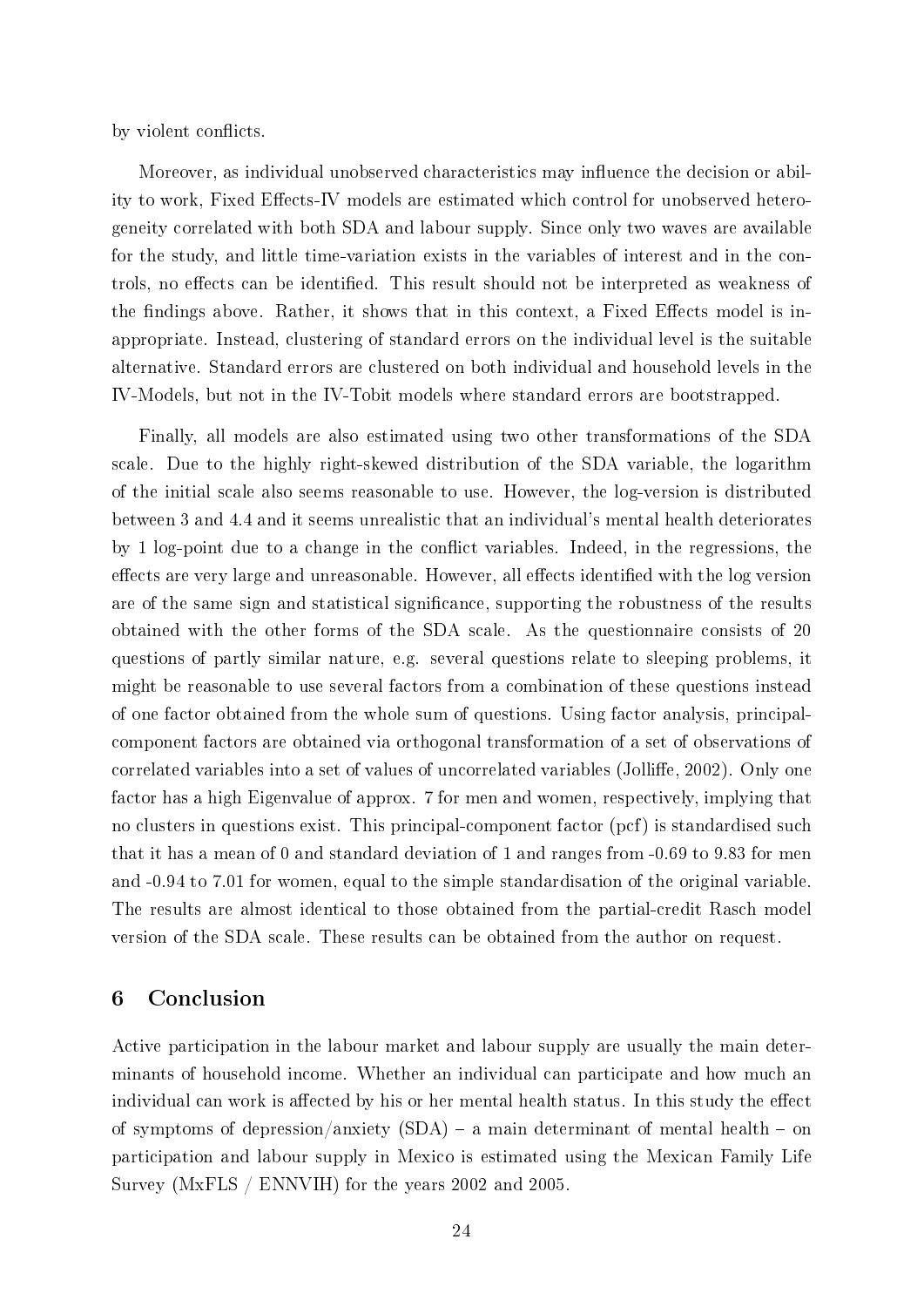The estimation of a causal effect of mental health on labour supply is hampered by reverse causality: Better mental health does not only increase the probability to be able to work per se or work a preferred number of weeks per year or hours per week; higher levels of mental health are also affected by actively participating in the labour market, since a job is usually associated with social interaction, structured time schedules and labour income. To overcome the problem of two-way endogeneity, mental health is instrumented by two new instruments which refer to the ongoing violent conflicts in Mexico. Drugtrafficking organisations are fighting over trafficking routes into the U.S. and increasingly over domestic markets. With the local and federal police, and recently also the military, being involved in the "fight against drugs", various crimes are being committed in Mexico which directly and indirectly affect civil population.

Two indicators to measure exposure to violent conflicts are used: (1) intentional homicide rates which are measured on the state level (macro indicator, continuous variable) and (2) the presence of armed groups in the neighbourhood (micro indicator, binary variable). Since severely dangerous municipalities are not in the MxFLS, the interviewed individuals are unlikely to have lost a household member or experienced injury due to the conflicts directly (which would directly affect labour supply). Rather, cases of homicides are read and heard about in the news, and the presence of armed groups in the neighbourhood spreads anxiety and may even lead to depression symptoms. To control for the fact that these measures could directly affect labour supply, various regional economic indicators are included in the regressions, additionally to personal and household characteristics.

The findings are based on IV-Probit and IV-Tobit models which are estimated for the dependent variables labour market participation and labour supply, respectively. The findings provide strong evidence for a negative effect of violent conflicts in Mexico on mental health for both men and women. For men, an increase in SDA by 1 standard deviation is associated with a signicantly lower probability of 23 percentage points to be active in the labour market. Furthermore, an increase on the SDA scale by 1 standard deviation leads to 19 fewer weeks worked in the previous year and 19 fewer hours worked in the last week. The effects are large and statistically significant. The causal effects identified are valid for a subpopulation of compliers, i.e. those men who respond to changes in the conflict measures with higher SDA. Hence, the identified average treatment effects are not the average effects for the whole (sample) population, but they demonstrate that for a part of the population, the conflict directly affects mental health and consequently has detrimental impacts on labour market participation and labour supply. For women, a causal effect of SDA on labour supply cannot be identified, which may be due to weak instruments and the fact that women's mental health responds to other influences than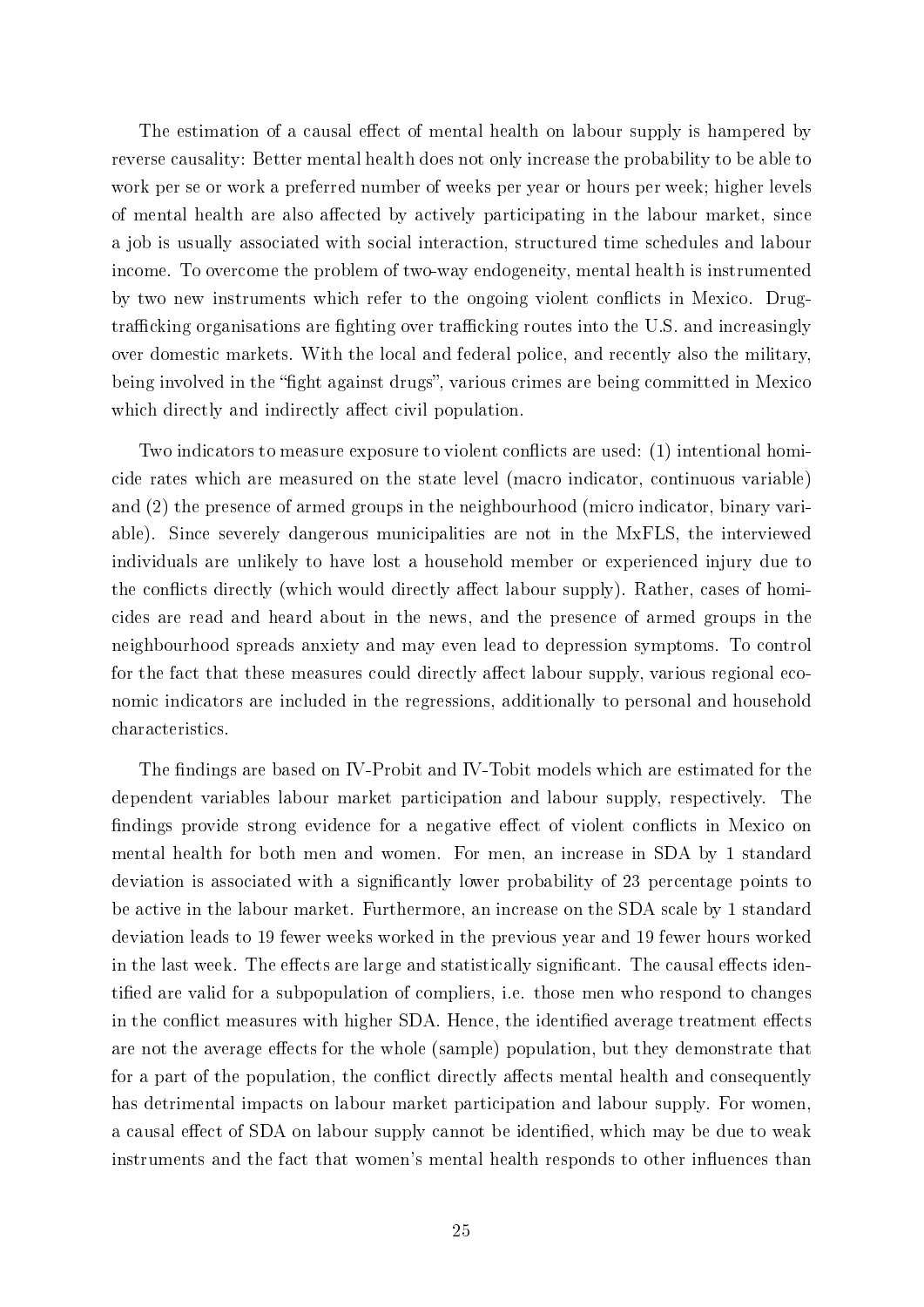conflict intensity more strongly than men's.

With many families in Mexico still being poor, a reduction in labour supply may have considerable consequences for household income. Since men are usually the main contributors to household income, a decrease in labour supply reduces household expenditure which subsequently affects Mexico's economic growth. An increase in SDA and a reduction in labour supply also affect social development in the long run since children of mentally ill parents are likely to suffer not only from reduced income but also from hampered personal interaction. Hence, deterioration in mental health does not only incur monetary costs in terms of reduced labour income through a reduction in individual labour supply but also non-monetary costs on dependent children and other family members in the environment of the mentally ill person. From a policy perspective, apart from addressing drug-related crime more effectively, the provision of psychological counselling services for those suffering from anxiety or even depression seems to be an essential tool to counteract reduced labour supply due to mental illness. Furthermore, financial support should be provided for those families whose income is sufficiently low due to the problems associated with mental health.

Finally, it has to be kept in mind that the situation in some parts of Mexico has escalated since 2008, imposing higher levels of national insecurity, which may have even worse effects on mental health and labour supply than shown in this study. Furthermore, the identification strategy used in this paper may not be reasonable at other times when the conflict is more severe since then labour demand could directly be linked to the conflict measures.

#### References

- <span id="page-26-1"></span>Abadie, A. and J. Gardeazabal (2003). The Economic Costs of Conflict: A Case Study of the Basque Country. The American Economic Review  $93(1)$ , pp. 113-132.
- <span id="page-26-3"></span>Angrist, J. D. and G. W. Imbens (1995). Identification and Estimation of Local Average Treatment Effects. NBER Technical Working Papers 0118, National Bureau of Economic Research, Inc.
- <span id="page-26-6"></span>Angrist, J. D. and J.-S. Pischke (2009). Mostly Harmless Ecnometrics: An Empiricist's Companion. Princeton: Princeton University Press.
- <span id="page-26-5"></span>Baum, C. F., M. E. Schaffer, and S. Stillman (2002). IVREG2: Stata module for extended instrumental variables/2SLS and GMM estimation. Statistical Software Components, Boston College Department of Economics.
- <span id="page-26-4"></span>Baum, C. F., M. E. Schaffer, and S. Stillman (2007). Enhanced routines for instrumental variables/GMM estimation and testing. Boston College Working Papers in Economics 667, Boston College Department of Economics.
- <span id="page-26-2"></span>Belló, M., E. Puentes-Rosas, M. E. Medina-Mora, and R. Lozano (2005). Prevalencia y diagnóstico de depresión en población adulta en México. Salud Pública de México 47, 4-11.

<span id="page-26-0"></span>Blattman, C. and E. Miguel (2010). Civil War. Journal of Economic Literature  $48(1)$ , 3-57.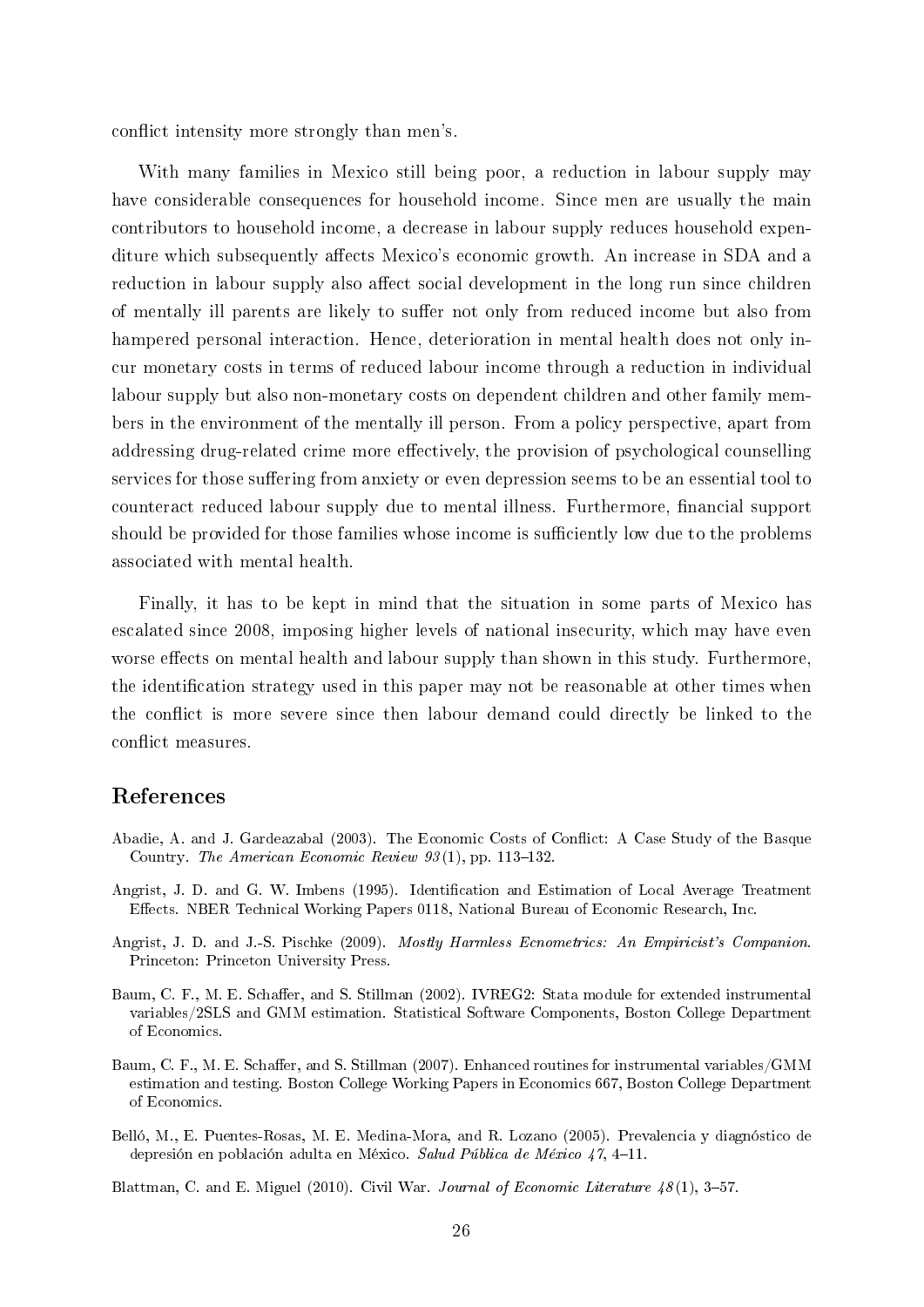- <span id="page-27-1"></span>Bozzoli, C., T. Brück, and N. Wald (2011). Self-Employment and Conflict in Colombia. Discussion Papers of DIW Berlin 1098, DIW Berlin, German Institute for Economic Research.
- <span id="page-27-10"></span>Brück, T. and C. Müller (2009). Comparing the Determinants of Concern about Terrorism and Crime. Technical report, DIW Discussion Papers No. 904.
- <span id="page-27-0"></span>Calderón, V. and A. M. Ibáñez (2009). Labor Market Effects of Migration-Related Supply Shocks: Evidence from Internally Displaced Populations in Colombia. HiCN Working Papers 69, Households in Conflict Network.
- <span id="page-27-12"></span>Calderon, G. (1997). Un Cuestionario para Simplicar el Diagnóstico del Síndrome Depresivo. Revista de  $Neuro-Psiquiatria 60, 127–135.$
- <span id="page-27-17"></span>Cameron, A. C., J. B. Gelbach, and D. L. Miller (2011). Robust Inference With Multiway Clustering. Journal of Business and Economic Statistics  $29(2)$ ,  $238-249$ .
- <span id="page-27-5"></span>CAMEXA (2010). Deutsch-Mexikanische Industrie- und Handelskammer - Investitionsstandort Mexiko bleibt für deutsche Firmen attraktiv - Sicherheitslage stoppt den Investitionsfluss bisher nicht. Technical report, Press release, by Email 20th of November 2011.
- <span id="page-27-2"></span>Chatterji, P., M. Alegria, M. Lu, and D. Takeuchi (2005). Psychiatric Disorders and Labor Market Outcomes: Evidence from the National Latino and Asian American Study. Working Paper 11893, National Bureau of Economic Research.
- <span id="page-27-16"></span>Clark, A. E. and A. J. Oswald (1994). Unhappiness and unemployment. The Economic Journal  $104 (424)$ , pp. 648-659.
- <span id="page-27-13"></span>Cole, Jason C.;Rabin, A. S. T. L. A. S. (2004). Development and Validation of a Rasch-Derived CES-D Short Form. *Psychological Assessment 16(4)*,  $360-372$ .
- <span id="page-27-8"></span>Cornaglia, F. and A. Leigh (2011). Crime and Mental Wellbeing. CEP Discussion Papers dp1049, Centre for Economic Performance, LSE.
- <span id="page-27-14"></span>Covic, T., J. Pallant, P. Conaghan, and A. Tennant (2007). A longitudinal evaluation of the Center for Epidemiologic Studies-Depression scale (CES-D) in a Rheumatoid Arthritis Population using Rasch Analysis. Health and Quality of Life Outcomes 5 (1), 41.
- <span id="page-27-4"></span>Das, J., Q.-T. Do, J. Friedman, and D. McKenzie (2009). Mental Health Patterns and Consequences: Results from Survey Data in Five Developing Countries. The World Bank Economic Review 23 (1),  $31 - 55$ .
- <span id="page-27-9"></span>De Jong, J. T. V. M., I. H. Komproe, and M. V. Ommeren (2003). Common Mental Disorders in Postconflict Settings. The Lancet 361, 2128-2130.
- <span id="page-27-15"></span>Deininger, K. (2003). Causes and Consequences of Civil Strife – Micro-level Evidence from Uganda. Oxford Economic Papers  $55(4)$ , 579-606.
- <span id="page-27-7"></span>Dell, M. (2011). Traffcking Networks and the Mexican Drug War. Technical report, MIT.
- <span id="page-27-11"></span>Ettner, S. L., R. G. Frank, and R. C. Kessler (1997). The Impact of Psychiatric Disorders on Labor Market Outcomes. NBER Working Papers 5989, National Bureau of Economic Research, Inc.
- <span id="page-27-6"></span>Felbab-Brown, V. (2009). The Violent Drug Market in Mexico and Lessons from Colombia. Technical report, Foreign Policy Paper Number 12, Brookings Institute.
- <span id="page-27-3"></span>Frijters, P., D. W. Johnston, and M. A. Shields (2010). Mental Health and Labour Market Participation: Evidence from IV Panel Data Models. IZA Discussion Papers 4883, Institute for the Study of Labor  $(IZA).$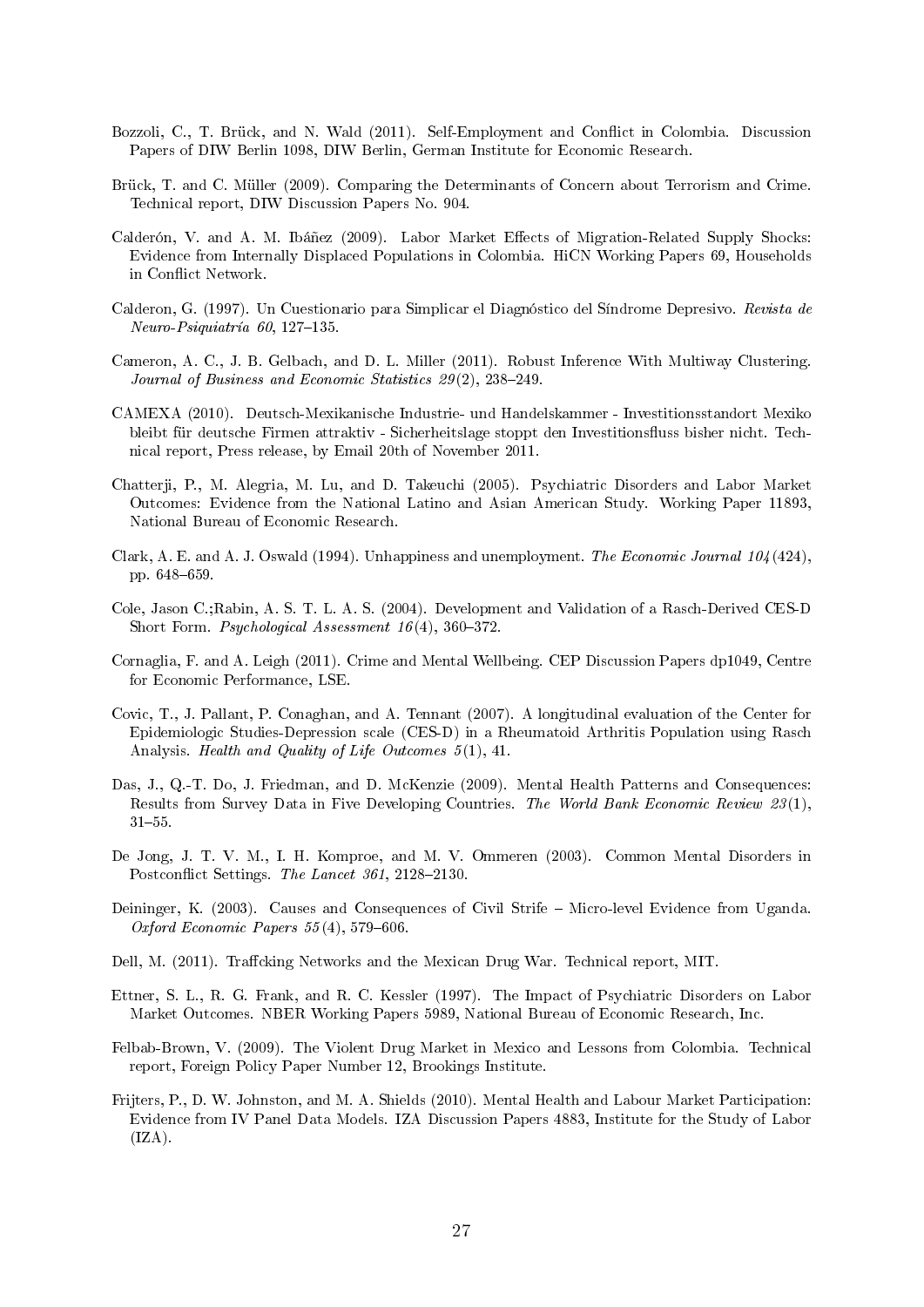- <span id="page-28-7"></span>Giacaman, R., H. S. Shannon, H. Saab, N. Arya, and W. Boyce (2007). Individual and Collective Exposure to Political Violence: Palestinian Adolescents Coping with Conflict. The European Journal of Public Health  $17(4)$ , 361-368.
- <span id="page-28-15"></span>Heckman, J. J. and E. J. Vytlacil (2007). Chapter 71 econometric evaluation of social programs, part ii: Using the marginal treatment effect to organize alternative econometric estimators to evaluate social programs, and to forecast their effects in new environments. Volume 6, Part B of Handbook of  $Econometrics$ , pp.  $4875 - 5143$ . Elsevier.
- <span id="page-28-16"></span>Imbens, G. (2010). Methods for Estimating Treatment Effects IV: Instrumental Variables and Local Average Treatment Effects. Technical report, Lecture Notes 2, Local Average Treatment Effects, Impact Evaluation Network, Miami.
- <span id="page-28-18"></span>Jolliffe, I. (2002). Principal Component Analysis, Second Edition. Springer, New York.
- <span id="page-28-5"></span>Kendler, K. S., L. M. Karkowski, and C. A. Prescott (1999). Causal Relationship Between Stressful Life Events and the Onset of Major Depression. American Journal of Psychiatry 156(6), 837–841.
- <span id="page-28-4"></span>Kessler, R. C. (1997). The Effects of Stressful Life Events on Depression. Annual Review of Psychology  $48(1)$ , 191-214.
- <span id="page-28-6"></span>Latkin, C. A. and A. D. Curry (2003). Stressful Neighborhoods and Depression: A Prospective Study of the Impact of Neighborhood Disorder. Journal of Health and Social Behavior  $44(1)$ , pp. 34–44.
- <span id="page-28-11"></span>Mahadevan, P. (2011). A War without 'Principles': Narco-Violence in Mexico. Technical report, RIEAS Research Paper No. 150.
- <span id="page-28-3"></span>Masters, G. (1982). A Rasch Model for Partial Credit Scoring. *Psychometrika 47*, 149–174. 10.1007/BF02296272.
- <span id="page-28-0"></span>Menon, N. and Y. van der Meulen Rodgers (2011, December). War and Women's Work: Evidence from the Conflict in Nepal. IZA Discussion Papers 6209, Institute for the Study of Labor (IZA).
- <span id="page-28-1"></span>Miaari, S. H. and R. M. Sauer (2011). The labor market costs of conflict: closures, foreign workers and Palestinian employment and earnings. Rewview of Economics of the Household  $9(1)$ , 129–148.
- <span id="page-28-12"></span>Murthy, R. S. and R. Lakshminarayana (2006). Mental Health Consequences of War: A Brief Review of Research Findings. World Psychiatry  $5(1)$ , 25-30.
- <span id="page-28-2"></span>Ojeda, V. D., R. G. Frank, T. G. McGuire, and T. P. Gilmer (2010). Mental Illness, Nativity, Gender and Labor Supply. Health Economics  $19(4)$ , 396-421.
- <span id="page-28-8"></span>Osorio, J. (2011). Dynamic and Structural Determinants of Drug Violence in Mexico. Technical report, University of Notre Dame.
- <span id="page-28-10"></span>Pacheco, F. C. (2009). Narcofearance: How has Narcoterrorism Settled in Mexico? Studies in Conflict  $&~Terrorism~32(2),~1021-1048.$
- <span id="page-28-17"></span>Piccinelli, M. and G. Wilkinson (2000). Gender Differences in Depression: Critical Review. The British Journal of Psychiatry  $177(6)$ , 486-492.
- <span id="page-28-13"></span>Radloff, L. S. (1977). The CES-D Scale. Applied Psychological Measurement 1(3), 385-401.
- <span id="page-28-14"></span>Roberts, R. E. (1980). Reliability of the CES-D scale in different ethnic contexts. Psychiatry Research  $2(2)$ ,  $125 - 134$ .
- <span id="page-28-9"></span>Ríos, V. (2008). Evaluating the economic impact of drug traffic in Mexico. Technical report, presented at Graduate Students Political Economy Workshop, Institute for Quantitative Social Sciences, Harvard University.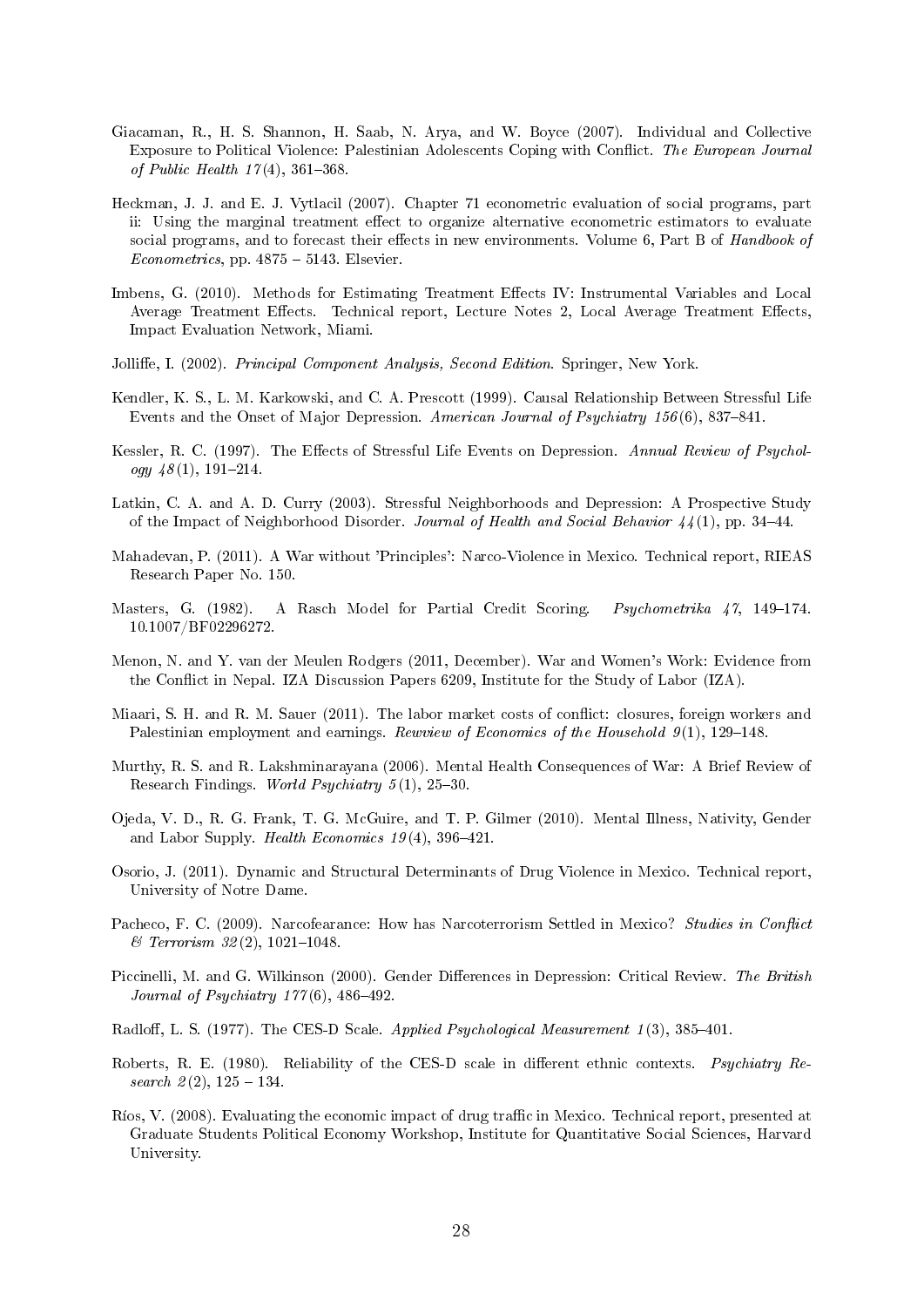- <span id="page-29-8"></span>Rosenfield, S. (1989). The Effects of Women's Employment: Personal Control and Sex Differences in Mental Health. Journal of Health and Social Behavior  $30(1)$ , 77-91.
- <span id="page-29-2"></span>Rubalcava, L. and G. Teruel (2006). Mexican Family Life Survey, Second Round. Technical report, Working Paper, Universidad Iberoamericana, www.ennvih-mxfls.org.
- <span id="page-29-4"></span>Ryan, C. and M. Sinning (2009). Skill matches to job requirements: Support document. Technical report, Australian National University.
- <span id="page-29-9"></span>Sandanger, I., J. Nygård, T. Sørensen, and T. Moum (2004). Is women's mental health more susceptible than men's to the influence of surrounding stress? Social Psychiatry and Psychiatric Epidemiology 39, 177184.
- <span id="page-29-1"></span>Shirk, D. A. (2010). Drug Violence in Mexico: Data and Analysis from 2001-2009. Trends in Organized  $C$ rime 13, 167-174.
- <span id="page-29-7"></span>Stock, J. H. and M. Yogo (2005). Testing for Weak Instruments in Linear IV Regression. Identification and Inference for Econometric Models: Essays in Honor of Thomas Rothenberg.
- <span id="page-29-10"></span>The New York Times (2011). As Gangs Move In on Mexico's Schools, Teachers Say `Enough'. retrieved Oct th, 2011, from http://www.nytimes.com/2011/09/26/world/americas/mexican-teacherspush-back-against-gangs-extortion-attempts.html? $r=1$ .
- <span id="page-29-6"></span>Theodossiou, I. (1998). The effects of low-pay and unemployment on psychological well-being: A logistic regression approach. Journal of Health Economics  $17(1)$ ,  $85 - 104$ .
- <span id="page-29-0"></span>Wagner, F. A., J. J. Gallo, and J. Delva (1999). Depression in late life: a hidden public health problem for Mexico? Salud Pública de México 41,  $189 - 202$ .
- <span id="page-29-3"></span>Weissman, M. M., D. Sholomskas, M. Pottenger, B. A. Prusoff, and B. Z. Locke (1977). Assessing Depressive Symptoms in five Psychiatric Popultation: A Validation Study. American Journal of  $Epidemiology 106(3), 203-214.$
- <span id="page-29-5"></span>Zheng, X. and S. Rabe-Hesketh (2007, September). Estimating parameters of dichotomous and ordinal item response models with gllamm. Stata Journal  $7(3)$ , 313-333.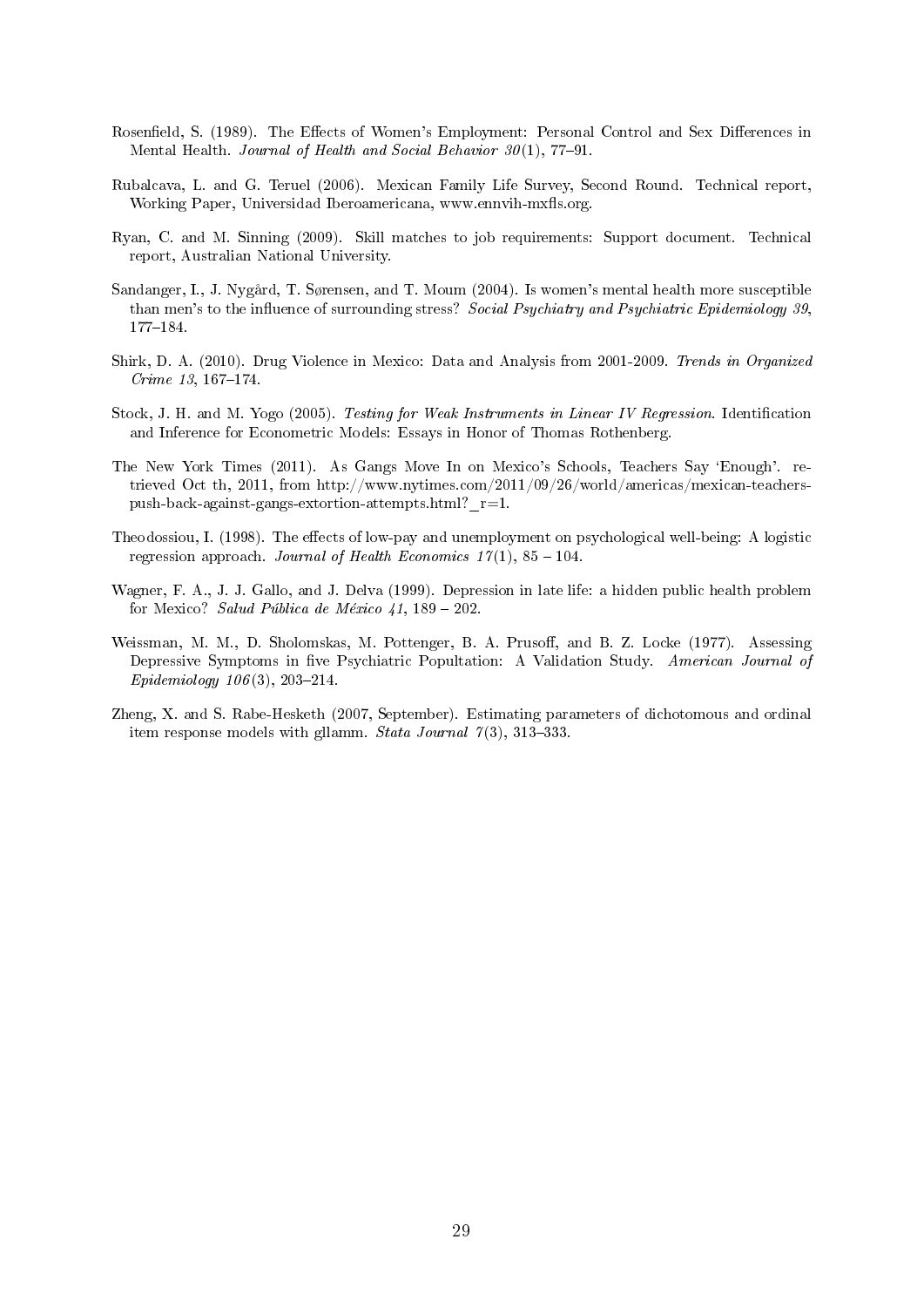

<span id="page-30-0"></span>

<sup>∗</sup> per 1,000 inhabitants. Author's construction using data from ICESI.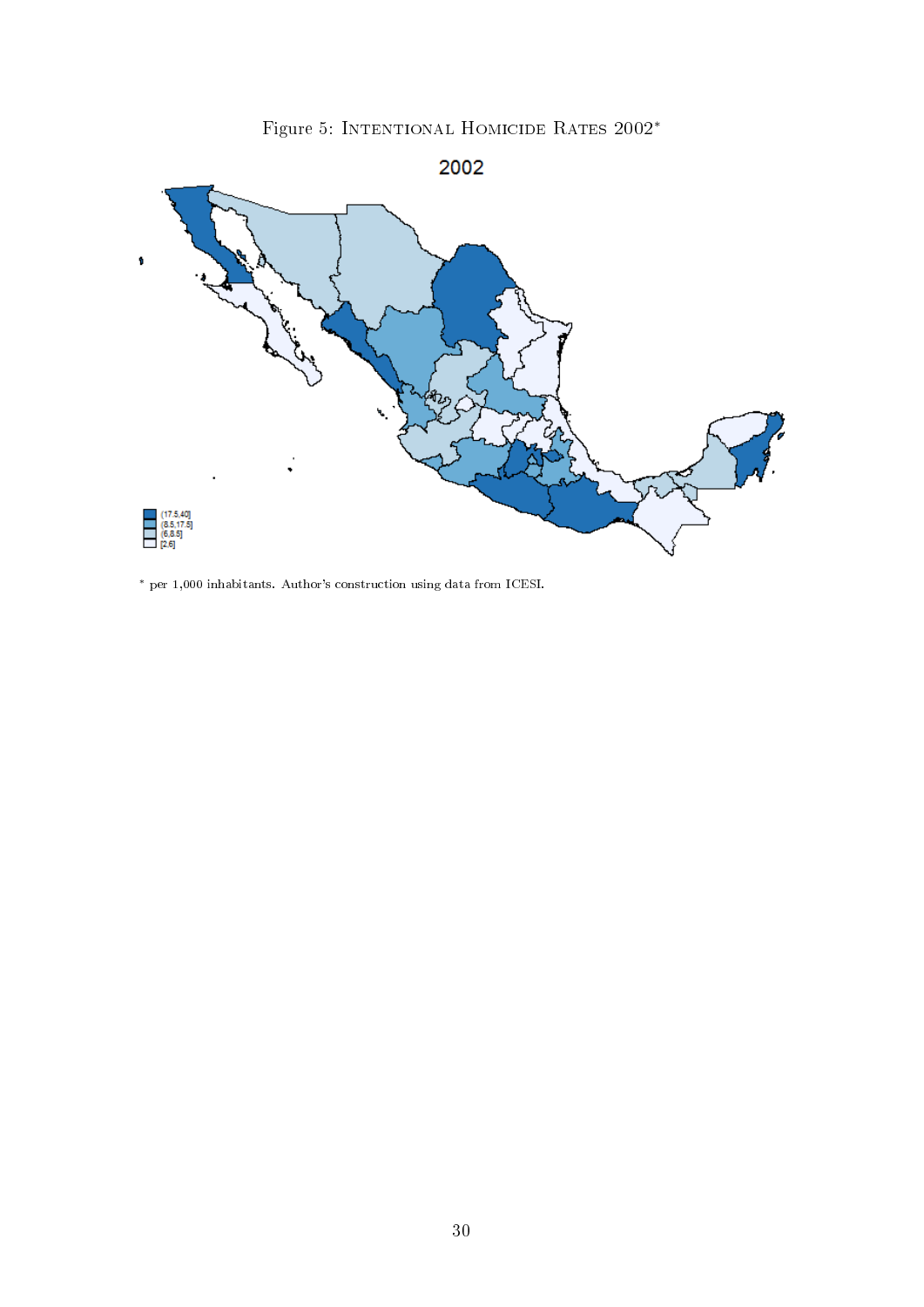<span id="page-31-0"></span>

Figure 6: Intentional Homicide Rates 2005<sup>∗</sup>

<sup>∗</sup> per 1,000 inhabitants. Author's construction using data from ICESI.

<span id="page-31-1"></span>

Figure 7: Municipalities in which interviews have been conducted

Author's construction based on MxFLS.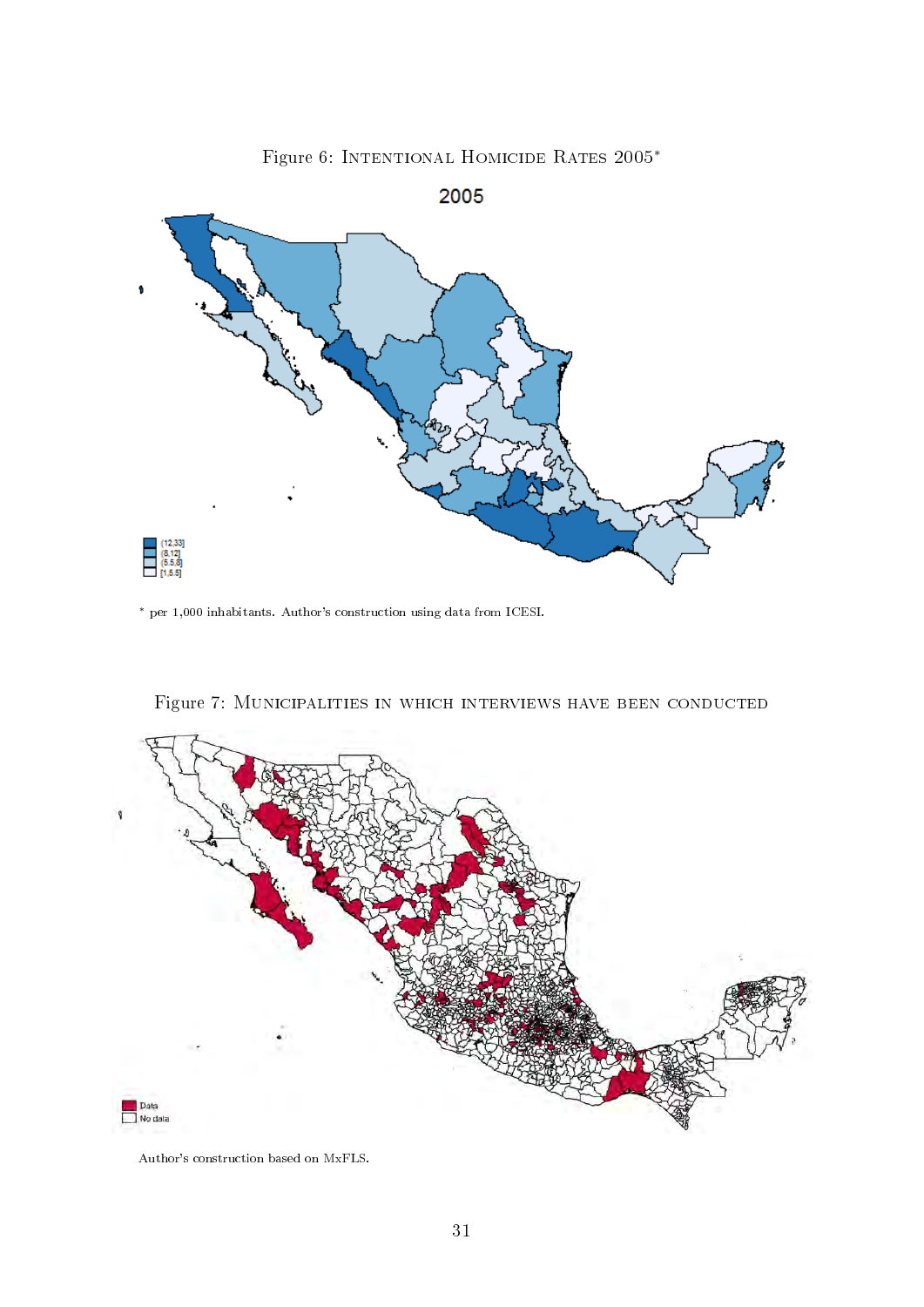## Appendix

<span id="page-32-0"></span>

|                 | Table A1: CORRELATION BETWEEN REGIONAL ECONOMIC INDICATORS AND ARMED |  |  |  |
|-----------------|----------------------------------------------------------------------|--|--|--|
| <b>CONFLICT</b> |                                                                      |  |  |  |

| Variables                            | $\left(1\right)$ | $\left( 2\right)$ | (3)      | $\left( 4\right)$ | (5)      | (6)     | (7)   |
|--------------------------------------|------------------|-------------------|----------|-------------------|----------|---------|-------|
| Unemployment rate, registred<br>(1)  | 1.000            |                   |          |                   |          |         |       |
| (2) Unemployment rate, unregistered  | $-0.078$         | 1.000             |          |                   |          |         |       |
|                                      | (0.000)          |                   |          |                   |          |         |       |
| HDI health<br>(3)                    | 0.152            | 0.042             | 1.000    |                   |          |         |       |
|                                      | (0.000)          | (0.000)           |          |                   |          |         |       |
| HDI education<br>(4)                 | 0.380            | $-0.061$          | 0.745    | 1.000             |          |         |       |
|                                      | (0.000)          | (0.000)           | (0.000)  |                   |          |         |       |
| HDI income<br>(5)                    | 0.282            | $-0.022$          | 0.831    | 0.825             | 1.000    |         |       |
|                                      | (0.000)          | (0.001)           | (0.000)  | (0.000)           |          |         |       |
| Homicides/100,000 inhabitants<br>(6) | $-0.326$         | 0.247             | $-0.072$ | $-0.134$          | $-0.164$ | 1.000   |       |
|                                      | (0.000)          | (0.000)           | (0.000)  | (0.000)           | (0.000)  |         |       |
| Armed groups neighborhood            | 0.009            | 0.032             | 0.042    | 0.050             | 0.051    | 0.035   | 1.000 |
|                                      | (0.142)          | (0.000)           | (0.000)  | (0.000)           | (0.000)  | (0.000) |       |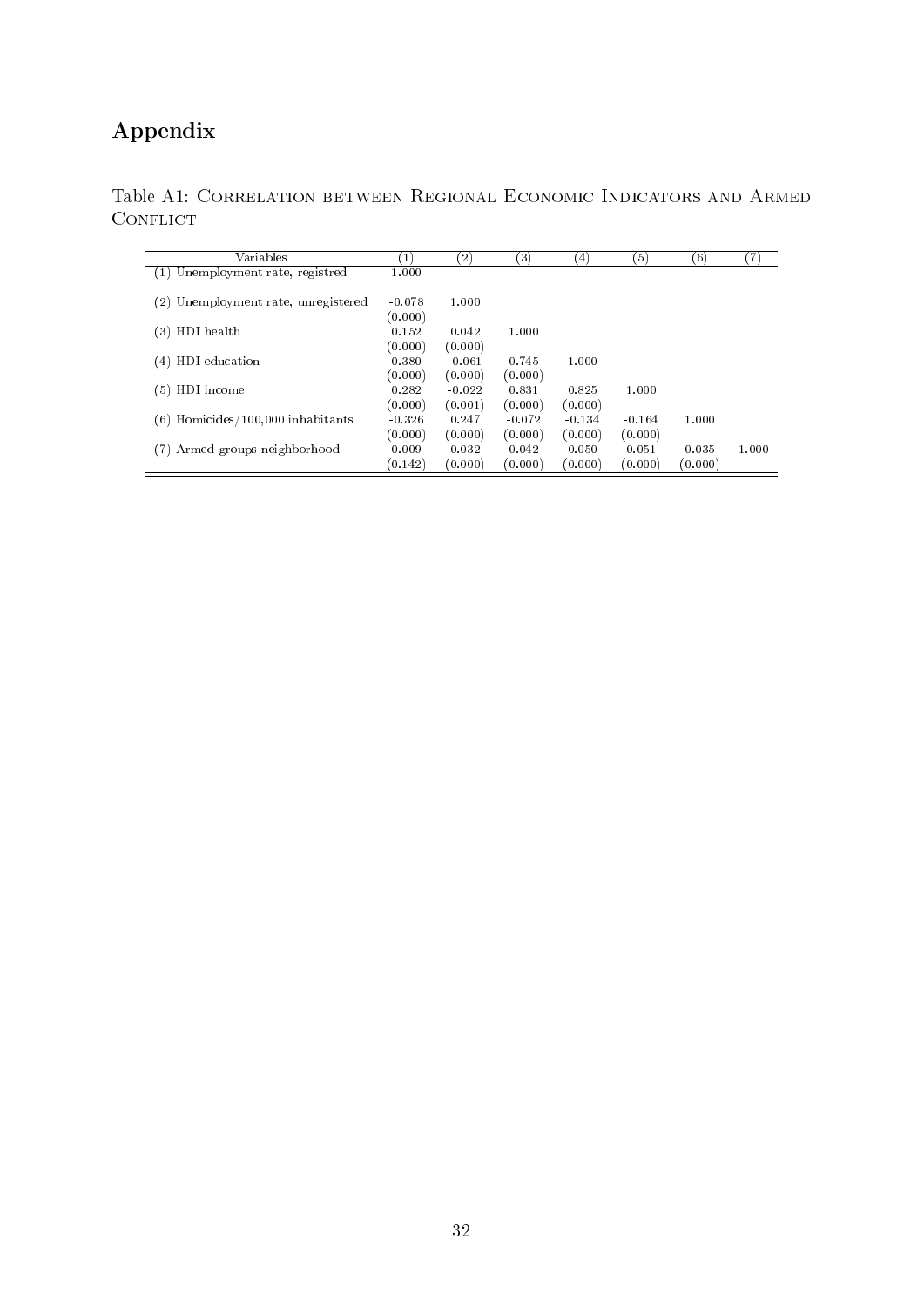|                                 | Probit      |             | <b>IV</b> Probit |              |
|---------------------------------|-------------|-------------|------------------|--------------|
|                                 |             | IV $(1)$    | IV $(2)$         | IV $(1+2)$   |
| SDA (linear)                    | $-0.002***$ | $-0.046***$ | $-0.028$         | $-0.039***$  |
|                                 | (0.000)     | (0.013)     | (0.019)          | (0.012)      |
| Age                             | $0.012***$  | $0.011***$  | $0.013***$       | $0.012***$   |
|                                 | (0.001)     | (0.003)     | (0.002)          | (0.002)      |
| Age sqrd                        | $-0.000***$ | $-0.000**$  | $-0.000***$      | $-0.000$ *** |
|                                 | (0.000)     | (0.000)     | (0.000)          | (0.000)      |
| Indigenous                      | 0.009       | $0.027**$   | 0.019            | $0.024**$    |
|                                 | (0.008)     | (0.013)     | (0.013)          | (0.012)      |
| High school                     | $-0.009$    | $-0.036**$  | $-0.026$         | $-0.032**$   |
|                                 | (0.010)     | (0.016)     | (0.017)          | (0.016)      |
| College                         | $-0.002$    | $-0.039**$  | $-0.023$         | $-0.034*$    |
|                                 | (0.010)     | (0.018)     | (0.021)          | (0.017)      |
| House owner                     | $-0.018***$ | $-0.022**$  | $-0.023**$       | $-0.023**$   |
|                                 | (0.006)     | (0.011)     | (0.009)          | (0.010)      |
| Savings                         | 0.009       | 0.001       | 0.005            | 0.003        |
|                                 | (0.006)     | (0.011)     | (0.009)          | (0.010)      |
| HH size                         | 0.000       | $-0.000$    | 0.000            | 0.000        |
|                                 | (0.001)     | (0.001)     | (0.001)          | (0.001)      |
| Rural                           | $-0.005$    | $-0.022**$  | $-0.015$         | $-0.019*$    |
|                                 | (0.007)     | (0.011)     | (0.012)          | (0.011)      |
| Death of HH member              | $-0.020**$  | 0.004       | $-0.008$         | $-0.001$     |
|                                 | (0.010)     | (0.017)     | (0.016)          | (0.016)      |
| HDI health                      | 0.062       | $0.253*$    | 0.183            | $0.226*$     |
|                                 | (0.090)     | (0.142)     | (0.146)          | (0.136)      |
| HDI education                   | $-0.094$    | $-0.275*$   | $-0.212$         | $-0.250*$    |
|                                 | (0.091)     | (0.147)     | (0.147)          | (0.142)      |
| HDI income                      | $0.143**$   | 0.023       | 0.090            | 0.052        |
|                                 | (0.061)     | (0.109)     | (0.094)          | (0.098)      |
| Unemployment rate, registred    | 0.000       | $-0.004$    | $-0.002$         | $-0.004$     |
|                                 | (0.003)     | (0.004)     | (0.004)          | (0.004)      |
| Unemployment rate, unregistered | 0.000       | $-0.001$    | $-0.001$         | $-0.001$     |
|                                 | (0.000)     | (0.001)     | (0.001)          | (0.001)      |
| Year 2005                       | $-0.022***$ | $-0.052***$ | $-0.042***$      | $-0.049***$  |
|                                 | (0.006)     | (0.011)     | (0.016)          | (0.011)      |
| Regional dummies                | Yes         | Yes         | Yes              | Yes          |
| $\mathbf N$                     | 10279       | 10279       | 10279            | 10279        |
| $\chi^2$                        | 199         | 1246        | 478              | 885          |
| $\mathbf{p}$                    | 0.000       | 0.000       | 0.000            | 0.000        |

|  | Table A2: EFFECT OF SDA ON PARTICIPATION - MEN |  |
|--|------------------------------------------------|--|
|  |                                                |  |

Note: The coefficients are marginal effects. Standard errors are clustered on individuals. Standard errors in parentheses. \*,\*\* and \*\*\*<br>denote significance level of 10%, 5% and 1%, respectively. IV (1) = homicide rates on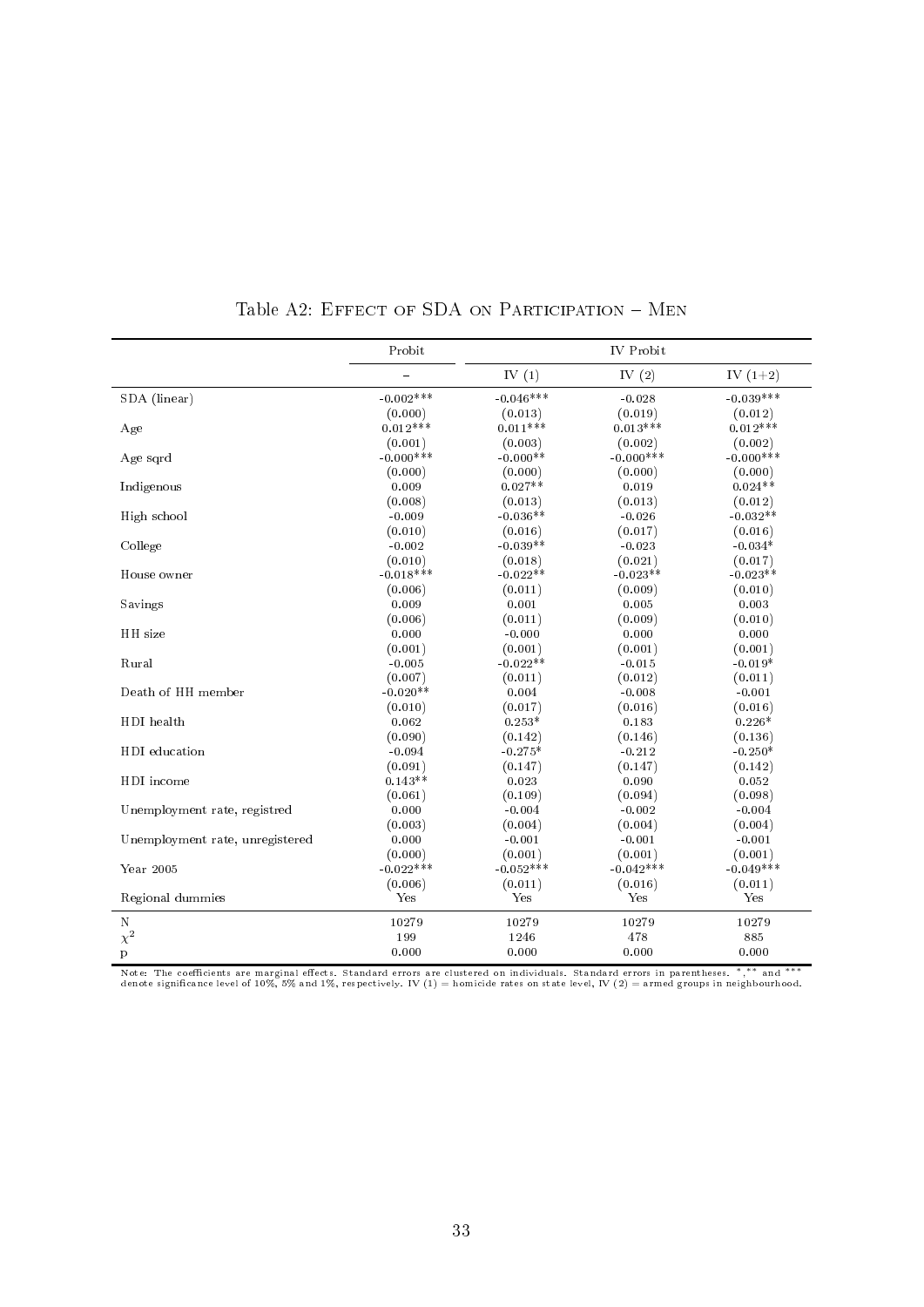|                                 | Probit       | <b>IV</b> Probit |             |              |
|---------------------------------|--------------|------------------|-------------|--------------|
|                                 |              | IV $(1)$         | IV $(2)$    | IV $(1+2)$   |
| SDA (linear)                    | 0.000        | $0.023*$         | 0.020       | $0.021**$    |
|                                 | (0.001)      | (0.012)          | (0.014)     | (0.010)      |
| Age                             | $0.021***$   | $0.018***$       | $0.019***$  | $0.018***$   |
|                                 | (0.003)      | (0.004)          | (0.004)     | (0.003)      |
| Age sqrd                        | $-0.000$ *** | $-0.000***$      | $-0.000***$ | $-0.000$ *** |
|                                 | (0.000)      | (0.000)          | (0.000)     | (0.000)      |
| Indigenous                      | 0.004        | $-0.002$         | $-0.001$    | $-0.001$     |
|                                 | (0.015)      | (0.015)          | (0.015)     | (0.015)      |
| High school                     | $0.184***$   | $0.198***$       | $0.198***$  | $0.198***$   |
|                                 | (0.017)      | (0.016)          | (0.016)     | (0.016)      |
| College                         | $0.309***$   | $0.327***$       | $0.329***$  | $0.328***$   |
|                                 | (0.019)      | (0.020)          | (0.018)     | (0.018)      |
| House owner                     | 0.001        | 0.013            | 0.011       | 0.012        |
|                                 | (0.012)      | (0.013)          | (0.014)     | (0.013)      |
| Savings                         | $0.022*$     | $0.028**$        | $0.028**$   | $0.028**$    |
|                                 | (0.011)      | (0.011)          | (0.011)     | (0.011)      |
| HH size                         | $-0.002*$    | $-0.002*$        | $-0.002*$   | $-0.002*$    |
|                                 | (0.001)      | (0.001)          | (0.001)     | (0.001)      |
| Death of HH member              | $0.072***$   | $0.043*$         | $0.047*$    | $0.045**$    |
|                                 | (0.015)      | (0.024)          | (0.026)     | (0.021)      |
| Rural                           | $-0.080***$  | $-0.060***$      | $-0.063***$ | $-0.061***$  |
|                                 | (0.012)      | (0.019)          | (0.020)     | (0.016)      |
| Unemployment rate, registred    | 0.001        | 0.005            | 0.005       | 0.005        |
|                                 | (0.005)      | (0.005)          | (0.005)     | (0.005)      |
| Unemployment rate, unregistered | $0.003***$   | $0.003***$       | $0.003***$  | $0.003***$   |
|                                 | (0.001)      | (0.001)          | (0.001)     | (0.001)      |
| HDI health                      | 0.167        | $-0.048$         | $-0.015$    | $-0.034$     |
|                                 | (0.174)      | (0.203)          | (0.219)     | (0.190)      |
| HDI education                   | $-0.180$     | $-0.110$         | $-0.122$    | $-0.116$     |
|                                 | (0.160)      | (0.161)          | (0.164)     | (0.159)      |
| HDI income                      | $0.546***$   | $0.673***$       | $0.662***$  | $0.669***$   |
|                                 | (0.101)      | (0.104)          | (0.113)     | (0.103)      |
| Year 2005                       | $-0.065***$  | $-0.021$         | $-0.027$    | $-0.024$     |
|                                 | (0.011)      | (0.029)          | (0.032)     | (0.023)      |
| Regional dummies                | Yes          | Yes              | Yes         | Yes          |
| $\mathbf N$                     | 14780        | 14780            | 14780       | 14780        |
| $\mathbf{p}$                    | 0.000        | 0.000            | 0.000       | 0.000        |

| Table A3: EFFECT OF SDA ON PARTICIPATION - WOMEN |  |
|--------------------------------------------------|--|
|--------------------------------------------------|--|

Note: The coefficients are marginal effects. Standard errors are clustered on individuals. Standard errors in parentheses. \*,\*\* and \*\*\*<br>denote significance level of 10%, 5% and 1%, respectively. IV (1) = homicide rates on

|  |  |  | Table A4: EFFECT OF SDA ON PARTICIPATION - WOMEN |  |
|--|--|--|--------------------------------------------------|--|
|--|--|--|--------------------------------------------------|--|

<span id="page-34-0"></span>

|              | Probit                   |                     |                  |                       |
|--------------|--------------------------|---------------------|------------------|-----------------------|
|              | $\overline{\phantom{0}}$ | IV $(1)$            | IV $(2)$         | IV $(1+2)$            |
| SDA (linear) | 0.000<br>(0.001)         | $0.023*$<br>(0.012) | 0.020<br>(0.014) | $0.021**A$<br>(0.010) |
| SDA (perc)   | 0.000<br>(0.000)         | $0.006*$<br>(0.003) | 0.005<br>(0.004) | $0.005**A$<br>(0.002) |
| $SDA$ (pcm)  | 0.001<br>(0.004)         | $0.172*$<br>(0.093) | 0.150<br>(0.109) | $0.162**A$<br>(0.073) |
| N            |                          |                     | 14780            |                       |

Note: Each coefficient is obtained from a different regression. The numbers are marginal effects. Standard errors are clustered on the<br>individual level. Standard errors in parentheses. \*,\*\* and \*\*\* denote significance leve is pursued. The test statistic is the Amemiya-Lee-Newey minimum  $\chi^2$ -statistic (obtained from the two-step rather than the MLE method) and <sup>A</sup> indicates that  $p > 0.1$ , i.e. instruments are valid.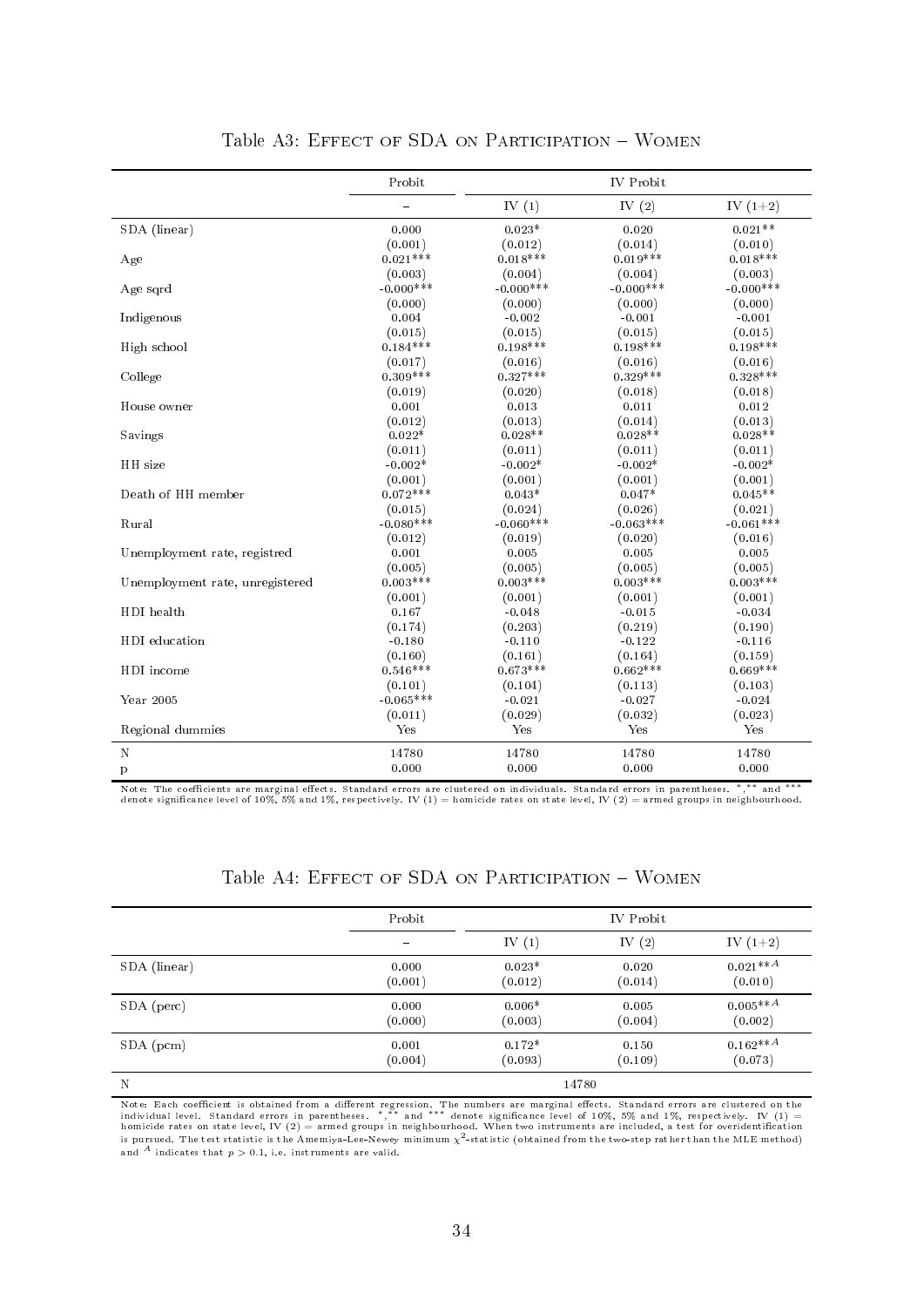<span id="page-35-0"></span>

|                           | OLS         | IV                       |             |             |
|---------------------------|-------------|--------------------------|-------------|-------------|
|                           | $\equiv$    | IV $(1)$                 | IV $(2)$    | IV $(1+2)$  |
| SDA (linear)              | $-0.110***$ | $-2.381**$               | $-1.412*$   | $-1.881***$ |
|                           | (0.022)     | (1.011)                  | (0.775)     | (0.619)     |
| Age                       | $0.599***$  | $0.431***$               | $0.503***$  | $0.467***$  |
|                           | (0.075)     | (0.128)                  | (0.103)     | (0.105)     |
| Age sqrd                  | $-0.007***$ | $-0.003$                 | $-0.005***$ | $-0.004***$ |
|                           | (0.001)     | (0.002)                  | (0.002)     | (0.001)     |
| Indigenous                | 0.060       | 0.700                    | 0.427       | 0.557       |
|                           | (0.433)     | (0.683)                  | (0.545)     | (0.583)     |
| High school               | 0.513       | $-0.655$                 | $-0.157$    | $-0.401$    |
|                           | (0.419)     | (0.799)                  | (0.636)     | (0.629)     |
| College                   | 0.219       | $-1.292$                 | $-0.648$    | $-0.975$    |
|                           | (0.378)     | (0.845)                  | (0.679)     | (0.628)     |
| House owner               | $-0.585*$   | $-0.509$                 | $-0.541$    | $-0.521$    |
|                           | (0.306)     | (0.463)                  | (0.366)     | (0.409)     |
| Savings                   | $0.487*$    | 0.023                    | 0.221       | 0.121       |
|                           | (0.289)     | (0.483)                  | (0.381)     | (0.406)     |
| HH size                   | $-0.003$    | $-0.011$                 | $-0.008$    | $-0.008$    |
|                           | (0.032)     | (0.047)                  | (0.038)     | (0.042)     |
| Death of HH member        | $-1.568***$ | $-0.230$                 | $-0.801$    | $-0.552$    |
|                           | (0.509)     | (0.937)                  | (0.715)     | (0.725)     |
| Rural                     | $-1.675***$ | $-2.525***$              | $-2.162***$ | $-2.341***$ |
|                           | (0.335)     | (0.608)                  | (0.487)     | (0.488)     |
| Year 2005                 | $-0.198$    | $-1.738**$               | $-1.081$    | $-1.417**$  |
|                           | (0.360)     | (0.836)                  | (0.676)     | (0.614)     |
| Constant                  | Yes         | Yes                      | Yes         | Yes         |
| Regional characteristics  | Yes         | Yes                      | Yes         | Yes         |
| Regional dummies          | Yes         | Yes                      | Yes         | Yes         |
| $\mathbf N$               | 9700        | 9700                     | 9700        | 9700        |
| $\mathbf{R}^2$ centered   | 0.039       | $-1.046$                 | $-0.318$    | $-0.621$    |
| $R^2$ uncentered          | 0.941       | 0.875                    | 0.920       | 0.901       |
| $\mathbf F$               | 14          | $\overline{7}$           | 10          | 9           |
| p                         | 0.000       | 0.000                    | 0.000       | 0.000       |
| Kleibergen-Paap rk Wald-F |             | 9.129                    | 9.475       | 8.781       |
| Shea's $r^2$              |             | 0.001                    | 0.001       | 0.003       |
| Hansen's J                |             |                          |             | 0.598       |
| $H's J-p$                 |             | $\overline{\phantom{0}}$ | $\equiv$    | 0.440       |

Table A5: EFFECT OF SDA ON WEEKS WORKED - MEN

Note: Standard errors are two-way clustered on individual and household level in the OLS, Tobit and IV models and obtained from<br>asymtotic theory (twostep) in the IV-Tobit models. Standard errors in parentheses. \*,\*\* and \*\*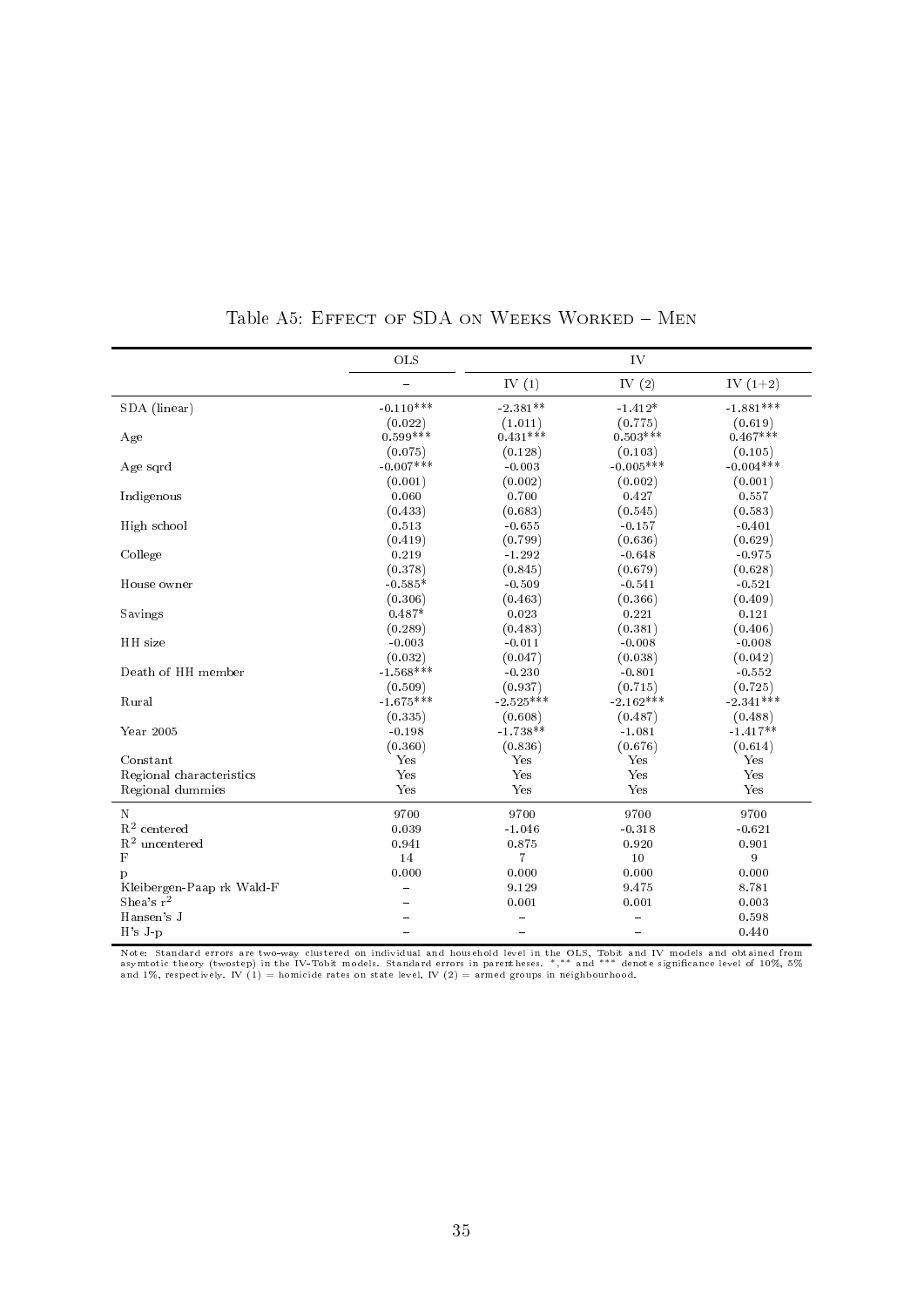<span id="page-36-0"></span>

| Linear Regression           |             |                  |                  |                  |
|-----------------------------|-------------|------------------|------------------|------------------|
|                             | OLS         |                  | IV               |                  |
|                             | -           | IV $(1)$         | IV $(2)$         | IV $(1+2)$       |
| SDA (linear)                | $-0.104***$ | 1.108            | $-0.261$         | 0.237            |
| A-P First stage $\chi^2$    | (0.028)     | (1.349)<br>2.618 | (0.854)<br>3.884 | (0.717)<br>3.252 |
| SDA (perc)                  | $-0.028***$ | 0.267            | $-0.053$         | 0.037            |
| A-P First stage $\chi^2$    | (0.006)     | (0.330)<br>2.528 | (0.172)<br>5.537 | (0.152)<br>3.832 |
| $SDA$ (pcm)                 | $-0.776***$ | 8.205            | $-2.048$         | 1.985            |
| A-P First stage $\chi^2$    | (0.213)     | (9.904)<br>2.776 | (6.699)<br>3.652 | (5.519)<br>3.229 |
| N                           | 5262        |                  |                  |                  |
| $\it To\,bit\,\,Regression$ |             |                  |                  |                  |
|                             | Tobit       |                  | IV Tobit         |                  |
|                             |             | IV $(1)$         | IV $(2)$         | IV $(1+2)$       |
| SDA (linear)                | $-0.008$    | $1.040**$        | 0.716            | $0.886**$        |
|                             | (0.022)     | (0.521)          | (0.535)          | (0.375)          |
| SDA (perc)                  | 0.004       | $0.258**$        | 0.186            | $0.225**$        |
|                             | (0.005)     | (0.129)          | (0.139)          | (0.095)          |
| $SDA$ (pcm)                 | $-0.071$    | $7.881**$        | 5.435            | $6.720**$        |
|                             | (0.165)     | (3.948)          | (4.059)          | (2.845)          |
| $\mathbf N$                 |             |                  | 14780            |                  |

## Table A6: EFFECT OF SDA ON WEEKS WORKED - WOMEN

Note: Each coefficient is obtained from a different regression. In Tobit and IV-Tobit results marginal effects are presented. Standard<br>errors are clustered on individuals in the OLS and Tobit models and bootstrapped with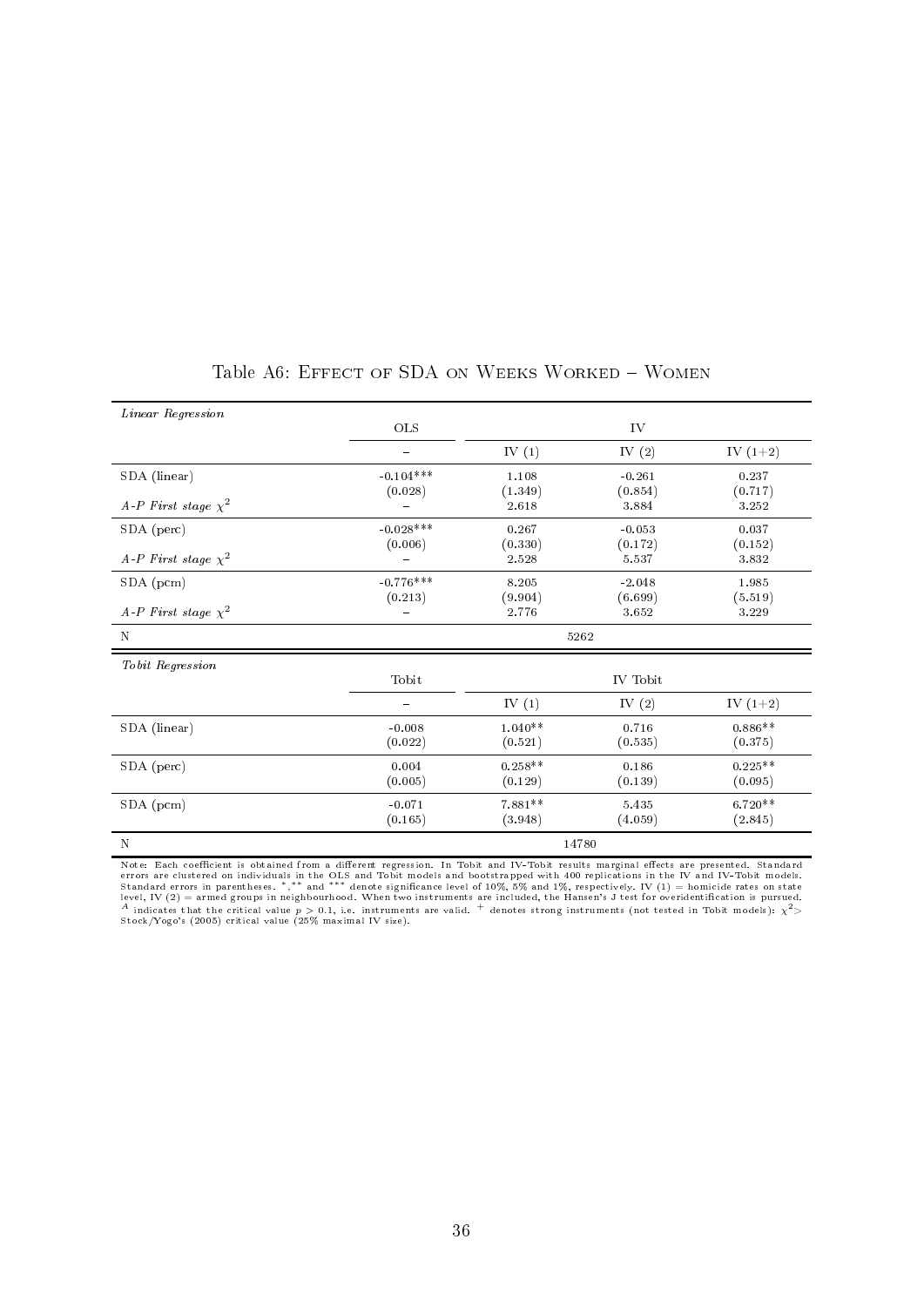|                           | OLS         | IV          |             |                  |
|---------------------------|-------------|-------------|-------------|------------------|
|                           | $\equiv$    | IV $(1)$    | IV $(2)$    | IV $(1+2)$       |
| SDA (linear)              | $-0.090***$ | $-3.101**$  | $-0.968$    | $-2.036**$       |
|                           | (0.031)     | (1.434)     | (1.029)     | (0.854)          |
| Age                       | $0.540***$  | $0.316*$    | $0.475***$  | $0.389***$       |
|                           | (0.097)     | (0.172)     | (0.127)     | (0.130)          |
| Age sqrd                  | $-0.007***$ | $-0.003$    | $-0.006***$ | $-0.004**$       |
|                           | (0.001)     | (0.003)     | (0.002)     | (0.002)          |
| Indigenous                | $-0.986*$   | $-0.331$    | $-0.795$    | $-0.544$         |
|                           | (0.575)     | (0.851)     | (0.635)     | (0.697)          |
| High school               | $-1.116*$   | $-2.488**$  | $-1.516*$   | $-2.016**$       |
|                           | (0.605)     | (1.064)     | (0.784)     | (0.808)          |
| College                   | $-4.066***$ | $-5.928***$ | $-4.609***$ | $-5.291***$      |
|                           | (0.583)     | (1.170)     | (0.885)     | (0.852)          |
| House owner               | $-1.373***$ | $-1.388**$  | $-1.377***$ | $-1.368***$      |
|                           | (0.438)     | (0.635)     | (0.459)     | (0.528)          |
| Savings                   | $1.023**$   | 0.078       | 0.747       | 0.430            |
|                           | (0.424)     | (0.764)     | (0.546)     | (0.576)          |
| HH size                   | $-0.081*$   | $-0.094$    | $-0.085*$   | $-0.090*$        |
|                           | (0.042)     | (0.063)     | (0.045)     | (0.052)          |
| Death of HH member        | 0.093       | 1.768       | 0.581       | 1.169            |
|                           | (0.625)     | (1.210)     | (0.861)     | (0.884)          |
| Rural                     | $-1.898***$ | $-2.987***$ | $-2.216***$ | $-2.555***$      |
|                           | (0.453)     | (0.850)     | (0.590)     | (0.629)          |
| Year 2005                 | $-0.473$    | $-2.816**$  | $-1.156$    | $-2.018**$       |
|                           | (0.437)     | (1.255)     | (0.925)     | (0.834)          |
| Constant                  | Yes         | Yes         | Yes         | Yes              |
| Regional characteristics  | Yes         | Yes         | Yes         | Yes              |
| Regional dummies          | Yes         | Yes         | Yes         | Yes              |
| $\mathbf N$               | 9541        | 9541        | 9541        | 9541             |
| $\mathbf{R}^2$ centered   | 0.034       | $-1.038$    | $-0.057$    | $-0.414$         |
| $\mathbf{R}^2$ uncentered | 0.898       | 0.784       | 0.888       | 0.850            |
| $\mathbf F$               | 14          | $\,6\,$     | 12          | $\boldsymbol{9}$ |
| p                         | 0.000       | 0.000       | 0.000       | 0.000            |
| Kleibergen-Paap rk Wald-F |             | 8.423       | 8.530       | 7.943            |
| Shea's $r^2$              |             | 0.001       | 0.001       | 0.002            |
| Hansen's J                |             |             |             | 1.651            |
| $H's J-p$                 |             |             | $\sim$      | 0.199            |

Table A7: EFFECT OF SDA ON HOURS WORKED - MEN

Note: Standard errors are two-way clustered on individual and household level in the OLS, Tobit and IV models and obtained from<br>asymtotic theory (twostep) in the IV-Tobit models. Standard errors in parentheses. \*,\*\* and \*\*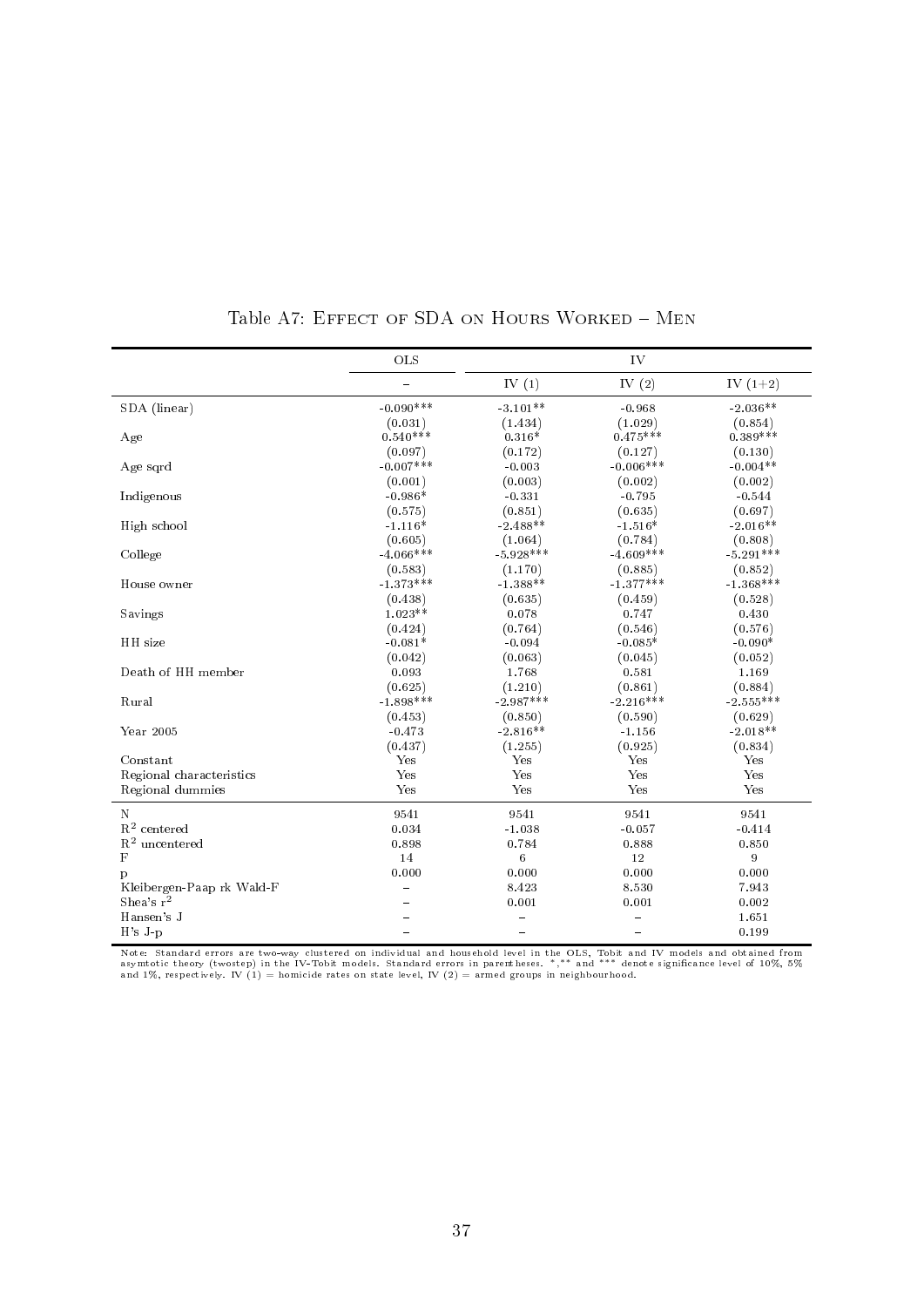| Linear Regression        |                     |                   |                   |                  |  |
|--------------------------|---------------------|-------------------|-------------------|------------------|--|
|                          | OLS                 |                   | IV                |                  |  |
|                          | -                   | IV $(1)$          | IV $(2)$          | IV $(1+2)$       |  |
| SDA (linear)             | $-0.115***$         | $-3.134$          | $-0.886$          | $-1.851$         |  |
| A-P First stage $\chi^2$ | (0.038)             | (2.245)<br>3.190  | (1.265)<br>3.577  | (1.164)<br>3.384 |  |
| SDA (perc)               | $-0.034***$         | $-0.803$          | $-0.178$          | $-0.369$         |  |
| A-P First stage $\chi^2$ | (0.009)             | (0.588)<br>2.768  | (0.247)<br>5.314  | (0.240)<br>3.876 |  |
| $SDA$ (pcm)              | $-0.863***$         | $-23.375$         | $-6.983$          | $-14.485$        |  |
| A-P First stage $\chi^2$ | (0.294)             | (16.528)<br>3.334 | (10.013)<br>3.335 | (9.024)<br>3.349 |  |
| $\mathbf N$              |                     | 5192              |                   |                  |  |
| Tobit Regression         |                     |                   |                   |                  |  |
|                          | Tobit               |                   | IV Tobit          |                  |  |
|                          | $\equiv$            | IV $(1)$          | IV $(2)$          | IV $(1+2)$       |  |
| SDA (linear)             | $-0.015$<br>(0.019) | 0.391<br>(0.453)  | 0.546<br>(0.471)  | 0.463<br>(0.329) |  |
| SDA (perc)               | 0.001<br>(0.005)    | 0.097<br>(0.112)  | 0.142<br>(0.122)  | 0.117<br>(0.083) |  |
| $SDA$ (pcm)              | $-0.118$<br>(0.145) | 2.964<br>(3.431)  | 4.142<br>(3.576)  | 3.507<br>(2.493) |  |
| $\mathbf N$              |                     |                   | 14780             |                  |  |

## Table A8: EFFECT OF SDA ON HOURS WORKED - WOMEN

Note: Each coefficient is obtained from a different regression. In Tobit and IV-Tobit results marginal effects are presented. Standard<br>errors are clustered on individuals in the OLS and Tobit models and bootstrapped with